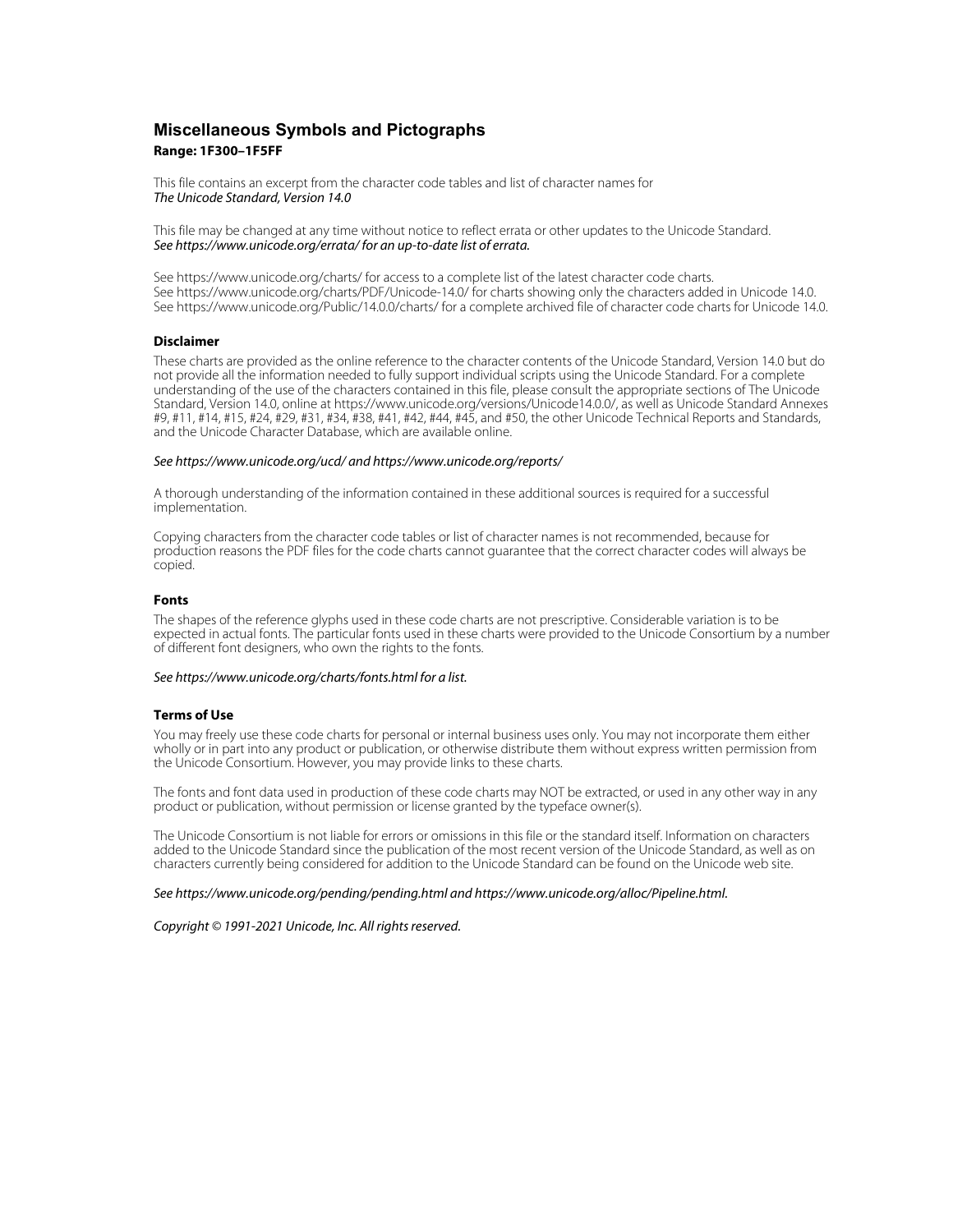|                |                   |                      |                                             |                                       |                                    |                             |                                 |                                          |                     |                    |                                      |                                  |                                   | 1F30 1F31 1F32 1F33 1F34 1F35 1F36 1F37 1F38 1F39 1F3A 1F3B 1F3C 1F3D 1F3E 1F3F |                           |                        |
|----------------|-------------------|----------------------|---------------------------------------------|---------------------------------------|------------------------------------|-----------------------------|---------------------------------|------------------------------------------|---------------------|--------------------|--------------------------------------|----------------------------------|-----------------------------------|---------------------------------------------------------------------------------|---------------------------|------------------------|
| 0              | 6<br>1F300        | 1F310                | $\mathbb{R}^{\mathbb{Z}^{\prime}}$<br>1F320 | 1F330                                 | 41<br>1F340                        | 1F350                       | Q.<br>1F360                     | €<br>1F370                               | श्री<br>1F380       | P<br>1F390         | LB<br>1F3A0                          | $\frac{1}{2}$<br>1F3B0           | ₩<br>1F3C0                        | 1F3D0                                                                           | ш<br>1F3E0                | ∩ւ∩<br>1F3F0           |
| 1              | m<br>感恩<br>1F301  | 1F311                | I<br>1F321                                  | $\mathbb{Q}^{\mathbb{Q}}$<br>1F331    | 1F341                              | $\bigtriangledown$<br>1F351 | $\mathscr{P}$<br>1F361          | œ<br>1F371                               | ŰĨ<br>1F381         | r.<br>1F391        | ❀<br>1F3A1                           | ▌ <mark></mark><br>1F3B1         | 図<br>1F3C1                        | Ý<br>1F3D1                                                                      | 硷<br>1F3E1                | 也<br>1F3F1             |
| $\overline{2}$ | 1F302             | 1F312                | 1F322                                       | 1F332                                 | 阕<br>1F342                         | D<br>1F352                  | $\delta$<br>1F362               | ☜<br>1F372                               | Ü<br>1F382          | лą<br>U<br>1F392   | ii.<br>1F3A2                         | ٧<br>1F3B2                       | Í<br>1F3C2                        | 1F3D2                                                                           | W<br>1F3E2                | 1F3F2                  |
| 3              | ↑∗.<br>لات        |                      | O                                           |                                       | 39<br>G                            | €                           | €                               | 0                                        | Œ                   | T                  | া<br>헉                               | ₩                                | بي<br>ح                           | ₹                                                                               | ē                         | $\overline{t}$         |
| 4              | 1F303<br>火        | 1F313                | 1F323                                       | 1F333<br>₩                            | 1F343<br>$\stackrel{\sim}{\sigma}$ | 1F353<br>ينته<br>Š          | 1F363<br>65                     | 1F373<br>Y (                             | 1F383               | 1F393              | 1F3A3<br>$\mathscr{C}$               | 1F3B3<br>ℚ                       | 1F3C3<br>$\overline{\mathcal{E}}$ | 1F3D3                                                                           | 1F3E3<br><u>ैं:।</u>      | 1F3F3                  |
| 5              | 1F304             | 1F314                | 1F324                                       | 1F334<br>$\mathfrak{h}[\mathfrak{h}]$ | 1F344<br>$\ddot{\mathbb{Z}}$       | 1F354<br><b>CONTRACTOR</b>  | 1F364<br>$\widehat{\mathbf{d}}$ | 1F374<br><u>sss</u>                      | 1F384<br>Ş          | 1F394<br>Y<br>N    | 1F3A4<br>$\frac{1}{\sqrt{2}}$        | 1F3B4<br>دی                      | 1F3C4<br>O                        | 1F3D4<br>$\bf\Lambda$                                                           | 1F3E4<br>Œ                | 1F3F4<br>3             |
| 6              | 1F305<br>الي.     | 1F315                | 1F325                                       | 1F335<br>Ø                            | 1F345<br>D                         | 1F355<br>ER                 | 1F365<br>€                      | 1F375<br><u>(උ</u>                       | 1F385<br>讏          | 1F395<br>g         | 1F3A5<br>❤<br>$\overline{r}$         | 1F3B5<br>$\partial_{\rho}$       | 1F3C5<br>F                        | 1F3D5<br>दुँट                                                                   | 1F3E5<br><b>BANK</b><br>Ψ | 1F3F5<br>ે©.           |
| $\overline{7}$ | 1F306<br>'n.      | 1F316                | 1F326                                       | 1F336<br>Ÿ                            | 1F346<br>₩                         | 1F356                       | 1F366                           | 1F376<br>T                               | 1F386<br>洣          | 1F396<br>χ         | 1F3A6<br>4<br>ľ                      | 1F3B6<br>Í                       | 1F3C6<br>恣,                       | 1F3D6<br>准                                                                      | 1F3E6<br>ATM<br>HELE      | 1F3F6<br>Œ.            |
| 8              | 1F307<br>.<br>llt | 1F317                | 1F327                                       | 1F337<br>讼                            | 1F347                              | 1F357                       | 1F367<br>Ş                      | 1F377<br>Ý                               | 1F387               | 1F397<br>i.        | 1F3A7<br>کی په                       | 1F3B7<br>ο≸                      | 1F3C7<br>Ø                        | 1F3D7<br>⋒                                                                      | 1F3E7<br>〔…               | 1F3F7<br>$\mathcal{P}$ |
|                | 1F308<br>ﯩﻨﯩ      | 1F318                | 1F328                                       | 1F338<br>Q                            | 1F348<br>O                         | 1F358<br>$\blacksquare$     | 1F368<br>9                      | 1F378<br>ţ                               | 1F388<br>پ          | 1F398<br>ę,        | 1F3A8<br>T                           | 1F3B8<br>Ш                       | 1F3C8<br>'O                       | 1F3D8<br>di                                                                     | 1F3E8<br>ர்               | 1F3F8<br>$\varnothing$ |
| 9              | 1F309             | 1F319                | 1F329                                       | 1F339                                 | 1F349                              | 1F359                       | 1F369                           | 1F379                                    | 1F389               | 1F399              | 1F3A9                                | 1F3B9                            | 1F3C9                             | 1F3D9                                                                           | 1F3E9<br>24H              | 1F3F9                  |
| A              | 1F30A             | V<br>1F31A           | 1F32A                                       | ₩<br>1F33A                            | 1F34A                              | سن<br>1F35A                 | ි<br>1F36A                      | Œ<br>1F37A                               | E.<br>1F38A         | $\dagger$<br>1F39A | ≜<br>1F3AA                           | <b>September 1997</b><br>1F3BA   | 1F3CA<br>''٧                      | X<br>1F3DA                                                                      | <u>ہے</u><br>1F3EA        | უ<br>1F3FA             |
| B              | Ź<br>1F30B        | ملم<br>رقمہ<br>1F31B | Z<br>1F32B                                  | †<br>1F33B                            | ۷<br>1F34B                         | Q<br>1F35B                  | E.<br>1F36B                     | ¢ò<br>1F37B                              | 濓<br>1F38B          | ۰<br>۰<br>1F39B    | es.   <br>1F3AB                      | 1F3BB                            | 1F3CB                             | <u>нн</u><br>1F3DB                                                              | ن<br>1F3EB                | 1F3FB                  |
| C              | 1F30C             | کی<br>ج<br>1F31C     | テ゚゚゚゚<br>1F32C                              | ₩<br>1F33C                            | $\mathbb{Z}$<br>1F34C              | 参<br>1F35C                  | B<br>1F36C                      | Î<br>1F37C                               | R<br>1F38C          | Ø<br>1F39C         | É<br>1F3AC                           | 嗪≡<br>1F3BC                      | Î<br>1F3CC                        | $\overset{\circ}{\mathbf{\Psi}}$<br>1F3DC                                       | 醞<br>त्त्व<br>1F3EC       | 1F3FC                  |
| D              | 1F30D             | مية<br>رئيس<br>1F31D | C<br>1F32D                                  | Ø<br>1F33D                            | N.<br>1F34D                        | E<br>1F35D                  | 6<br>1F36D                      | $\mathfrak{l}\circlearrowright$<br>1F37D | 4<br>1F38D          | 1F39D              | $\mathfrak{S}_{\mathbb{C}}$<br>1F3AD | Ø<br>1F3BD                       | Ó6<br>1F3CD                       | 1F3DD                                                                           | ٣í<br>1F3ED               | 1F3FD                  |
| E              | 1F30E             | 非常<br>1F31E          | 1F32E                                       | $\mathbb{Q}$<br>1F33E                 | Ú<br>1F34E                         | Y<br>1F35E                  | 1F36E                           | 1F37E                                    | łA<br>1F38E         | يستبسح<br>1F39E    | (Ce<br>1F3AE                         | $\mathbb{Q}$<br>$\circ$<br>1F3BE | کڪھ<br>1F3CE                      | 1F3DE                                                                           | ()<br>1F3EE               | 1F3FE                  |
| F              | 1F30F             | 潋<br>1F31F           | Ù.<br>1F32F                                 | كخطلخ<br>1F33F                        | W<br>1F34F                         | 幗<br>1F35F                  | Í<br>1F36F                      | 4.<br>1F37F                              | kuut<br>œk<br>1F38F | 48311<br>1F39F     | a,<br>1F3AF                          | 1F3BF                            | $\circ$<br>1F3CF                  | 1F3DF                                                                           | 鑫<br>1F3EF                | ▓▓<br>1F3FF            |

1F30 1F31 1F32 1F33 1F34 1F35 1F36 1F37 1F38 1F39 1F3A 1F3B 1F3C 1F3D 1F3E 1F3F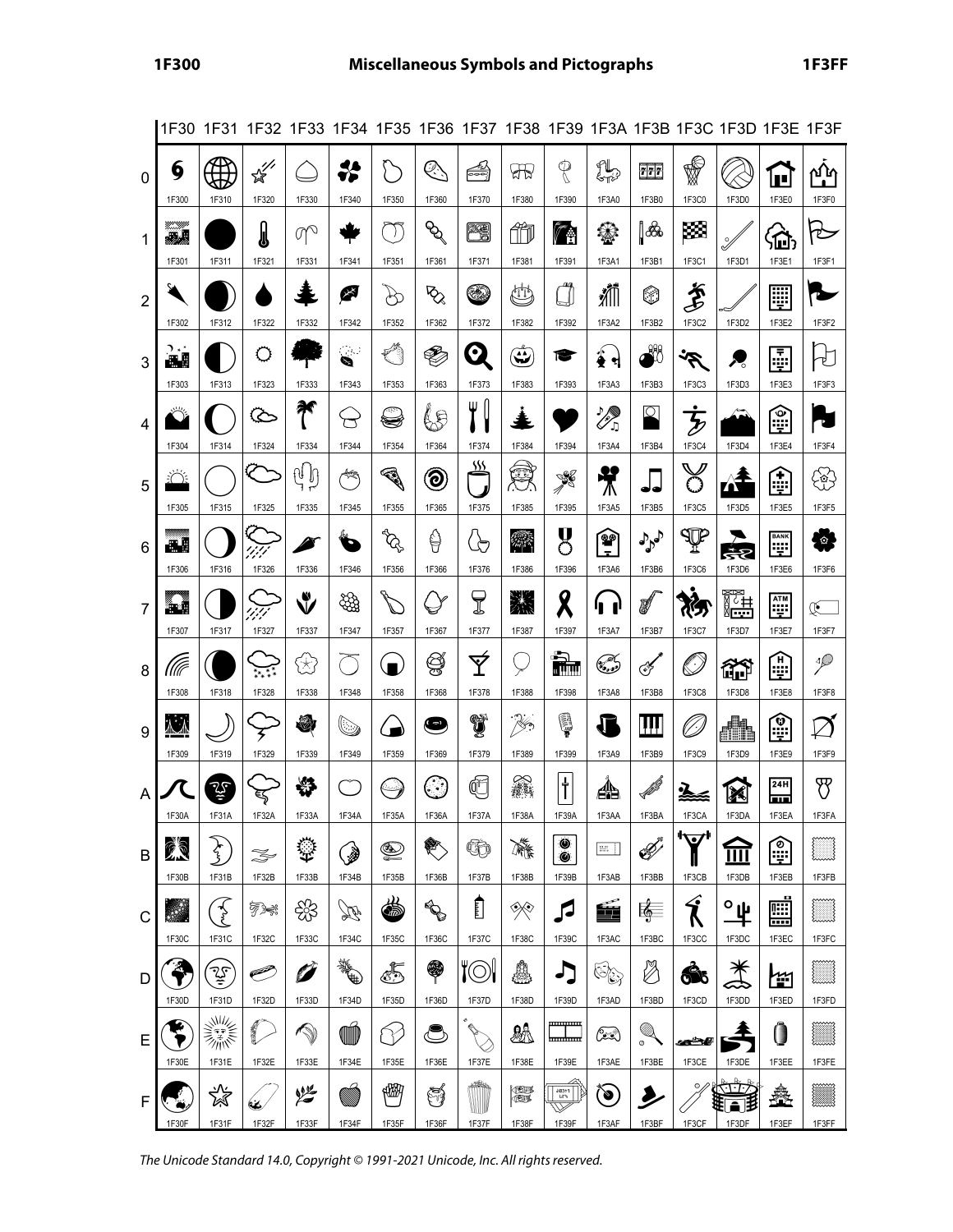| 0              |                                                                                                                                                                                                                                                                                                                                                                                      | $\sum_{\lambda\in\mathbb{N}}$ | <b>CAR</b>                                                                                                                                                                                                                                                                                                                                                                  | M                         | $\bm{\circledcirc}$     | ❤₩                        | N.                                                 | 42                             | ۱                                                                                                                                                                                                                                                                                                                                                                                    | 驛                     | $\bigodot$                                  | $\widehat{\mathfrak{F}}$ | sseri<br>DVD                       |                             | ŕH                        | Ń                     |
|----------------|--------------------------------------------------------------------------------------------------------------------------------------------------------------------------------------------------------------------------------------------------------------------------------------------------------------------------------------------------------------------------------------|-------------------------------|-----------------------------------------------------------------------------------------------------------------------------------------------------------------------------------------------------------------------------------------------------------------------------------------------------------------------------------------------------------------------------|---------------------------|-------------------------|---------------------------|----------------------------------------------------|--------------------------------|--------------------------------------------------------------------------------------------------------------------------------------------------------------------------------------------------------------------------------------------------------------------------------------------------------------------------------------------------------------------------------------|-----------------------|---------------------------------------------|--------------------------|------------------------------------|-----------------------------|---------------------------|-----------------------|
|                | 1F400                                                                                                                                                                                                                                                                                                                                                                                | 1F410                         | 1F420<br>039                                                                                                                                                                                                                                                                                                                                                                | 1F430                     | 1F440                   | 1F450<br>he™              | 1F460                                              | 1F470<br>٤                     | 1F480                                                                                                                                                                                                                                                                                                                                                                                | 1F490<br>$\Im$        | 1F4A0<br>း႐ွိႏ                              | 1F4B0<br>\$¥             | 1F4C0<br>$\mathbb{C}$              | 1F4D0<br>╠                  | 1F4E0<br>$\boxtimes$      | 1F4F0                 |
| 1              | $\Leftrightarrow$<br>1F401                                                                                                                                                                                                                                                                                                                                                           | $\sum$<br>1F411               | 1F421                                                                                                                                                                                                                                                                                                                                                                       | كلحا<br>1F431             | $\circledcirc$<br>1F441 | 1F451                     | $\overline{\mathscr{C}}$<br>1F461                  | 1F471                          | $\begin{picture}(20,20) \put(0,0){\vector(1,0){10}} \put(15,0){\vector(1,0){10}} \put(15,0){\vector(1,0){10}} \put(15,0){\vector(1,0){10}} \put(15,0){\vector(1,0){10}} \put(15,0){\vector(1,0){10}} \put(15,0){\vector(1,0){10}} \put(15,0){\vector(1,0){10}} \put(15,0){\vector(1,0){10}} \put(15,0){\vector(1,0){10}} \put(15,0){\vector(1,0){10}} \put(15,0){\vector(1$<br>1F481 | 1F491                 | 1F4A1                                       | 1F4B1                    | 1F4C1                              | 1F4D1                       | 1F4E1                     | ┋<br>1F4F1            |
| $\overline{2}$ |                                                                                                                                                                                                                                                                                                                                                                                      | Ø9                            | YD.                                                                                                                                                                                                                                                                                                                                                                         | 57                        | P                       | <b>D</b>                  | $\mathbb{I}% _{n}^{1}\left( \mathbb{R}^{n}\right)$ | €                              | 累                                                                                                                                                                                                                                                                                                                                                                                    | 灪                     | ৴৴                                          | \$                       | Z.                                 | $\blacksquare$              | $\mathbb{C}$              | ∍∏                    |
|                | 1F402                                                                                                                                                                                                                                                                                                                                                                                | 1F412                         | 1F422                                                                                                                                                                                                                                                                                                                                                                       | 1F432                     | 1F442                   | 1F452                     | 1F462                                              | 1F472                          | 1F482                                                                                                                                                                                                                                                                                                                                                                                | 1F492                 | 1F4A2                                       | 1F4B2                    | 1F4C2                              | 1F4D2                       | 1F4E2                     | 1F4F2                 |
| 3              | \⁄r n\                                                                                                                                                                                                                                                                                                                                                                               | j<br>V                        | ۣ                                                                                                                                                                                                                                                                                                                                                                           | ≌<br><u>h. 152</u>        | $\mathcal{L}$<br>(مہ)   | Æ                         | Ĵ                                                  | ٨                              | 曩                                                                                                                                                                                                                                                                                                                                                                                    | Ø,                    | $\rightarrow$                               | Ñ                        | <u>F</u>                           | 戶                           | $\frac{d}{d\phi}$         | io                    |
|                | 1F403                                                                                                                                                                                                                                                                                                                                                                                | 1F413                         | 1F423                                                                                                                                                                                                                                                                                                                                                                       | 1F433                     | 1F443                   | 1F453                     | 1F463                                              | 1F473                          | 1F483                                                                                                                                                                                                                                                                                                                                                                                | 1F493                 | 1F4A3                                       | 1F4B3                    | 1F4C3                              | 1F4D3                       | 1F4E3                     | 1F4F3                 |
| 4              | at di                                                                                                                                                                                                                                                                                                                                                                                | <b>Jy</b>                     | $\begin{picture}(220,20) \put(0,0){\vector(1,0){10}} \put(15,0){\vector(1,0){10}} \put(15,0){\vector(1,0){10}} \put(15,0){\vector(1,0){10}} \put(15,0){\vector(1,0){10}} \put(15,0){\vector(1,0){10}} \put(15,0){\vector(1,0){10}} \put(15,0){\vector(1,0){10}} \put(15,0){\vector(1,0){10}} \put(15,0){\vector(1,0){10}} \put(15,0){\vector(1,0){10}} \put(15,0){\vector($ | $\mathbb{Z}$              | S                       | U                         | Ω                                                  | ١                              |                                                                                                                                                                                                                                                                                                                                                                                      | H                     | $z^{z}$                                     | ¥                        | Ē                                  |                             | $\boldsymbol{\mathit{L}}$ | Œ                     |
|                | 1F404                                                                                                                                                                                                                                                                                                                                                                                | 1F414                         | 1F424                                                                                                                                                                                                                                                                                                                                                                       | 1F434                     | 1F444                   | 1F454                     | 1F464                                              | 1F474                          | 1F484                                                                                                                                                                                                                                                                                                                                                                                | 1F494                 | 1F4A4                                       | 1F4B4                    | 1F4C4                              | 1F4D4                       | 1F4E4                     | 1F4F4                 |
| 5              | $\mathbb{Z}$<br>1F405                                                                                                                                                                                                                                                                                                                                                                | 趴<br>1F415                    | {°€<br>∑<br>1F425                                                                                                                                                                                                                                                                                                                                                           | ❤<br>1F435                | $\bigcirc$<br>1F445     | G.<br>1F455               | ړ کړ<br>1F465                                      | C<br>1F475                     | $90 - 90$<br>1F485                                                                                                                                                                                                                                                                                                                                                                   | $\bullet$<br>1F495    | ₹<br>ひ<br>1F4A5                             | \$<br>1F4B5              | E<br>1F4C5                         | ШШ<br>1F4D5                 | $\bigoplus$<br>1F4E5      | $\mathbf{Z}$<br>1F4F5 |
|                |                                                                                                                                                                                                                                                                                                                                                                                      |                               |                                                                                                                                                                                                                                                                                                                                                                             |                           |                         |                           |                                                    |                                |                                                                                                                                                                                                                                                                                                                                                                                      | W                     |                                             |                          |                                    | E<br>E                      |                           |                       |
| 6              | SIA                                                                                                                                                                                                                                                                                                                                                                                  | ₩<br><u>м</u>                 | ₩                                                                                                                                                                                                                                                                                                                                                                           | ()                        | ᢢ                       | Ī                         | ▧                                                  | ڲ                              | 这                                                                                                                                                                                                                                                                                                                                                                                    | 1F496                 | $\frac{1}{2}$                               | ι€                       | <u>12]</u><br>1F4C6                |                             | 筍                         | Ťıll                  |
|                | 1F406                                                                                                                                                                                                                                                                                                                                                                                | 1F416                         | 1F426                                                                                                                                                                                                                                                                                                                                                                       | 1F436                     | 1F446                   | 1F456                     | 1F466                                              | 1F476                          | 1F486                                                                                                                                                                                                                                                                                                                                                                                |                       | 1F4A6                                       | 1F4B6                    |                                    | 1F4D6                       | 1F4E6                     | 1F4F6                 |
| $\overline{7}$ | $\begin{picture}(120,15) \put(0,0){\vector(0,1){30}} \put(15,0){\vector(0,1){30}} \put(15,0){\vector(0,1){30}} \put(15,0){\vector(0,1){30}} \put(15,0){\vector(0,1){30}} \put(15,0){\vector(0,1){30}} \put(15,0){\vector(0,1){30}} \put(15,0){\vector(0,1){30}} \put(15,0){\vector(0,1){30}} \put(15,0){\vector(0,1){30}} \put(15,0){\vector(0,1){30}} \put(15,0){\vector($<br>1F407 | $\sum_{i=1}^{n}$<br>1F417     | $\Omega$<br>1F427                                                                                                                                                                                                                                                                                                                                                           | 0<br>1F437                | $\zeta$<br>1F447        | $\sum_{i=1}^{n}$<br>1F457 | 赑<br>1F467                                         | ∰<br>1F477                     | 零<br>1F487                                                                                                                                                                                                                                                                                                                                                                           | $\heartsuit$<br>1F497 | Δ<br>1F4A7                                  | £<br>1F4B7               | ١<br>1F4C7                         | <b>The Company</b><br>1F4D7 | ø<br>1F4E7                | $\mathbf O$<br>1F4F7  |
|                |                                                                                                                                                                                                                                                                                                                                                                                      |                               | g                                                                                                                                                                                                                                                                                                                                                                           | $\mathbb{C}^{\bullet}$    | €                       | $\mathcal{F}$             | ▧                                                  | حصر                            | $\vec{\epsilon}$                                                                                                                                                                                                                                                                                                                                                                     | ど                     | =3                                          | 掾                        | $\mathcal{N}$                      | Þ                           | !!!                       | $\mathbf{C}^*$        |
| 8              | ∑√<br>1F408                                                                                                                                                                                                                                                                                                                                                                          | W<br>1F418                    | 1F428                                                                                                                                                                                                                                                                                                                                                                       | 1F438                     | 1F448                   | 1F458                     | 1F468                                              | SS 26<br>1F478                 | 1F488                                                                                                                                                                                                                                                                                                                                                                                | 1F498                 | 1F4A8                                       | 1F4B8                    | 1F4C8                              | 1F4D8                       | ⊠<br>1F4E8                | 1F4F8                 |
|                | SA)                                                                                                                                                                                                                                                                                                                                                                                  |                               |                                                                                                                                                                                                                                                                                                                                                                             |                           |                         | O                         | C                                                  |                                |                                                                                                                                                                                                                                                                                                                                                                                      |                       |                                             |                          |                                    | <b>de la propie</b>         | $\ddot{\phantom{a}}$      |                       |
| 9              | 1F409                                                                                                                                                                                                                                                                                                                                                                                | €<br>1F419                    | ▒<br>1F429                                                                                                                                                                                                                                                                                                                                                                  | لخطأ<br>1F439             | <del>ુ</del><br>1F449   | $\checkmark$<br>1F459     | 1F469                                              | ٤<br>1F479                     | $\mathscr{L}$<br>1F489                                                                                                                                                                                                                                                                                                                                                               | ♥<br>1F499            | $\bigcirc\hspace{-7.75pt}\bigcirc$<br>1F4A9 | Y<br>1F4B9               | y<br>M<br>1F4C9                    | 1F4D9                       | X<br>1F4E9                | 43<br>1F4F9           |
|                | ⇒                                                                                                                                                                                                                                                                                                                                                                                    |                               |                                                                                                                                                                                                                                                                                                                                                                             |                           |                         |                           |                                                    |                                |                                                                                                                                                                                                                                                                                                                                                                                      |                       |                                             |                          |                                    |                             |                           |                       |
| A              | 1F40A                                                                                                                                                                                                                                                                                                                                                                                | $\mathbb{Q}$<br>1F41A         | W<br>1F42A                                                                                                                                                                                                                                                                                                                                                                  | ٦<br>1F43A                | 哑<br>1F44A              | T<br>1F45A                | 杯酢<br>1F46A                                        | ₩<br>1F47A                     | 1F48A                                                                                                                                                                                                                                                                                                                                                                                | 1F49A                 | $R$ g<br>1F4AA                              | ╝<br>1F4BA               | Ħ<br>1F4CA                         | $\bigoplus$<br>1F4DA        | 9≄<br>Ш<br>1F4EA          | 1F4FA                 |
|                |                                                                                                                                                                                                                                                                                                                                                                                      |                               |                                                                                                                                                                                                                                                                                                                                                                             |                           |                         |                           |                                                    | ` إكم                          |                                                                                                                                                                                                                                                                                                                                                                                      |                       |                                             |                          |                                    | ∕₩                          |                           |                       |
| B              | 1F40B                                                                                                                                                                                                                                                                                                                                                                                | 1F41B                         | W<br>1F42B                                                                                                                                                                                                                                                                                                                                                                  | ١<br>1F43B                | V<br>1F44B              | 1F45B                     | <b>İŶ</b><br>1F46B                                 | 1F47B                          | خلا<br>1F48B                                                                                                                                                                                                                                                                                                                                                                         | ♡<br>1F49B            | Å.<br>1F4AB                                 | 呈.<br>1F4BB              | 1F4CB                              | 1F4DB                       | Æ<br>1F4EB                | é.<br>1F4FB           |
|                |                                                                                                                                                                                                                                                                                                                                                                                      |                               |                                                                                                                                                                                                                                                                                                                                                                             |                           |                         |                           |                                                    |                                |                                                                                                                                                                                                                                                                                                                                                                                      | WM)                   |                                             |                          |                                    |                             |                           | $\sqrt{2}$            |
| $\mathsf{C}$   | 10<br>1F40C                                                                                                                                                                                                                                                                                                                                                                          | ₩<br>1F41C                    | الميلي<br>الميلي<br>1F42C                                                                                                                                                                                                                                                                                                                                                   | $\mathbf{C}$<br>1F43C     | S<br>1F44C              | r#u#<br>1F45C             | <b>M</b><br>1F46C                                  | ٩<br>1F47C                     | $\bigcirc$<br>1F48C                                                                                                                                                                                                                                                                                                                                                                  | 1F49C                 | Ę<br>1F4AC                                  | 1F4BC                    | P<br>1F4CC                         | 1F4DC                       | 雺<br>1F4EC                | 1F4FC                 |
|                |                                                                                                                                                                                                                                                                                                                                                                                      |                               |                                                                                                                                                                                                                                                                                                                                                                             |                           |                         |                           |                                                    |                                |                                                                                                                                                                                                                                                                                                                                                                                      |                       |                                             |                          |                                    |                             |                           | ₩                     |
| D              | Q<br>1F40D                                                                                                                                                                                                                                                                                                                                                                           | K.<br>1F41D                   | Q<br>1F42D                                                                                                                                                                                                                                                                                                                                                                  | $\bf \bm{\odot}$<br>1F43D | ∯<br>1F44D              | 1F45D                     | Ŵ<br>1F46D                                         | $\breve{\phantom{a}}$<br>1F47D | Ô<br>1F48D                                                                                                                                                                                                                                                                                                                                                                           | 1F49D                 | ∰<br>1F4AD                                  | $\bigodot$<br>1F4BD      | $\cancel{\triangleright}$<br>1F4CD | $\bar{\mathbb{R}}$<br>1F4DD | 1F4ED                     | 1F4FD                 |
|                |                                                                                                                                                                                                                                                                                                                                                                                      |                               |                                                                                                                                                                                                                                                                                                                                                                             |                           |                         |                           | 愿                                                  |                                |                                                                                                                                                                                                                                                                                                                                                                                      |                       |                                             | 맘                        |                                    |                             |                           |                       |
| E              | 1F40E                                                                                                                                                                                                                                                                                                                                                                                | Ķ,<br>1F41E                   | مي<br>1F42E                                                                                                                                                                                                                                                                                                                                                                 | Ÿ.<br>1F43E               | $\mathbb{S}$<br>1F44E   | S.<br>1F45E               | 1F46E                                              | Ж,<br>1F47E                    | ❤<br>1F48E                                                                                                                                                                                                                                                                                                                                                                           | $\mathbf{C}$<br>1F49E | รั }<br>1F4AE                               | 1F4BE                    | $\mathscr{U}$<br>1F4CE             | 1F4DE                       | ল<br>1F4EE                | ੦ੂ⊟੦<br>1F4FE         |
|                |                                                                                                                                                                                                                                                                                                                                                                                      |                               |                                                                                                                                                                                                                                                                                                                                                                             |                           | .º                      |                           | 臡                                                  |                                |                                                                                                                                                                                                                                                                                                                                                                                      |                       |                                             |                          |                                    |                             |                           |                       |
| F              | 1F40F                                                                                                                                                                                                                                                                                                                                                                                | Í,<br>1F41F                   | 5<br>1F42F                                                                                                                                                                                                                                                                                                                                                                  | 1<br>1F43F                | <u>Carl </u><br>1F44F   | K.<br>1F45F               | 1F46F                                              | <u>ල</u><br>1F47F              | 30<br>1F48F                                                                                                                                                                                                                                                                                                                                                                          | 1F49F                 | 凹<br>1F4AF                                  | ❤<br>1F4BF               | 1F4CF                              | $\equiv$<br>1F4DF           | <u>Ω</u><br>1F4EF         | 1F4FF                 |

1F40 1F41 1F42 1F43 1F44 1F45 1F46 1F47 1F48 1F49 1F4A 1F4B 1F4C 1F4D 1F4E 1F4F

The Unicode Standard 14.0, Copyright © 1991-2021 Unicode, Inc. All rights reserved.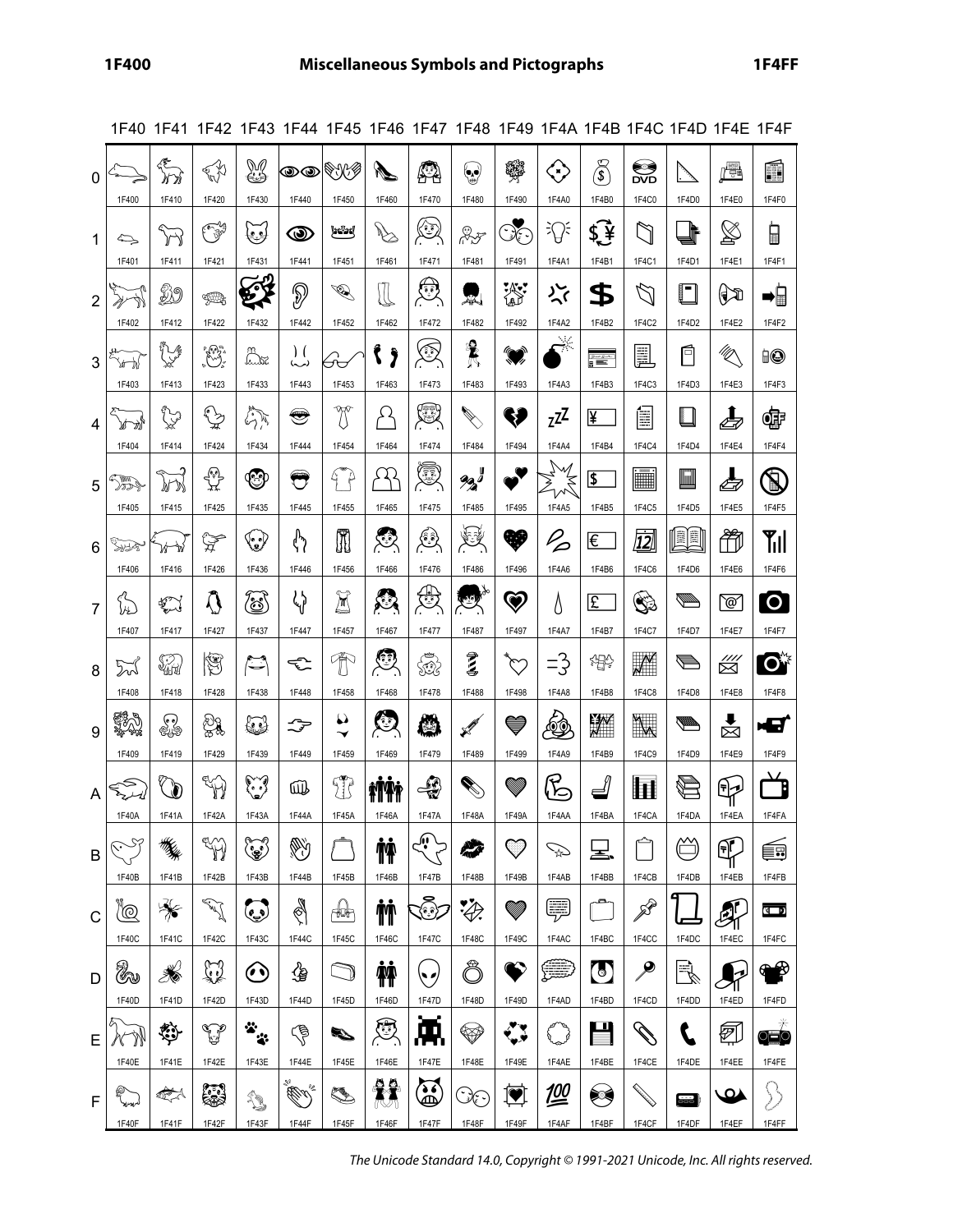|                |                               |                               | 1F50 1F51 1F52 1F53 1F54 1F55 1F56 1F57 1F58 1F59 1F5A 1F5B 1F5C 1F5D 1F5E 1F5F                                                                                                                                                                                                                                                                                                      |                 |                                   |                                                       |                          |                                     |                        |                                                        |                                                          |                                 |                         |                                   |                          |                                    |
|----------------|-------------------------------|-------------------------------|--------------------------------------------------------------------------------------------------------------------------------------------------------------------------------------------------------------------------------------------------------------------------------------------------------------------------------------------------------------------------------------|-----------------|-----------------------------------|-------------------------------------------------------|--------------------------|-------------------------------------|------------------------|--------------------------------------------------------|----------------------------------------------------------|---------------------------------|-------------------------|-----------------------------------|--------------------------|------------------------------------|
| $\mathbf{0}$   | 1F500                         | 1F510                         | 器<br>1F520                                                                                                                                                                                                                                                                                                                                                                           | V<br>1F530      | $\bigoplus$<br>1F540              | $\gamma$<br>1F550                                     | .<br>را<br>1F560         | $\boldsymbol{\varnothing}$<br>1F570 | $\bigcap$<br>1F580     | ИÝ<br>1F590                                            | 1F5A0                                                    | ′⊏<br>1F5B0                     | 1F5C0                   | 1F5D0                             | $\ket{\cdot}$<br>1F5E0   | 1F5F0                              |
| 1              | 1F501                         | <b>demokratic</b><br>1F511    | Eb<br>Col<br>1F521                                                                                                                                                                                                                                                                                                                                                                   | XY<br>1F531     | せ<br>1F541                        | تنا<br>1F551                                          | زالى<br>1F561            | 窝<br>1F571                          | 圓<br>1F581             | $\mathbb{M}_{\!\mathscr{E}}$<br>1F591                  | f<br>1F5A1                                               | 疝<br>1F5B1                      | 1F5C1                   | $\widecheck{\mathbb{I}}$<br>1F5D1 | 1F5E1                    | 1F5F1                              |
| $\overline{2}$ | 1F502                         | 1F512                         | 02<br>30<br>1F522                                                                                                                                                                                                                                                                                                                                                                    | $\Box$<br>1F532 | 1F542                             | U,<br>1F552                                           | .<br>ر 1<br>1F562        | J<br>1F572                          | 1F582                  | Β<br>1F592                                             | 1F5A2                                                    | ∕⊚<br>1F5B2                     | $\mathbb{R}$<br>1F5C2   | 1F5D2                             | 1F5E2                    | 1F5F2                              |
| 3              | 1F503                         | 1F513                         | 即<br>ФŽ<br>1F523                                                                                                                                                                                                                                                                                                                                                                     | $\Box$<br>1F533 | $\mathbf{\hat{c}}$<br>1F543       | H.<br>1F553                                           | $\mathfrak{a}$<br>1F563  | 1F573                               | ᆯ<br>1F583             | تركح<br>1F593                                          | 1F5A3                                                    | ॑ॼॼज़<br>1F5B3                  | Ş<br>1F5C3              | <br>1<br>1F5D3                    | 1F5E3                    | €<br>1F5F3                         |
| 4              | 1F504                         | e<br>1F514                    | $\mathbf{F}_{\mathbf{G}}$<br>1F524                                                                                                                                                                                                                                                                                                                                                   | U<br>1F534      | $\mathbf{\Omega}$<br>1F544        | T<br>1F554                                            | $\mathfrak{I}.$<br>1F564 | Ÿ<br>1F574                          | 1F584                  | $\mathbb{M}$<br>1F594                                  | 1F5A4                                                    | $=$<br>1F5B4                    | 匣<br>回<br>1F5C4         | __<br>1F5D4                       | <b>\ /</b><br>1F5E4      | X<br>1F5F4                         |
| 5              | $\cdot \circ$<br>1F505        | 1F515                         | 1F525                                                                                                                                                                                                                                                                                                                                                                                | 1F535           | Ń<br>1F545                        | $\left(\begin{matrix} 1 \end{matrix}\right)$<br>1F555 | $\hat{Q}$ :<br>1F565     | <b>O</b><br>1F575                   | ≢≡'<br>1F585           | י<br>ג')<br>1F595                                      | E<br>1F5A5                                               | 1F5B5                           | $\overline{a}$<br>1F5C5 | 1F5D5                             | 717<br>1F5E5             | $\boldsymbol{\mathsf{x}}$<br>1F5F5 |
| 6              | ÷ò.<br>1F506                  | X<br>⋈<br>1F516               | $\begin{picture}(20,20) \put(0,0){\vector(1,0){10}} \put(15,0){\vector(1,0){10}} \put(15,0){\vector(1,0){10}} \put(15,0){\vector(1,0){10}} \put(15,0){\vector(1,0){10}} \put(15,0){\vector(1,0){10}} \put(15,0){\vector(1,0){10}} \put(15,0){\vector(1,0){10}} \put(15,0){\vector(1,0){10}} \put(15,0){\vector(1,0){10}} \put(15,0){\vector(1,0){10}} \put(15,0){\vector(1$<br>1F526 | 1F536           | ╬<br>1F546                        | $\langle f \rangle$<br>1F556                          | $\cdot \int$<br>1F566    | 00<br>1F576                         | Á<br>₹<br>1F586        | ŃŹ<br>1F596                                            | <u>eee</u> r<br>1F5A6                                    | E<br>1F5B6                      | 1F5C6                   | 1F5D6                             | ミ<br>1F5E6               | X<br>1F5F6                         |
| $\overline{7}$ | 1F507                         | P<br>1F517                    | 1F527                                                                                                                                                                                                                                                                                                                                                                                | 1F537           | 1F547                             | U<br>1F557                                            | $\mathcal{L}$<br>1F567   | y<br>1F577                          | Ø<br>1F587             | $\langle \!\!\!\!\!\!\psi_p\!\!\!\!\!\rangle$<br>1F597 | 모<br>⊑≏⊑<br>1F5A7                                        | ⊫<br>⌒<br>1F5B7                 | 1F5C7                   | 1F5D7                             | $\leq$<br>1F5E7          | $\vert\mathsf{x}\vert$<br>1F5F7    |
| 8              | 1F508                         | $\boldsymbol{\odot}$<br>1F518 | 1F528                                                                                                                                                                                                                                                                                                                                                                                | ₩<br>1F538      | ቀ<br>1F548                        | Ē<br>1F558                                            | 1F568                    | 1F578                               | $\mathscr{E}$<br>1F588 | $\mathbb{Q}$<br>1F598                                  | $\boxdot$<br>1F5A8                                       | $\bullet$<br>1F5B8              | 冟<br>1F5C8              | ()<br>1F5D8                       | 1F5E8                    | 1F5F8                              |
| 9              | I)<br>1F509                   | <b>BACK</b><br>1F519          | V <sup>D</sup><br>1F529                                                                                                                                                                                                                                                                                                                                                              | ♦<br>1F539      | ૐ<br>1F549                        | ्न.<br>1F559                                          | ( P<br>1F569             | 1F579                               | Ø<br>1F589             | డా<br>1F599                                            | 畐<br>1F5A9                                               | ≣<br>1F5B9                      | ≣<br>1F5C9              | Х<br>1F5D9                        | 1F5E9                    | $\blacktriangledown$<br>1F5F9      |
| A              | 1F50A                         | END<br>1F51A                  | 1F52A                                                                                                                                                                                                                                                                                                                                                                                | 杰<br>1F53A      | ♦<br>1F54A                        | A.<br>1F55A                                           | 1F56A                    | Ä<br>1F57A                          | 1F58A                  | 1F59A                                                  | $\mathbf{a}$<br>1F5AA                                    | 図<br>1F5BA                      | $\equiv$<br>1F5CA       | AA<br>1F5DA                       | 1F5EA                    | 1F5FA                              |
| B              | $\tilde{\mathbb{I}}$<br>1F50B | ON!<br>1F51B                  | অ<br>1F52B                                                                                                                                                                                                                                                                                                                                                                           | v<br>1F53B      | 2<br>1F54B                        | (11<br>1F55B                                          | 1F56B                    | 1F57B                               | S<br>1F58B             | 1F59B                                                  | $\blacksquare$<br>1F5AB                                  | $\mathbf{X}$<br>1F5BB           | $\overline{a}$<br>1F5CB | Αд<br>1F5DB                       | 1F5EB                    | $\rightarrow$<br>1F5FB             |
| C              | ¶¶<br>1F50C                   | SOON<br>1F51C                 | <u> ১</u><br>1F52C                                                                                                                                                                                                                                                                                                                                                                   | 杰<br>1F53C      | $\overline{\phantom{a}}$<br>1F54C | 1F55C                                                 | $\leq \infty$<br>1F56C   | $\mathbb C$<br>1F57C                | 1F58C                  | 1F59C                                                  | $\overline{\cdot}$<br>1F5AC                              | <u> X</u><br>1F5BC              | 1F5CC                   | 연주<br>厩<br>1F5DC                  | 1F5EC                    | Å<br>1F5FC                         |
| D              | 1F50D                         | 1<br>TOP<br>1F51D             | $\lambda$<br>1F52D                                                                                                                                                                                                                                                                                                                                                                   | v<br>1F53D      | Ó<br>1F54D                        | 1F55D                                                 | ץ<br>1F56D               | ٩<br>J<br>1F57D                     | BEE<br>1F58D           | 1F59D                                                  | $\overline{\mathbf{o}}$ $\overline{\mathbf{o}}$<br>1F5AD | $\mathbb T$<br>1F5BD            | 1F5CD                   | 58<br>1F5DD                       | 1F5ED                    | Ŵ<br>1F5FD                         |
| E              | ب<br>1F50E                    | $\left[18\right]$<br>1F51E    | ¥<br>1F52E                                                                                                                                                                                                                                                                                                                                                                           | 1F53E           | W<br>1F54E                        | ٦.<br>1F55E                                           | 1F56E                    | ₩.<br>1F57E                         | $\mathbb{Z}$<br>1F58E  | Ŋ<br>1F59E                                             | <u>min</u><br>1F5AE                                      | $\vert\mathsf{X}\vert$<br>1F5BE | l⊪⇒<br>1F5CE            | 0P®<br>1F5DE                      | my<br>imi<br>Zm<br>1F5EE | مر<br>1F5FE                        |
| F              | 1F50F                         | 10<br>1F51F                   | ΣΦ<br>1F52F                                                                                                                                                                                                                                                                                                                                                                          | 1F53F           | 1F54F                             | رایا<br>1F55F                                         | å<br>1F56F               | 衝<br>1F57F                          | Þ<br>1F58F             | $\emptyset$<br>1F59F                                   | 冾<br>1F5AF                                               | 1F5BF                           | $\equiv$<br>1F5CF       | ēĒ<br>1F5DF                       | ζ<br>1F5EF               | ß<br>1F5FF                         |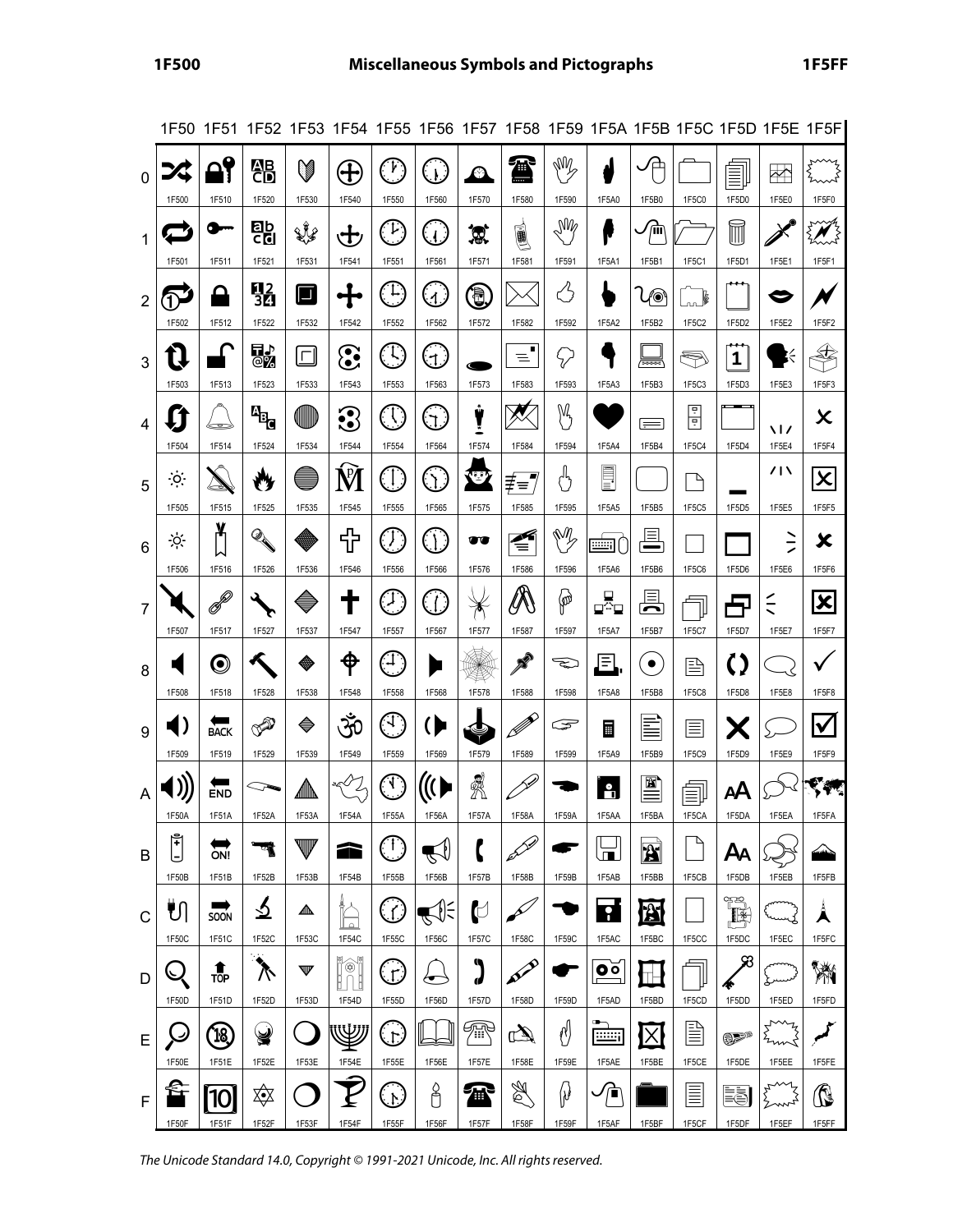|                    | Weather, landscape, and sky symbols                                                  |                      |           | <b>Weather symbols</b>                                                                                             |
|--------------------|--------------------------------------------------------------------------------------|----------------------|-----------|--------------------------------------------------------------------------------------------------------------------|
| 1F300              | <b>6 CYCLONE</b>                                                                     |                      |           | 1F321 & THERMOMETER                                                                                                |
|                    | = typhoon, hurricane                                                                 |                      |           | = temperature, warm                                                                                                |
|                    | 1F301 A FOGGY                                                                        | 1F322                | $\bullet$ | <b>BLACK DROPLET</b>                                                                                               |
|                    | $\rightarrow$ 1F32B $\gg$ fog                                                        |                      |           | $=$ droplet                                                                                                        |
|                    | 1F302 \ CLOSED UMBRELLA                                                              |                      |           | $\rightarrow$ 1F4A7 $\&$ droplet                                                                                   |
|                    | 1F303 MIGHT WITH STARS                                                               | 1F323                | $\circ$   | <b>WHITE SUN</b>                                                                                                   |
|                    | 1F304 SUNRISE OVER MOUNTAINS                                                         |                      |           | $=$ sunny                                                                                                          |
|                    | 1F305 <sup>2</sup> SUNRISE                                                           |                      |           | $\rightarrow$ 2600 $*$ black sun with rays                                                                         |
|                    | 1F306 <b>M</b> CITYSCAPE AT DUSK                                                     |                      |           | $\rightarrow$ 263C $\circ$ white sun with rays                                                                     |
|                    | → 1F3D9 ▲ cityscape                                                                  |                      |           | 1F324 & WHITE SUN WITH SMALL CLOUD                                                                                 |
|                    | 1F307 <b>M</b> SUNSET OVER BUILDINGS                                                 |                      |           | = mostly sunny                                                                                                     |
|                    | 1F308 <b>6</b> RAINBOW                                                               |                      |           | $\rightarrow$ 26C5 $\stackrel{\textstyle\mathsf{\scriptstyle def}}{}}{\mathsf{\scriptstyle def}}$ sun behind cloud |
|                    | 1F309 图 BRIDGE AT NIGHT                                                              |                      |           | 1F325 <b>WHITE SUN BEHIND CLOUD</b>                                                                                |
|                    | 1F30A <i>/</i> C WATER WAVE                                                          |                      |           | = mostly cloudy                                                                                                    |
|                    | = tsunami, tidal wave                                                                |                      |           | 1F326 > WHITE SUN BEHIND CLOUD WITH RAIN                                                                           |
|                    | 1F30B <b>3</b> VOLCANO                                                               |                      |           | = showers<br>1F327 CLOUD WITH RAIN                                                                                 |
|                    | 1F30C 图 MILKY WAY                                                                    |                      |           | $=$ rain                                                                                                           |
| Globe symbols      |                                                                                      |                      |           | $\rightarrow$ 2602 T umbrella                                                                                      |
|                    | 1F30D (?) EARTH GLOBE EUROPE-AFRICA                                                  |                      |           | 1F328 <sup>2</sup> CLOUD WITH SNOW                                                                                 |
|                    | 1F30E (5) EARTH GLOBE AMERICAS                                                       |                      |           | = snow, snow showers                                                                                               |
|                    | 1F30F C EARTH GLOBE ASIA-AUSTRALIA                                                   |                      |           | 1F329 $\div$ CLOUD WITH LIGHTNING                                                                                  |
|                    | 1F310 <b>B</b> GLOBE WITH MERIDIANS                                                  |                      |           | = lightning, thunderstorm                                                                                          |
|                    |                                                                                      |                      |           | $\rightarrow$ 26C8 $\overline{\mathcal{L}}$ thunder cloud and rain                                                 |
|                    | • used to indicate international input source,<br>world clocks with time zones, etc. |                      |           | 1F32A & CLOUD WITH TORNADO                                                                                         |
|                    |                                                                                      |                      |           | = tornado, twister                                                                                                 |
|                    | Moon, sun, and star symbols                                                          | 1F32B $\gg$ FOG      |           |                                                                                                                    |
|                    | Use of the moon symbols is typically reversed in the Southern                        |                      |           | $\rightarrow$ 1F301 as foggy                                                                                       |
|                    | Hemisphere, with the waxing shapes used for the waning                               |                      |           | 1F32C <b>\$24</b> WIND BLOWING FACE                                                                                |
|                    | part of the cycle and vice versa. The character names are not                        |                      |           | $=$ wind                                                                                                           |
|                    | intended for astronomical precision, but simply describe a                           | <b>Food symbols</b>  |           |                                                                                                                    |
|                    | particular shape displayed.                                                          |                      |           | 1F32D <del>©</del> HOT DOG                                                                                         |
|                    | 1F311 NEW MOON SYMBOL                                                                |                      |           | 1F32E <sup>2</sup> TACO                                                                                            |
|                    | $\rightarrow$ 25CF $\bullet$ black circle                                            |                      |           | 1F32F C BURRITO                                                                                                    |
|                    | 1F312 WAXING CRESCENT MOON SYMBOL                                                    |                      |           |                                                                                                                    |
|                    | 1F313 C FIRST QUARTER MOON SYMBOL                                                    | <b>Plant symbols</b> |           |                                                                                                                    |
|                    | $=$ half moon                                                                        | 1F330                |           | CHESTNUT                                                                                                           |
|                    | $\rightarrow$ 2500 $\bullet$ circle with left half black                             |                      |           | 1F331 m SEEDLING                                                                                                   |
|                    | $\rightarrow$ 263D ) first quarter moon                                              |                      |           | 1F332 $\triangleq$ EVERGREEN TREE                                                                                  |
|                    | 1F314 C WAXING GIBBOUS MOON SYMBOL                                                   |                      |           | $\rightarrow$ 1F3DE A national park                                                                                |
|                    | $=$ waxing moon                                                                      |                      |           | 1F333 <sup>●</sup> DECIDUOUS TREE                                                                                  |
| 1F315              | ◯ FULL MOON SYMBOL                                                                   |                      |           | 1F334 T PALM TREE                                                                                                  |
|                    | $\rightarrow$ 25CB $\circ$ white circle                                              |                      |           | $\rightarrow$ 1F3DD $\stackrel{*}{\leq}$ desert island                                                             |
|                    | 1F316 O WANING GIBBOUS MOON SYMBOL                                                   |                      |           | 1F335 (D CACTUS                                                                                                    |
|                    | 1F317 <b>I</b> LAST QUARTER MOON SYMBOL                                              |                      |           | → 1F3DC º desert                                                                                                   |
|                    | $\rightarrow$ 25D1 $\bullet$ circle with right half black                            |                      |           | 1F336 A HOT PEPPER                                                                                                 |
|                    | $\rightarrow$ 263E ( last quarter moon                                               |                      |           | $=$ hot, spicy                                                                                                     |
|                    | 1F318 WANING CRESCENT MOON SYMBOL                                                    |                      |           | 1F337 & TULIP                                                                                                      |
|                    | 1F319 CRESCENT MOON                                                                  |                      |           | $\rightarrow$ 2698 $\blacklozenge$ flower                                                                          |
|                    | · may indicate either the first or last quarter<br>moon                              | 1F338                |           | <b><i>A</i></b> CHERRY BLOSSOM                                                                                     |
|                    | $\rightarrow$ 263D ) first quarter moon                                              | 1F339                | -90       | <b>ROSE</b>                                                                                                        |
|                    | $\rightarrow$ 263E ( last quarter moon                                               |                      |           | $\rightarrow$ 1F940 $\frac{3}{2}$ wilted flower                                                                    |
| 1F31A <sup>9</sup> | NEW MOON WITH FACE                                                                   |                      |           | 1F33A <>> <b>HIBISCUS</b>                                                                                          |
|                    | 1F31B <b>S</b> FIRST QUARTER MOON WITH FACE                                          |                      |           | 1F33B <sup>®</sup> SUNFLOWER                                                                                       |
|                    | 1F31C <b>LAST QUARTER MOON WITH FACE</b>                                             | 1F33C                |           | ※ BLOSSOM                                                                                                          |
|                    | 1F31D <sup>o</sup> FULL MOON WITH FACE                                               |                      |           | $=$ daisy                                                                                                          |
|                    | 1F31E <b>▒ SUN WITH FACE</b>                                                         |                      |           | 1F33D <b><i>G</i></b> EAR OF MAIZE                                                                                 |
|                    | 1F31F ☆ GLOWING STAR                                                                 |                      |           | 1F33E ♦ EAR OF RICE                                                                                                |
|                    | $\rightarrow$ 2606 $\overleftrightarrow{x}$ white star                               | 1F33F / HERB         |           |                                                                                                                    |
| 1F320              | I SHOOTING STAR                                                                      |                      |           | 1F340 <i><b>*</b></i> FOUR LEAF CLOVER                                                                             |
|                    |                                                                                      |                      |           | $\rightarrow$ 2618 * shamrock                                                                                      |
|                    |                                                                                      |                      |           | 1F341 → MAPLE LEAF                                                                                                 |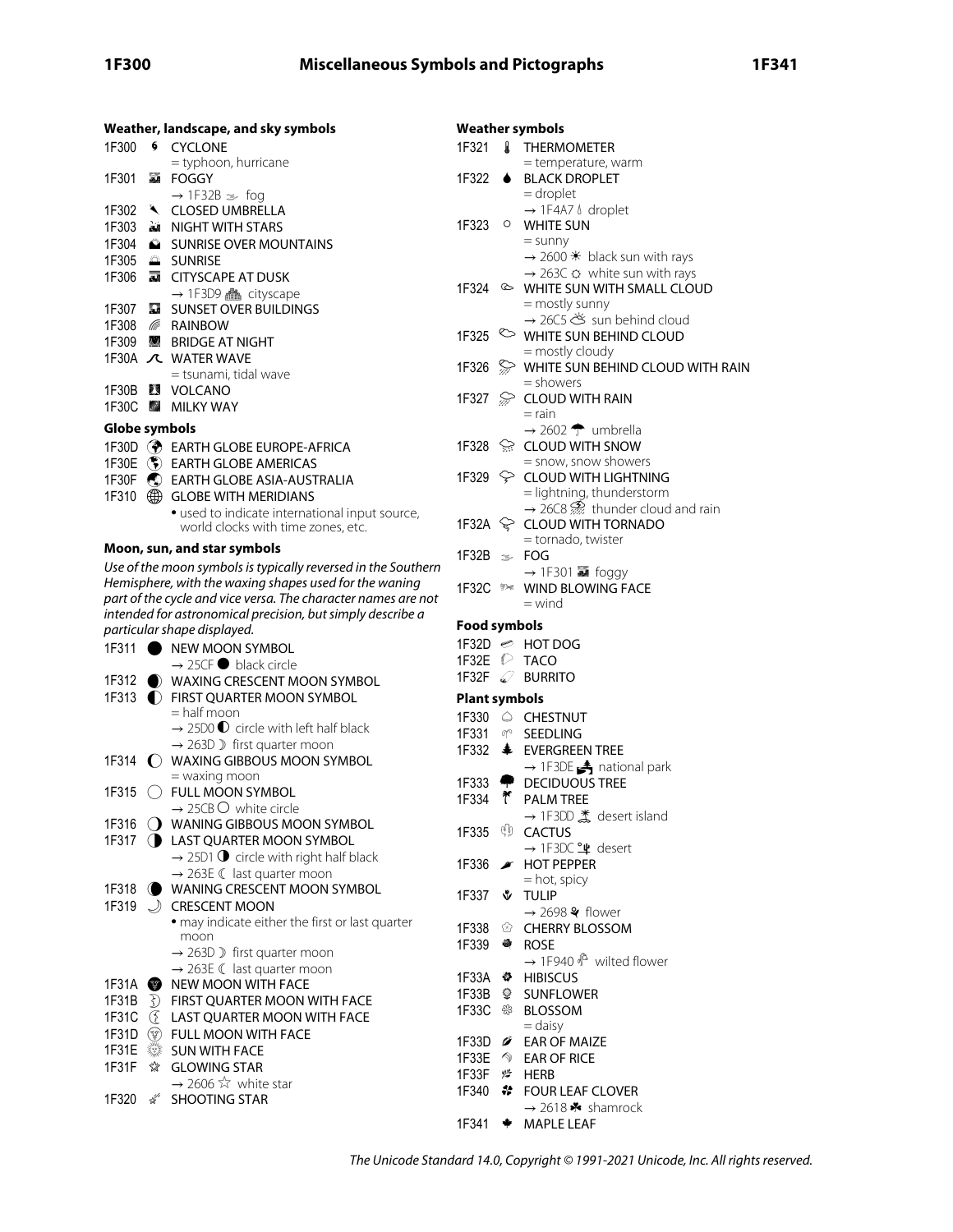# **1F342 Miscellaneous Symbols and Pictographs 1F391**

| 1F342               | ☞              | <b>FALLEN LEAF</b>                   |
|---------------------|----------------|--------------------------------------|
| $1F343$ $\approx$   |                | LEAF FLUTTERING IN WIND              |
| 1F344               | 8              | <b>MUSHROOM</b>                      |
|                     |                | <b>Fruit and vegetable symbols</b>   |
| 1F345               | $\circledcirc$ | <b>TOMATO</b>                        |
| 1F346               | ₩              | <b>AUBERGINE</b>                     |
|                     |                | = eggplant                           |
| 1F347               | ₩              | <b>GRAPES</b>                        |
| 1F348               |                | <b>O</b> MELON                       |
|                     |                | 1F349 WATERMELON                     |
| 1F34A               |                | $\circ$ TANGERINE                    |
| 1F34B               | ◈              | LEMON                                |
| 1F34C               | R              | BANANA                               |
| 1F34D               |                | <b>VEAPPLE</b>                       |
|                     |                | 1F34E <b>6</b> RED APPLE             |
| 1F34F               |                | <b>GREEN APPLE</b>                   |
| 1F350               |                | $\overline{O}$ PEAR                  |
|                     |                | 1F351 <sup>O</sup> PEACH             |
| 1F352               |                | <b>&amp; CHERRIES</b>                |
| 1F353               | - 1            | <b>STRAWBERRY</b>                    |
| <b>Food symbols</b> |                |                                      |
| 1F354               | $\bullet$      | <b>HAMBURGER</b>                     |
|                     |                | = fast food place                    |
| 1F355               | J.             | <b>SLICE OF PIZZA</b>                |
| 1F356               |                | <b>&amp; MEAT ON BONE</b>            |
| 1F357               |                | <b>S</b> POULTRY LEG                 |
| 1F358               |                | <b>E</b> RICE CRACKER                |
| 1F359               |                | A RICE BALL                          |
| 1F35A               | $\Theta$       | <b>COOKED RICE</b><br>= bowl of rice |
| 1F35B               | ◉              | <b>CURRY AND RICE</b>                |
|                     |                | = Japanese style curry               |
| 1F35C               | Ö              | <b>STEAMING BOWL</b>                 |
|                     |                | = ramen noodles                      |
| 1F35D               | 5              | SPAGHETTI                            |
| 1F35E               |                | <b>BREAD</b>                         |
| 1F35F               | 轡              | <b>FRENCH FRIES</b>                  |
| 1F360               | $\mathbb{Q}$   | ROASTED SWEET POTATO                 |
| 1F361               | <b>RA</b>      | <b>DANGO</b>                         |
| 1F362               | ø,             | = mochi balls on skewer<br>ODEN      |
|                     |                | = seafood on skewer                  |
| 1F363               | ◈              | <b>SUSHI</b>                         |
| 1F364               | O              | <b>FRIED SHRIMP</b>                  |
| 1F365               | ◉              | FISH CAKE WITH SWIRL DESIGN          |
| 1F366               | Ŷ.             | <b>SOFT ICE CREAM</b>                |
| 1F367               | ♦              | <b>SHAVED ICE</b>                    |
| 1F368               | g              | <b>ICE CREAM</b>                     |
| 1F369               | ●              | <b>DOUGHNUT</b>                      |
| 1F36A               | $_{\odot}$     | <b>COOKIE</b>                        |
|                     |                | = biscuit                            |
| 1F36B               | 枣              | <b>CHOCOLATE BAR</b>                 |
| 1F36C               | D              | <b>CANDY</b>                         |
| 1F36D               | ♥              | <b>LOLLIPOP</b>                      |
| 1F36E               | ి              | <b>CUSTARD</b>                       |
| 1F36F               | Õ              | <b>HONEY POT</b>                     |
| 1F370               | é              | SHORTCAKE                            |
| 1F371               | 閚              | <b>BENTO BOX</b>                     |
| 1F372               | ❤              | POT OF FOOD                          |
| 1F373               | Q              | <b>COOKING</b>                       |
|                     |                | = frying pan, cooking utensil        |

|                |            | 1F374 I FORK AND KNIFE                                                               |
|----------------|------------|--------------------------------------------------------------------------------------|
|                |            | = restaurant, meal<br>· glyph may show a fork and spoon                              |
|                |            | · glyph may show a crossed fork and knife                                            |
|                |            | → 1F37D I <sup>I</sup> fork and knife with plate<br>$\rightarrow$ 1F944 S spoon      |
|                |            | <b>Beverage symbols</b>                                                              |
| 1F375          |            | TEACUP WITHOUT HANDLE                                                                |
|                |            | $\rightarrow$ 2615 $\overset{\omega}{\rightarrow}$ hot beverage                      |
|                |            | $\rightarrow$ 26FE $\rightarrow$ cup on black square<br>1F376 & SAKE BOTTLE AND CUP  |
|                |            |                                                                                      |
|                |            | 1F377 \tml WINE GLASS<br>1F378 \tml COCKTAIL GLASS                                   |
|                |            | = lounge<br>→ 1F6CB ad couch and lamp                                                |
|                |            | $\rightarrow$ 1F943 $\blacksquare$ tumbler glass                                     |
|                |            | 1F379 TROPICAL DRINK<br>1F37A @ BEER MUG                                             |
|                |            | 1F37B <sup>6</sup> CLINKING BEER MUGS                                                |
|                |            | = cheers                                                                             |
|                |            | $\rightarrow$ 1F942 $\frac{1}{3}$ clinking glasses<br>1F37C <sup>D</sup> BABY BOTTLE |
|                |            | <b>Accommodation symbol</b>                                                          |
|                |            | 1F37D TO FORK AND KNIFE WITH PLATE                                                   |
|                |            | $=$ dining                                                                           |
|                |            | $\rightarrow$ 1F374   fork and knife                                                 |
| 1F37E          | i<br>V     | <b>Beverage and food symbols</b><br><b>BOTTLE WITH POPPING CORK</b>                  |
| 1F37F          | W          | <b>POPCORN</b>                                                                       |
|                |            | <b>Celebration symbols</b>                                                           |
|                |            | 1F380 <sub>HB</sub> RIBBON                                                           |
| 1F381          |            | <b>10 WRAPPED PRESENT</b><br>→ 1F4E6 面 package                                       |
|                |            | 1F382 <sup>b</sup> BIRTHDAY CAKE                                                     |
|                |            | 1F383 @ JACK-O-LANTERN<br>$=$ Hallowe'en                                             |
|                |            | 1F384 → CHRISTMAS TREE                                                               |
|                |            | 1F385 <sup></sup> o FATHER CHRISTMAS                                                 |
|                |            | = Santa Claus<br>→ 1F936 5 mother christmas                                          |
| 1F386          | 鎔          | <b>FIREWORKS</b>                                                                     |
|                |            | 1F387 ▓ FIREWORK SPARKLER                                                            |
|                |            | · long, stick-like firework that looks like a burning<br>incense stick               |
| 1F388          | 9.         | <b>BALLOON</b>                                                                       |
| 1F389<br>1F38A | $\gg$<br>爲 | <b>PARTY POPPER</b><br><b>CONFETTI BALL</b>                                          |
|                |            | $=$ congratulations                                                                  |
| 1F38B          | 滌          | <b>TANABATA TREE</b>                                                                 |
| 1F38C          | R.         | = tanabata tree with wishing papers<br><b>CROSSED FLAGS</b>                          |
|                |            | • Japanese national holiday                                                          |
| 1F38D          | å          | PINE DECORATION<br>· Japanese new year's door decoration                             |
| 1F38E          | 飍          | <b>JAPANESE DOLLS</b>                                                                |
|                |            | • Japanese Hinamatsuri or girls' doll festival                                       |
| 1F38F<br>1F390 | 隱<br>q     | <b>CARP STREAMER</b><br><b>WIND CHIME</b>                                            |
| 1F391          | ľН.        | MOON VIEWING CEREMONY                                                                |

• Japanese Otsukimi harvest celebration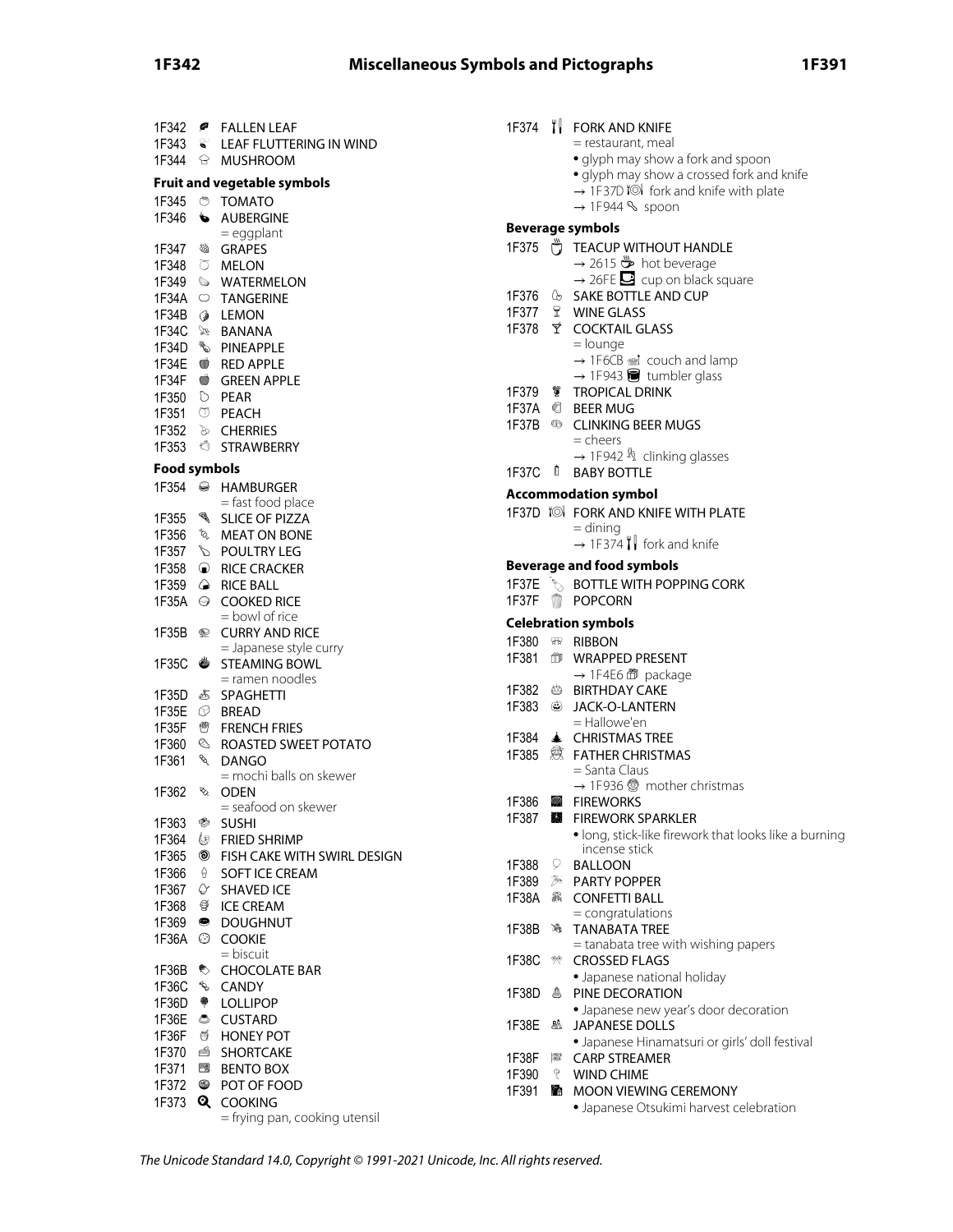# **1F392 Miscellaneous Symbols and Pictographs 1F3C4**

|       |   | 1F392 <i>C</i> SCHOOL SATCHEL                                      |                      | 1F3AA <a> 6<br/> 6<br/> 6<br/> 6<br/> 6<br/> 6<br/> 6<br/> 6<br/> 6<br/> 6<br/> 6<br/> 6<br/> 6<br/> 6<br/> 6<br/> 6<br/> 6<br/> 6<br/> 6<br/> 6<br/> 6<br/> 6<br/> 6<br/> 6<br/><br/><math display="block">\begin{array}{ll} \mbox{A} &amp; \mbox{A} &amp; \mbox{A} \mbox{B} \mbox{A}</math></a> |
|-------|---|--------------------------------------------------------------------|----------------------|---------------------------------------------------------------------------------------------------------------------------------------------------------------------------------------------------------------------------------------------------------------------------------------------------|
|       |   | • Japanese school entrance ceremony                                |                      | $=$ event                                                                                                                                                                                                                                                                                         |
|       |   | 1F393 <sup>★</sup> GRADUATION CAP                                  |                      | 1F3AB TICKET                                                                                                                                                                                                                                                                                      |
|       |   | = mortarboard, education                                           |                      | • indicates an event                                                                                                                                                                                                                                                                              |
|       |   | · graduation ceremony                                              |                      | $\rightarrow$ 1F39F $\circled{=}$ admission tickets                                                                                                                                                                                                                                               |
|       |   | 1F394 <b>•</b> HEART WITH TIP ON THE LEFT<br>= favorite            |                      | 1F3AC ■ CLAPPER BOARD<br>= film                                                                                                                                                                                                                                                                   |
|       |   | $\rightarrow$ 2665 $\blacktriangleright$ black heart suit          |                      | 1F3AD See PERFORMING ARTS                                                                                                                                                                                                                                                                         |
|       |   | 1F395 <b>X</b> BOUQUET OF FLOWERS                                  |                      | = theater masks, theater                                                                                                                                                                                                                                                                          |
|       |   | $=$ occasion                                                       |                      |                                                                                                                                                                                                                                                                                                   |
|       |   | → 1F490<br><sup>#</sup> bouquet                                    | <b>Game symbols</b>  |                                                                                                                                                                                                                                                                                                   |
| 1F396 |   | 8 MILITARY MEDAL                                                   |                      | 1F3AE <sup>®</sup> VIDEO GAME                                                                                                                                                                                                                                                                     |
|       |   | 1F397 <b>&amp;</b> REMINDER RIBBON                                 |                      | = video game controller                                                                                                                                                                                                                                                                           |
|       |   | <b>Musical symbols</b>                                             |                      | 1F3AF <sup>O</sup> DIRECT HIT<br>= archery target, hitting the target                                                                                                                                                                                                                             |
|       |   | 1F398 MUSICAL KEYBOARD WITH JACKS                                  |                      | $\rightarrow$ 25CE $\odot$ bullseye                                                                                                                                                                                                                                                               |
|       |   | = midi, midi keyboard, master keyboard with                        |                      | 1F3B0 BB SLOT MACHINE                                                                                                                                                                                                                                                                             |
|       |   | plugs                                                              |                      | 1F3B1 <sup>\$</sup> BILLIARDS                                                                                                                                                                                                                                                                     |
|       |   | $\rightarrow$ 1F3B9 $\blacksquare$ musical keyboard                |                      | $=$ magic 8-ball                                                                                                                                                                                                                                                                                  |
| 1F399 |   | <b>VECTUDIO MICROPHONE</b>                                         |                      | 1F3B2 <sup>®</sup> GAME DIE                                                                                                                                                                                                                                                                       |
|       |   | = microphone                                                       |                      | 1F3B3 8 BOWLING                                                                                                                                                                                                                                                                                   |
|       |   | → 1F3A4 2 microphone                                               |                      | 1F3B4 FLOWER PLAYING CARDS                                                                                                                                                                                                                                                                        |
| 1F39A | Ħ | <b>LEVEL SLIDER</b>                                                |                      | = flower cards                                                                                                                                                                                                                                                                                    |
|       |   | = level control                                                    |                      | <b>Musical symbols</b>                                                                                                                                                                                                                                                                            |
| 1F39B |   | <b>I</b> CONTROL KNOBS                                             |                      | 1F3B5 JJ MUSICAL NOTE                                                                                                                                                                                                                                                                             |
|       |   | = audio control                                                    |                      | = music, being in good mood                                                                                                                                                                                                                                                                       |
|       |   | 1F39C & BEAMED ASCENDING MUSICAL NOTES                             |                      | → 266A S eighth note                                                                                                                                                                                                                                                                              |
|       |   | = musical performance<br>= music, musical background               |                      | 1F3B6 * MULTIPLE MUSICAL NOTES                                                                                                                                                                                                                                                                    |
|       |   | • always ascending, unlike 266C                                    |                      | = dancing notes, mood, melody                                                                                                                                                                                                                                                                     |
|       |   | $\rightarrow$ 266C $\sqrt{5}$ beamed sixteenth notes               |                      | $\rightarrow$ 266B J beamed eighth notes                                                                                                                                                                                                                                                          |
|       |   | 1F39D • BEAMED DESCENDING MUSICAL NOTES                            |                      | 1F3B7 n <sup>2</sup> SAXOPHONE                                                                                                                                                                                                                                                                    |
|       |   | • always descending, unlike 266C                                   |                      | 1F3B8 o GUITAR                                                                                                                                                                                                                                                                                    |
|       |   | $\rightarrow$ 266B J beamed eighth notes                           |                      | 1F3B9 MUSICAL KEYBOARD                                                                                                                                                                                                                                                                            |
|       |   |                                                                    |                      | $\rightarrow$ 1F398 $\blacksquare$ musical keyboard with jacks                                                                                                                                                                                                                                    |
|       |   | <b>Entertainment symbols</b>                                       |                      | 1F3BA / TRUMPET                                                                                                                                                                                                                                                                                   |
|       |   | 1F39E <sup>II</sup> FILM FRAMES<br>$=$ film clip                   |                      | 1F3BB & VIOLIN                                                                                                                                                                                                                                                                                    |
|       |   | → 1F3A5 $*$ movie camera                                           |                      | 1F3BC © MUSICAL SCORE                                                                                                                                                                                                                                                                             |
|       |   | 1F39F <b>DADMISSION TICKETS</b>                                    |                      | $\rightarrow$ 1D11E $\frac{1}{2}$ musical symbol g clef                                                                                                                                                                                                                                           |
|       |   | $=$ ticket                                                         | <b>Sport symbols</b> |                                                                                                                                                                                                                                                                                                   |
|       |   | $\rightarrow$ 1F3AB $\equiv$ ticket                                |                      | See other sport symbols in the Miscellaneous Symbols block.                                                                                                                                                                                                                                       |
|       |   | 1F3A0 SAROUSEL HORSE                                               |                      | 1F3BD & RUNNING SHIRT WITH SASH                                                                                                                                                                                                                                                                   |
|       |   | $=$ amusement park                                                 |                      | = ekiden (Japanese)                                                                                                                                                                                                                                                                               |
|       |   | 1F3A1 參 FERRIS WHEEL                                               |                      | • running shirt with separate sash signifies long-                                                                                                                                                                                                                                                |
|       |   | = amusement park                                                   |                      | distance relay running                                                                                                                                                                                                                                                                            |
|       |   | 1F3A2 M ROLLER COASTER                                             |                      | • symbol is generalized to represent athletics                                                                                                                                                                                                                                                    |
|       |   | 1F3A3 + FISHING POLE AND FISH                                      |                      | · glyph may be shown with a sash, a stripe, or                                                                                                                                                                                                                                                    |
|       |   | $=$ fishing                                                        |                      | neither                                                                                                                                                                                                                                                                                           |
|       |   | 1F3A4 % MICROPHONE                                                 |                      | 1F3BE & TENNIS RACQUET AND BALL                                                                                                                                                                                                                                                                   |
|       |   | = karaoke                                                          |                      | = tennis<br>1F3BF → SKI AND SKI BOOT                                                                                                                                                                                                                                                              |
|       |   | $\rightarrow$ 1F399 $\%$ studio microphone<br>1F3A5 S MOVIE CAMERA |                      | = skiing                                                                                                                                                                                                                                                                                          |
|       |   | = film, movies                                                     |                      | $\rightarrow$ 26F7 $\rightarrow$ skier                                                                                                                                                                                                                                                            |
|       |   | $\rightarrow$ 1F39E $\Box$ film frames                             | 1F3C0 $\sqrt$        | <b>BASKETBALL AND HOOP</b>                                                                                                                                                                                                                                                                        |
|       |   | 1F3A6 图 CINEMA                                                     |                      | = basketball                                                                                                                                                                                                                                                                                      |
|       |   | = movie theater, movie projector                                   |                      | 1F3C1 88 CHEQUERED FLAG                                                                                                                                                                                                                                                                           |
|       |   | $\rightarrow$ 1F4FD $\bullet$ film projector                       |                      | = motor sports                                                                                                                                                                                                                                                                                    |
|       |   | 1F3A7 n HEADPHONE                                                  |                      | 1F3C2 <u>≸</u> SNOWBOARDER                                                                                                                                                                                                                                                                        |
|       |   | = music                                                            |                      | 1F3C3 * RUNNER                                                                                                                                                                                                                                                                                    |
| 1F3A8 |   | ARTIST PALETTE                                                     |                      | = running, marathon, track and fields                                                                                                                                                                                                                                                             |
|       |   | $=$ art                                                            |                      | $\rightarrow$ 1FBB2 $\mathbf{F}$ left half running man                                                                                                                                                                                                                                            |
|       |   | 1F3A9 <b>6</b> TOP HAT                                             |                      | 1F3C4 方 SURFER                                                                                                                                                                                                                                                                                    |
|       |   | = drama, performing arts, theater                                  |                      | $=$ surfing                                                                                                                                                                                                                                                                                       |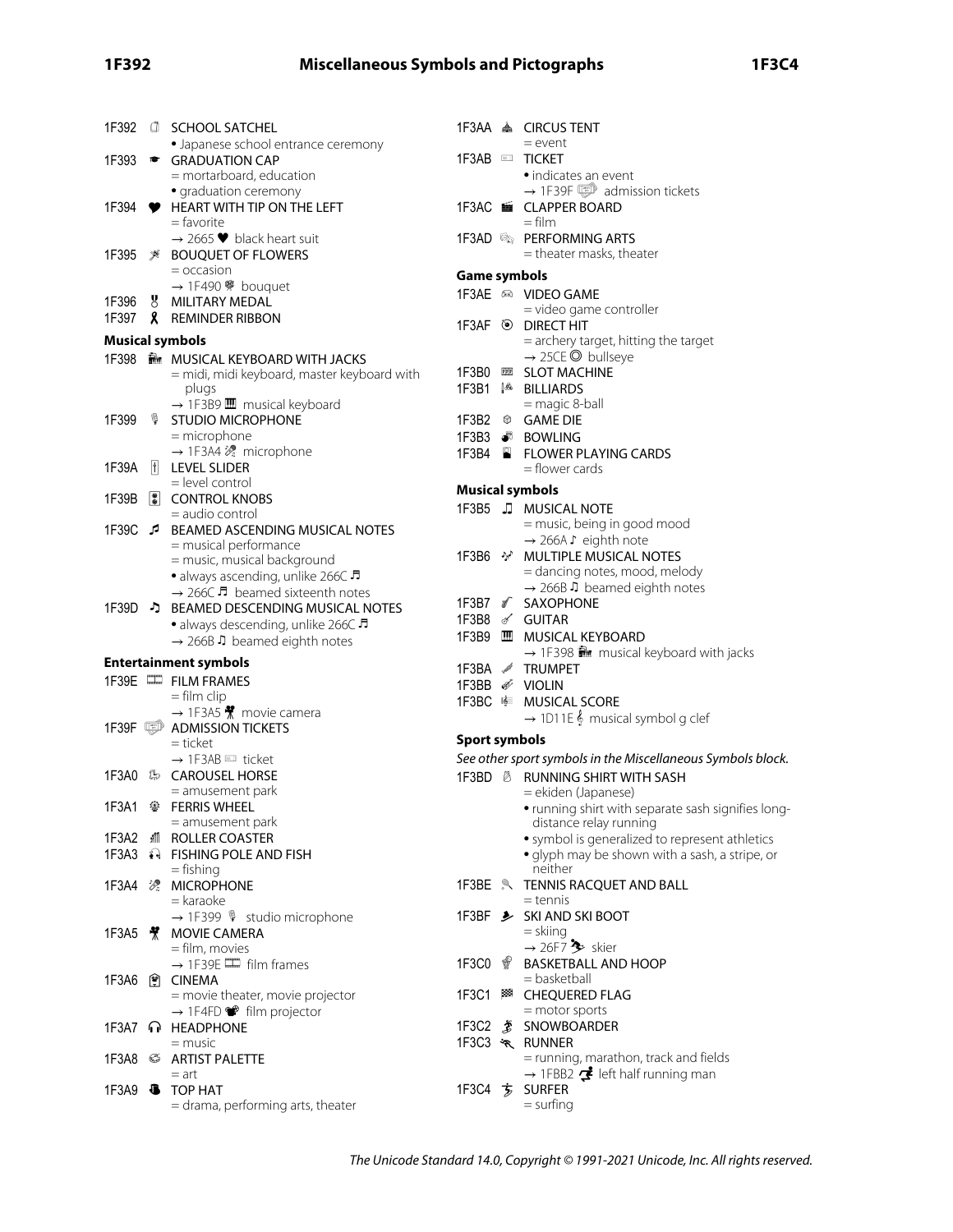# **1F3C5 Miscellaneous Symbols and Pictographs 1F400**

|                 |             | 1F3C5 & SPORTS MEDAL                                                                   |
|-----------------|-------------|----------------------------------------------------------------------------------------|
|                 |             | $\rightarrow$ 1F947 $\delta$ first place medal<br>1F3C6 P TROPHY                       |
|                 |             | 1F3C7 My HORSE RACING                                                                  |
|                 |             | 1F3C8 @ AMERICAN FOOTBALL                                                              |
|                 |             | 1F3C9 @ RUGBY FOOTBALL                                                                 |
|                 |             |                                                                                        |
|                 | y'          | 1F3CA <b>3 GWIMMER</b><br>1F3CB <b>Y</b> WEIGHT LIFTER                                 |
|                 |             | $=$ health                                                                             |
|                 |             | 1F3CC <i>K</i> GOLFER                                                                  |
|                 |             | 1F3CD & RACING MOTORCYCLE<br>= motorcycle                                              |
|                 |             | · may be depicted as an ordinary motorcycle,                                           |
|                 |             | especially in emoji presentation                                                       |
|                 |             | 1F3CE SANG CAR                                                                         |
|                 |             | = race car                                                                             |
|                 |             | 1F3CF / CRICKET BAT AND BALL                                                           |
|                 |             | 1F3D0 @ VOLLEYBALL<br>1F3D1 / FIELD HOCKEY STICK AND BALL                              |
|                 |             | 1F3D2 / ICE HOCKEY STICK AND PUCK                                                      |
| 1F3D3 $\bullet$ |             | TABLE TENNIS PADDLE AND BALL                                                           |
|                 |             | <b>Building and map symbols</b>                                                        |
|                 |             | 1F3D4 SNOW CAPPED MOUNTAIN                                                             |
|                 |             | $\rightarrow$ 26F0 $\triangle$ mountain                                                |
|                 |             | 1F3D5 <b>A</b> CAMPING                                                                 |
|                 |             | = camping site                                                                         |
|                 |             | $\rightarrow$ 26FA $\spadesuit$ tent                                                   |
|                 |             | 1F3D6 BEACH WITH UMBRELLA<br>$\rightarrow$ 26F1 $\hat{\mathcal{D}}$ umbrella on ground |
|                 |             |                                                                                        |
|                 |             | = under construction                                                                   |
|                 |             | → 1F6A7 1 construction sign                                                            |
| 1F3D8           |             | <b>MS</b> HOUSE BUILDINGS                                                              |
|                 |             | $=$ town<br>→ 1F3E1 <a> house with garden</a>                                          |
|                 |             | 1F3D9 A CITYSCAPE                                                                      |
|                 |             | = skyline, city                                                                        |
|                 |             | $\rightarrow$ 1F306 $\rightarrow$ cityscape at dusk                                    |
|                 |             | 1F3DA & DERELICT HOUSE BUILDING<br>$=$ derelict site                                   |
|                 |             | 1F3DB <b>命</b> CLASSICAL BUILDING                                                      |
|                 |             | = public building                                                                      |
| 1F3DC 斗         |             | <b>DESERT</b>                                                                          |
|                 |             | $\rightarrow$ 1F335 $\mathbb{P}$ cactus                                                |
|                 |             | 1F3DD *CDESERT ISLAND<br>= island                                                      |
|                 |             | $\rightarrow$ 1F334 $\tilde{\mathbf{t}}$ palm tree                                     |
|                 |             | 1F3DE A NATIONAL PARK                                                                  |
|                 |             | • by semantic extension has come to connote                                            |
|                 |             | saving trees, and hence is also used as a<br>symbol meaning "do not print this (email, |
|                 |             | document)"                                                                             |
|                 |             | → 1F332 $\clubsuit$ evergreen tree                                                     |
| 1F3DF 曾         |             | <b>STADIUM</b>                                                                         |
| 1F3E0           | ଢ           | <b>HOUSE BUILDING</b>                                                                  |
| 1F3E1           | $G_{\rm b}$ | <b>HOUSE WITH GARDEN</b><br>= home, house with yard                                    |
|                 |             | $\rightarrow$ 1F3D8 $\omega$ house buildings                                           |
| 1F3E2           | ▦           | OFFICE BUILDING                                                                        |
| 1F3E3           | 副           | <b>JAPANESE POST OFFICE</b>                                                            |
|                 |             | $\rightarrow$ 3012 $\overline{T}$ postal mark                                          |
| 1F3E4           | ß           | EUROPEAN POST OFFICE                                                                   |

| $\rightarrow$ 26E8 $\overline{\mathbf{\Theta}}$ black cross on shield<br>1F3E6<br><b>BANK</b><br>$\rightarrow$ 1F131   B squared latin capital letter b<br><b>AUTOMATED TELLER MACHINE</b><br>1F3E7<br>Γ<br>$= ATM$<br>1F3E8<br>⊕<br><b>HOTEL</b><br>→ 1F6CC → sleeping accommodation<br>1F3E9<br><b>LOVE HOTEL</b><br>⊮<br>1F3EA<br>CONVENIENCE STORE<br>1F3EB<br>A SCHOOL<br>1F3EC<br><b>■ DEPARTMENT STORE</b><br>1F3ED M FACTORY<br>= industrial production site<br>= date of production<br>→ 26ED $\hat{\mathsf{X}}$ gear without hub<br>1F3EE<br><b>IZAKAYA LANTERN</b><br>$^{\circ}$<br>= japanese izakaya restaurant<br>鑫 JAPANESE CASTLE<br>1F3EF<br>1F3F0<br><b>EUROPEAN CASTLE</b><br>டிப்<br>$\rightarrow$ 26EB $\Gamma$ castle<br><b>Flag symbols</b><br>1F3F1 & WHITE PENNANT<br>→ 1F6A9 I triangular flag on post<br>1F3F2 <b>BLACK PENNANT</b><br>1F3F3 Fa WAVING WHITE FLAG<br>$=$ flag<br>$\rightarrow$ 2690 $\Box$ white flag<br>1F3F4 <b>B</b> WAVING BLACK FLAG<br><b>Rosettes</b><br>1F3F5 <sup>®</sup> ROSETTE<br>$\rightarrow$ 2740 $\cdot$ white florette<br>1F3F6 $\bullet$<br><b>BLACK ROSETTE</b><br>$\rightarrow$ 2741 $\bullet$ eight petalled outlined black florette<br>Miscellaneous symbol<br>1F3F7 @ LABEL<br>= price, price tag<br>$\rightarrow$ 1F516 $\uparrow$ bookmark<br><b>Sport symbols</b><br>1F3F8 <sup>9</sup> BADMINTON RACQUET AND SHUTTLECOCK<br>1F3F9 Ø BOW AND ARROW<br>$=$ archery<br>· also used for Sagittarius<br>$\rightarrow$ 2650 $\times$ sagittarius<br>Miscellaneous symbol<br>1F3FA <b>W</b> AMPHORA<br>• used for Aquarius<br>$\rightarrow$ 2652 $\hat{m}$ aquarius<br>→ 100E8 $\overline{v}$ linear b ideogram vessel b209<br><b>Emoji modifiers</b><br>1F3FB<br>$\Box$<br><b>EMOJI MODIFIER FITZPATRICK TYPE-1-2</b><br>1F3FC DI<br><b>EMOJI MODIFIER FITZPATRICK TYPE-3</b> | 1F3E5<br>⊕ | <b>HOSPITAL</b>                                                       |
|-----------------------------------------------------------------------------------------------------------------------------------------------------------------------------------------------------------------------------------------------------------------------------------------------------------------------------------------------------------------------------------------------------------------------------------------------------------------------------------------------------------------------------------------------------------------------------------------------------------------------------------------------------------------------------------------------------------------------------------------------------------------------------------------------------------------------------------------------------------------------------------------------------------------------------------------------------------------------------------------------------------------------------------------------------------------------------------------------------------------------------------------------------------------------------------------------------------------------------------------------------------------------------------------------------------------------------------------------------------------------------------------------------------------------------------------------------------------------------------------------------------------------------------------------------------------------------------------------------------------------------------------------------------------------------------------------------------------------------------------------------------------------------------------------------------------------------------------------|------------|-----------------------------------------------------------------------|
|                                                                                                                                                                                                                                                                                                                                                                                                                                                                                                                                                                                                                                                                                                                                                                                                                                                                                                                                                                                                                                                                                                                                                                                                                                                                                                                                                                                                                                                                                                                                                                                                                                                                                                                                                                                                                                               |            |                                                                       |
|                                                                                                                                                                                                                                                                                                                                                                                                                                                                                                                                                                                                                                                                                                                                                                                                                                                                                                                                                                                                                                                                                                                                                                                                                                                                                                                                                                                                                                                                                                                                                                                                                                                                                                                                                                                                                                               |            |                                                                       |
|                                                                                                                                                                                                                                                                                                                                                                                                                                                                                                                                                                                                                                                                                                                                                                                                                                                                                                                                                                                                                                                                                                                                                                                                                                                                                                                                                                                                                                                                                                                                                                                                                                                                                                                                                                                                                                               |            |                                                                       |
|                                                                                                                                                                                                                                                                                                                                                                                                                                                                                                                                                                                                                                                                                                                                                                                                                                                                                                                                                                                                                                                                                                                                                                                                                                                                                                                                                                                                                                                                                                                                                                                                                                                                                                                                                                                                                                               |            | $\rightarrow$ 1F157 $\bullet$ negative circled latin capital letter h |
|                                                                                                                                                                                                                                                                                                                                                                                                                                                                                                                                                                                                                                                                                                                                                                                                                                                                                                                                                                                                                                                                                                                                                                                                                                                                                                                                                                                                                                                                                                                                                                                                                                                                                                                                                                                                                                               |            |                                                                       |
|                                                                                                                                                                                                                                                                                                                                                                                                                                                                                                                                                                                                                                                                                                                                                                                                                                                                                                                                                                                                                                                                                                                                                                                                                                                                                                                                                                                                                                                                                                                                                                                                                                                                                                                                                                                                                                               |            |                                                                       |
|                                                                                                                                                                                                                                                                                                                                                                                                                                                                                                                                                                                                                                                                                                                                                                                                                                                                                                                                                                                                                                                                                                                                                                                                                                                                                                                                                                                                                                                                                                                                                                                                                                                                                                                                                                                                                                               |            |                                                                       |
|                                                                                                                                                                                                                                                                                                                                                                                                                                                                                                                                                                                                                                                                                                                                                                                                                                                                                                                                                                                                                                                                                                                                                                                                                                                                                                                                                                                                                                                                                                                                                                                                                                                                                                                                                                                                                                               |            |                                                                       |
|                                                                                                                                                                                                                                                                                                                                                                                                                                                                                                                                                                                                                                                                                                                                                                                                                                                                                                                                                                                                                                                                                                                                                                                                                                                                                                                                                                                                                                                                                                                                                                                                                                                                                                                                                                                                                                               |            |                                                                       |
|                                                                                                                                                                                                                                                                                                                                                                                                                                                                                                                                                                                                                                                                                                                                                                                                                                                                                                                                                                                                                                                                                                                                                                                                                                                                                                                                                                                                                                                                                                                                                                                                                                                                                                                                                                                                                                               |            |                                                                       |
|                                                                                                                                                                                                                                                                                                                                                                                                                                                                                                                                                                                                                                                                                                                                                                                                                                                                                                                                                                                                                                                                                                                                                                                                                                                                                                                                                                                                                                                                                                                                                                                                                                                                                                                                                                                                                                               |            |                                                                       |
|                                                                                                                                                                                                                                                                                                                                                                                                                                                                                                                                                                                                                                                                                                                                                                                                                                                                                                                                                                                                                                                                                                                                                                                                                                                                                                                                                                                                                                                                                                                                                                                                                                                                                                                                                                                                                                               |            |                                                                       |
|                                                                                                                                                                                                                                                                                                                                                                                                                                                                                                                                                                                                                                                                                                                                                                                                                                                                                                                                                                                                                                                                                                                                                                                                                                                                                                                                                                                                                                                                                                                                                                                                                                                                                                                                                                                                                                               |            |                                                                       |
|                                                                                                                                                                                                                                                                                                                                                                                                                                                                                                                                                                                                                                                                                                                                                                                                                                                                                                                                                                                                                                                                                                                                                                                                                                                                                                                                                                                                                                                                                                                                                                                                                                                                                                                                                                                                                                               |            |                                                                       |
|                                                                                                                                                                                                                                                                                                                                                                                                                                                                                                                                                                                                                                                                                                                                                                                                                                                                                                                                                                                                                                                                                                                                                                                                                                                                                                                                                                                                                                                                                                                                                                                                                                                                                                                                                                                                                                               |            |                                                                       |
|                                                                                                                                                                                                                                                                                                                                                                                                                                                                                                                                                                                                                                                                                                                                                                                                                                                                                                                                                                                                                                                                                                                                                                                                                                                                                                                                                                                                                                                                                                                                                                                                                                                                                                                                                                                                                                               |            |                                                                       |
|                                                                                                                                                                                                                                                                                                                                                                                                                                                                                                                                                                                                                                                                                                                                                                                                                                                                                                                                                                                                                                                                                                                                                                                                                                                                                                                                                                                                                                                                                                                                                                                                                                                                                                                                                                                                                                               |            |                                                                       |
|                                                                                                                                                                                                                                                                                                                                                                                                                                                                                                                                                                                                                                                                                                                                                                                                                                                                                                                                                                                                                                                                                                                                                                                                                                                                                                                                                                                                                                                                                                                                                                                                                                                                                                                                                                                                                                               |            |                                                                       |
|                                                                                                                                                                                                                                                                                                                                                                                                                                                                                                                                                                                                                                                                                                                                                                                                                                                                                                                                                                                                                                                                                                                                                                                                                                                                                                                                                                                                                                                                                                                                                                                                                                                                                                                                                                                                                                               |            |                                                                       |
|                                                                                                                                                                                                                                                                                                                                                                                                                                                                                                                                                                                                                                                                                                                                                                                                                                                                                                                                                                                                                                                                                                                                                                                                                                                                                                                                                                                                                                                                                                                                                                                                                                                                                                                                                                                                                                               |            |                                                                       |
|                                                                                                                                                                                                                                                                                                                                                                                                                                                                                                                                                                                                                                                                                                                                                                                                                                                                                                                                                                                                                                                                                                                                                                                                                                                                                                                                                                                                                                                                                                                                                                                                                                                                                                                                                                                                                                               |            |                                                                       |
|                                                                                                                                                                                                                                                                                                                                                                                                                                                                                                                                                                                                                                                                                                                                                                                                                                                                                                                                                                                                                                                                                                                                                                                                                                                                                                                                                                                                                                                                                                                                                                                                                                                                                                                                                                                                                                               |            |                                                                       |
|                                                                                                                                                                                                                                                                                                                                                                                                                                                                                                                                                                                                                                                                                                                                                                                                                                                                                                                                                                                                                                                                                                                                                                                                                                                                                                                                                                                                                                                                                                                                                                                                                                                                                                                                                                                                                                               |            |                                                                       |
|                                                                                                                                                                                                                                                                                                                                                                                                                                                                                                                                                                                                                                                                                                                                                                                                                                                                                                                                                                                                                                                                                                                                                                                                                                                                                                                                                                                                                                                                                                                                                                                                                                                                                                                                                                                                                                               |            |                                                                       |
|                                                                                                                                                                                                                                                                                                                                                                                                                                                                                                                                                                                                                                                                                                                                                                                                                                                                                                                                                                                                                                                                                                                                                                                                                                                                                                                                                                                                                                                                                                                                                                                                                                                                                                                                                                                                                                               |            |                                                                       |
|                                                                                                                                                                                                                                                                                                                                                                                                                                                                                                                                                                                                                                                                                                                                                                                                                                                                                                                                                                                                                                                                                                                                                                                                                                                                                                                                                                                                                                                                                                                                                                                                                                                                                                                                                                                                                                               |            |                                                                       |
|                                                                                                                                                                                                                                                                                                                                                                                                                                                                                                                                                                                                                                                                                                                                                                                                                                                                                                                                                                                                                                                                                                                                                                                                                                                                                                                                                                                                                                                                                                                                                                                                                                                                                                                                                                                                                                               |            |                                                                       |
|                                                                                                                                                                                                                                                                                                                                                                                                                                                                                                                                                                                                                                                                                                                                                                                                                                                                                                                                                                                                                                                                                                                                                                                                                                                                                                                                                                                                                                                                                                                                                                                                                                                                                                                                                                                                                                               |            |                                                                       |
|                                                                                                                                                                                                                                                                                                                                                                                                                                                                                                                                                                                                                                                                                                                                                                                                                                                                                                                                                                                                                                                                                                                                                                                                                                                                                                                                                                                                                                                                                                                                                                                                                                                                                                                                                                                                                                               |            |                                                                       |
|                                                                                                                                                                                                                                                                                                                                                                                                                                                                                                                                                                                                                                                                                                                                                                                                                                                                                                                                                                                                                                                                                                                                                                                                                                                                                                                                                                                                                                                                                                                                                                                                                                                                                                                                                                                                                                               |            |                                                                       |
|                                                                                                                                                                                                                                                                                                                                                                                                                                                                                                                                                                                                                                                                                                                                                                                                                                                                                                                                                                                                                                                                                                                                                                                                                                                                                                                                                                                                                                                                                                                                                                                                                                                                                                                                                                                                                                               |            |                                                                       |
|                                                                                                                                                                                                                                                                                                                                                                                                                                                                                                                                                                                                                                                                                                                                                                                                                                                                                                                                                                                                                                                                                                                                                                                                                                                                                                                                                                                                                                                                                                                                                                                                                                                                                                                                                                                                                                               |            |                                                                       |
|                                                                                                                                                                                                                                                                                                                                                                                                                                                                                                                                                                                                                                                                                                                                                                                                                                                                                                                                                                                                                                                                                                                                                                                                                                                                                                                                                                                                                                                                                                                                                                                                                                                                                                                                                                                                                                               |            |                                                                       |
|                                                                                                                                                                                                                                                                                                                                                                                                                                                                                                                                                                                                                                                                                                                                                                                                                                                                                                                                                                                                                                                                                                                                                                                                                                                                                                                                                                                                                                                                                                                                                                                                                                                                                                                                                                                                                                               |            |                                                                       |
|                                                                                                                                                                                                                                                                                                                                                                                                                                                                                                                                                                                                                                                                                                                                                                                                                                                                                                                                                                                                                                                                                                                                                                                                                                                                                                                                                                                                                                                                                                                                                                                                                                                                                                                                                                                                                                               |            |                                                                       |
| 1F3FD <b>EMOJI MODIFIER FITZPATRICK TYPE-4</b>                                                                                                                                                                                                                                                                                                                                                                                                                                                                                                                                                                                                                                                                                                                                                                                                                                                                                                                                                                                                                                                                                                                                                                                                                                                                                                                                                                                                                                                                                                                                                                                                                                                                                                                                                                                                |            |                                                                       |
|                                                                                                                                                                                                                                                                                                                                                                                                                                                                                                                                                                                                                                                                                                                                                                                                                                                                                                                                                                                                                                                                                                                                                                                                                                                                                                                                                                                                                                                                                                                                                                                                                                                                                                                                                                                                                                               |            | <b>EMOJI MODIFIER FITZPATRICK TYPE-5</b>                              |
| 1F3FE                                                                                                                                                                                                                                                                                                                                                                                                                                                                                                                                                                                                                                                                                                                                                                                                                                                                                                                                                                                                                                                                                                                                                                                                                                                                                                                                                                                                                                                                                                                                                                                                                                                                                                                                                                                                                                         |            |                                                                       |
| 1F3FF<br><b>EMOJI MODIFIER FITZPATRICK TYPE-6</b>                                                                                                                                                                                                                                                                                                                                                                                                                                                                                                                                                                                                                                                                                                                                                                                                                                                                                                                                                                                                                                                                                                                                                                                                                                                                                                                                                                                                                                                                                                                                                                                                                                                                                                                                                                                             |            |                                                                       |
|                                                                                                                                                                                                                                                                                                                                                                                                                                                                                                                                                                                                                                                                                                                                                                                                                                                                                                                                                                                                                                                                                                                                                                                                                                                                                                                                                                                                                                                                                                                                                                                                                                                                                                                                                                                                                                               |            |                                                                       |
|                                                                                                                                                                                                                                                                                                                                                                                                                                                                                                                                                                                                                                                                                                                                                                                                                                                                                                                                                                                                                                                                                                                                                                                                                                                                                                                                                                                                                                                                                                                                                                                                                                                                                                                                                                                                                                               |            |                                                                       |
|                                                                                                                                                                                                                                                                                                                                                                                                                                                                                                                                                                                                                                                                                                                                                                                                                                                                                                                                                                                                                                                                                                                                                                                                                                                                                                                                                                                                                                                                                                                                                                                                                                                                                                                                                                                                                                               |            |                                                                       |
|                                                                                                                                                                                                                                                                                                                                                                                                                                                                                                                                                                                                                                                                                                                                                                                                                                                                                                                                                                                                                                                                                                                                                                                                                                                                                                                                                                                                                                                                                                                                                                                                                                                                                                                                                                                                                                               |            |                                                                       |
| Animal symbols<br>1F400 $\Leftrightarrow$ RAT                                                                                                                                                                                                                                                                                                                                                                                                                                                                                                                                                                                                                                                                                                                                                                                                                                                                                                                                                                                                                                                                                                                                                                                                                                                                                                                                                                                                                                                                                                                                                                                                                                                                                                                                                                                                 |            |                                                                       |

• first of the signs of the Asian zodiac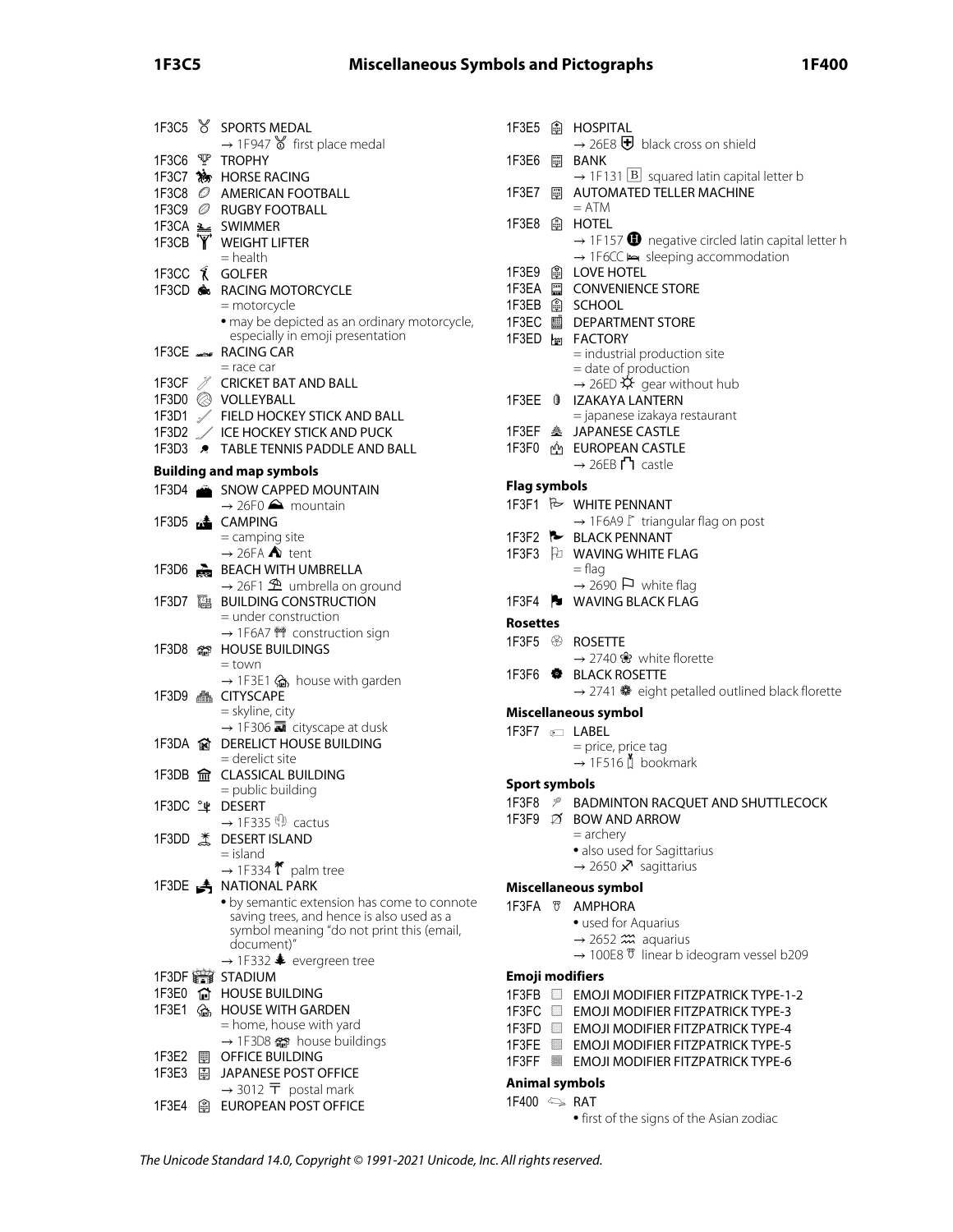# **1F401 Miscellaneous Symbols and Pictographs 1F445**

| 1F401                | $\mathfrak{S}$ MOUSE                                                        |                     |                | 1F418 <sup>32</sup> ELEPHANT                                                              |
|----------------------|-----------------------------------------------------------------------------|---------------------|----------------|-------------------------------------------------------------------------------------------|
|                      | • first of the signs of the Asian zodiac, used in                           |                     |                | • twelfth of the signs of the Asian zodiac, used in                                       |
|                      | Persia                                                                      |                     |                | Thailand                                                                                  |
|                      |                                                                             | 1F419               |                | <b>&amp; OCTOPUS</b>                                                                      |
|                      | • second of the signs of the Asian zodiac                                   |                     |                | 1F41A & SPIRAL SHELL                                                                      |
|                      | 1F403 <b>WATER BUFFALO</b>                                                  | 1F41B               |                | ∜⊪ BUG                                                                                    |
|                      | • second of the signs of the Asian zodiac, used in                          | 1F41C               |                | * ANT                                                                                     |
|                      | Vietnam                                                                     | 1F41D               | B.             | HONEYBEE                                                                                  |
| 1F404 <b>6</b> COW   |                                                                             |                     |                |                                                                                           |
|                      | • second of the signs of the Asian zodiac, used in                          |                     |                | = ladybird, ladybug, coccinellids                                                         |
|                      | Persia<br>= beef (on menus)                                                 | 1F41F <> FISH       |                |                                                                                           |
|                      | 1F405 <sub>™</sub> TIGER                                                    | 1F420               |                | <b><i>S</i></b> TROPICAL FISH                                                             |
|                      | • third of the signs of the Asian zodiac                                    | 1F421               | ☞              | <b>BLOWFISH</b>                                                                           |
|                      | 1F406 Suav LEOPARD                                                          | 1F422               | $\mathfrak{D}$ | <b>TURTLE</b>                                                                             |
|                      | • third of the signs of the Asian zodiac, used in                           |                     |                | = tortoise, terrapin                                                                      |
|                      | Persia                                                                      | 1F423               |                | . B HATCHING CHICK                                                                        |
| 1F407                | <b>S</b> RABBIT                                                             | 1F424               |                | <b>BABY CHICK</b>                                                                         |
|                      | • fourth of the signs of the Asian zodiac                                   | 1F425<br>1F426      |                | <b><i>A</i></b> FRONT-FACING BABY CHICK                                                   |
| 1F408                | ¤ CAT                                                                       | 1F427               |                | <del></del> BIRD<br><b>A</b> PENGUIN                                                      |
|                      | • fourth of the signs of the Asian zodiac, used in                          | 1F428               |                |                                                                                           |
|                      | Vietnam                                                                     | 1F429               |                | <sup>  笥</sup> KOALA<br><b>第 POODLE</b>                                                   |
| 1F409                | 科 DRAGON                                                                    | 1F42A               |                | <b>W</b> DROMEDARY CAMEL                                                                  |
|                      | • fifth of the signs of the Asian zodiac                                    |                     |                | • has a single hump                                                                       |
|                      | 1F40A <ූ Crocodile                                                          | 1F42B               |                | <b>WE BACTRIAN CAMEL</b>                                                                  |
|                      | • fifth of the signs of the Asian zodiac, used in<br>Persia                 |                     |                | • has two humps                                                                           |
|                      | 1F40B  ੋਂ WHALE                                                             |                     |                | 1F42C & DOLPHIN                                                                           |
|                      | • fifth of the signs of the Asian zodiac, used in                           |                     |                |                                                                                           |
|                      | Persia                                                                      | <b>Animal faces</b> |                |                                                                                           |
| 1F40C                | ® SNAIL                                                                     | 1F42D               |                | <b>WE MOUSE FACE</b>                                                                      |
|                      | • fifth of the signs of the Asian zodiac, used in                           | 1F42E               |                | <b>V</b> COW FACE                                                                         |
|                      | Kazakhstan                                                                  | 1F42F               |                | <sup>@</sup> TIGER FACE                                                                   |
|                      | 1F40D ‰ SNAKE                                                               | 1F430<br>1F431      | U              | & RABBIT FACE                                                                             |
|                      | • sixth of the signs of the Asian zodiac                                    |                     |                | <b>CAT FACE</b><br>$\rightarrow$ 1F63A $\dddot{\bullet}$ smiling cat face with open mouth |
|                      | 1F40E M HORSE                                                               |                     |                | 1F432 $\mathcal{F}$ DRAGON FACE                                                           |
|                      | $=$ equestrian sports                                                       | 1F433               |                | <b>Ex SPOUTING WHALE</b>                                                                  |
|                      | • seventh of the signs of the Asian zodiac                                  | 1F434               |                | <i></i> <b>HORSE FACE</b>                                                                 |
| 1F40F ©              | RAM                                                                         | 1F435               |                | <b><sup>®</sup></b> MONKEY FACE                                                           |
|                      | • eighth of the signs of the Asian zodiac                                   | 1F436               |                | <sup>₩</sup> DOG FACE                                                                     |
|                      | $\rightarrow$ 2648 $\gamma$ aries<br>1F410 ‰ GOAT                           | 1F437               |                | <sup>3</sup> PIG FACE                                                                     |
|                      | • eighth of the signs of the Asian zodiac, used in                          | 1F438               |                | <b>EN FROG FACE</b>                                                                       |
|                      | Vietnam                                                                     | 1F439               | ₩              | HAMSTER FACE                                                                              |
|                      | 1F411 \ SHEEP                                                               |                     |                | 1F43A WOLF FACE                                                                           |
|                      | • eighth of the signs of the Asian zodiac, used in                          |                     |                | 1F43B & BEAR FACE                                                                         |
|                      | Persia                                                                      |                     |                | 1F43C C PANDA FACE                                                                        |
| 1F412                | <b><i><b><i></i></b> MONKEY</i></b>                                         |                     |                | 1F43D <sup>⊙</sup> PIG NOSE                                                               |
|                      | • ninth of the signs of the Asian zodiac                                    |                     |                | <b>Animal symbols</b>                                                                     |
| 1F413                | <b>V</b> ROOSTER                                                            |                     |                | 1F43E ** PAW PRINTS                                                                       |
|                      | • tenth of the signs of the Asian zodiac                                    |                     |                | → 1F463 () footprints                                                                     |
| 1F414                | $=$ cock                                                                    |                     |                | 1F43F & CHIPMUNK                                                                          |
|                      | CHICKEN<br>• tenth of the signs of the Asian zodiac, used in                |                     |                | $=$ animal, critter                                                                       |
|                      | Persia                                                                      |                     |                | · also used to represent a squirrel                                                       |
|                      | $=$ hen                                                                     |                     |                | <b>Facial parts symbols</b>                                                               |
|                      | = poultry (on menus)                                                        | 1F440 ®® EYES       |                |                                                                                           |
| 1F415                | 冠 DOG                                                                       |                     |                |                                                                                           |
|                      | • eleventh of the signs of the Asian zodiac                                 | 1F441               |                | $=$ sight                                                                                 |
| 1F416 <i>ଲ</i> େ PIG |                                                                             |                     |                |                                                                                           |
|                      |                                                                             |                     |                |                                                                                           |
|                      | • twelfth of the signs of the Asian zodiac                                  | 1F442               | Ð              | EAR                                                                                       |
|                      | = pork (on menus)                                                           | 1F443               |                | 3. NOSE                                                                                   |
|                      | 1F417 $\approx$ BOAR<br>• twelfth of the signs of the Asian zodiac, used in | 1F444<br>1F445      | ₩              | $\bullet$ MOUTH<br><b>TONGUE</b>                                                          |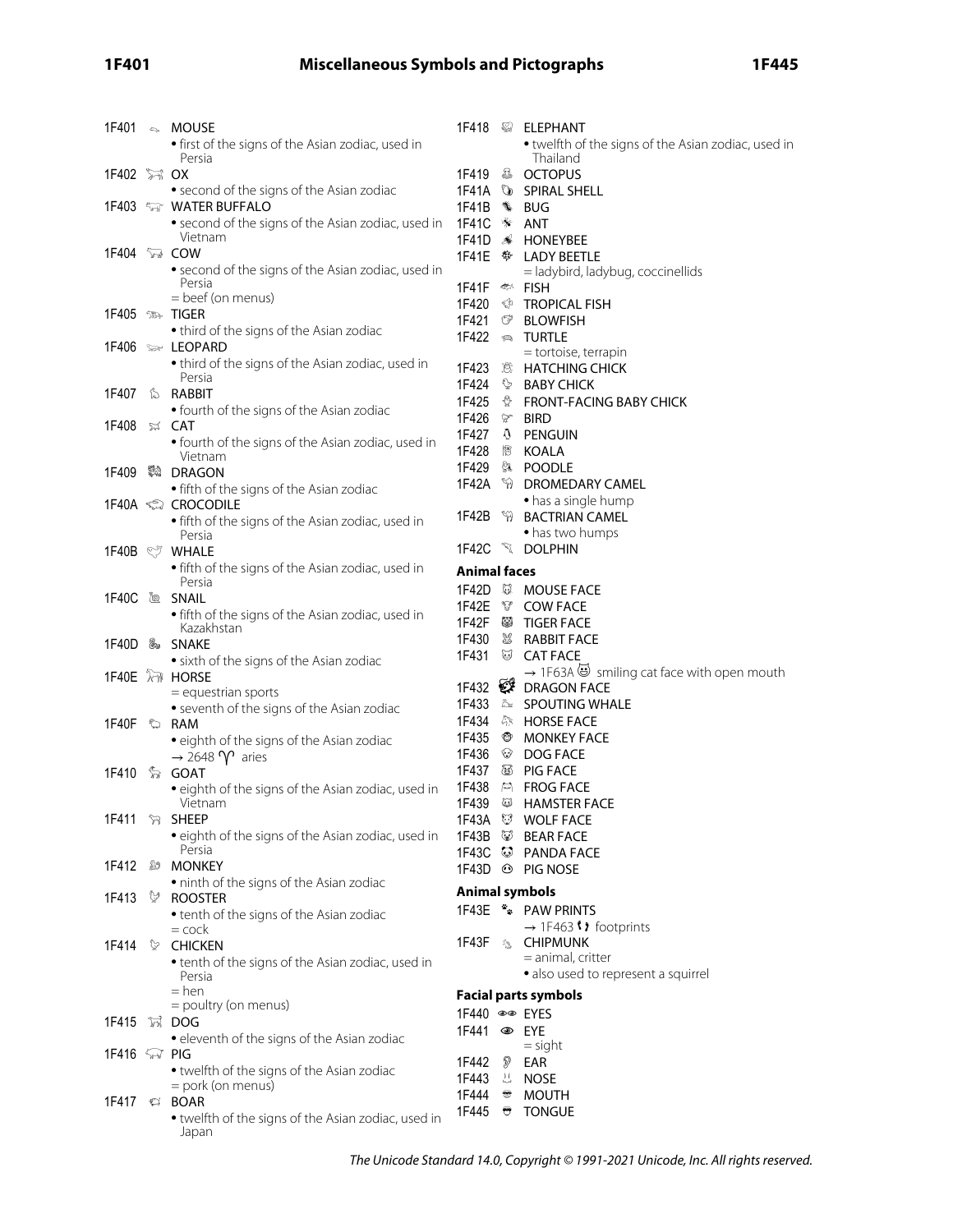# **1F446 Miscellaneous Symbols and Pictographs 1F48A**

| <b>Hand symbols</b>   |                         |                                                                                                                                                                                                                                                                                                                                         |
|-----------------------|-------------------------|-----------------------------------------------------------------------------------------------------------------------------------------------------------------------------------------------------------------------------------------------------------------------------------------------------------------------------------------|
| 1F446                 |                         | <b>N</b> WHITE UP POINTING BACKHAND INDEX<br>$\rightarrow$ 261D $\mathcal{D}$ white up pointing index                                                                                                                                                                                                                                   |
| 1F447                 |                         | $\rightarrow$ 1F5A2 $\bullet$ black up pointing backhand index<br>WHITE DOWN POINTING BACKHAND INDEX<br>$\rightarrow$ 261F $\overline{\mathbb{Q}}$ white down pointing index<br>$\rightarrow$ 1F597 $\mathsf{\hat{P}}$ white down pointing left hand index<br>$\rightarrow$ 1F5A3 $\blacklozenge$ black down pointing backhand<br>index |
|                       |                         | 1F448 <sup>←</sup> WHITE LEFT POINTING BACKHAND INDEX<br>$\rightarrow$ 261C $\approx$ white left pointing index<br>$\rightarrow$ 1F59C $\rightarrow$ black left pointing backhand index<br>→ 1FAF2 < leftwards hand                                                                                                                     |
| 1F449                 |                         | $\mathcal{P}$ WHITE RIGHT POINTING BACKHAND INDEX<br>$\rightarrow$ 261E $\approx$ white right pointing index<br>→ 1F59D • black right pointing backhand<br>index                                                                                                                                                                        |
| 1F44A മ               |                         | $\rightarrow$ 1FAF1 $\circledcirc$ rightwards hand<br><b>FISTED HAND SIGN</b><br>$=$ punch<br>$\rightarrow$ 270A $\otimes$ raised fist                                                                                                                                                                                                  |
| 1F44B                 | ®າ                      | <b>WAVING HAND SIGN</b><br>$\rightarrow$ 270B $\mathfrak{G}$ raised hand                                                                                                                                                                                                                                                                |
| 1F44C                 | ∛                       | OK HAND SIGN<br>→ 1F58F & turned ok hand sign                                                                                                                                                                                                                                                                                           |
| 1F44D                 | չ                       | THUMBS UP SIGN<br>$\rightarrow$ 1F592 $\circ$ reversed thumbs up sign                                                                                                                                                                                                                                                                   |
| 1F44E                 | G                       | THUMBS DOWN SIGN<br>$\rightarrow$ 1F593 $\heartsuit$ reversed thumbs down sign                                                                                                                                                                                                                                                          |
| 1F44F<br>1F450        | $\mathscr{CD}_{\kappa}$ | <b>CLAPPING HANDS SIGN</b><br><b>WE OPEN HANDS SIGN</b>                                                                                                                                                                                                                                                                                 |
|                       |                         |                                                                                                                                                                                                                                                                                                                                         |
|                       |                         |                                                                                                                                                                                                                                                                                                                                         |
|                       |                         | <b>Clothing and accessories</b>                                                                                                                                                                                                                                                                                                         |
| 1F451                 |                         | <u>⊯</u> CROWN                                                                                                                                                                                                                                                                                                                          |
| 1F452                 |                         | <b>WOMANS HAT</b>                                                                                                                                                                                                                                                                                                                       |
|                       |                         | 1F453 & EYEGLASSES<br>1F454 \ \ NECKTIE                                                                                                                                                                                                                                                                                                 |
|                       |                         | 1F455 <sup>1</sup> T-SHIRT                                                                                                                                                                                                                                                                                                              |
|                       |                         | 1F456 M JEANS                                                                                                                                                                                                                                                                                                                           |
|                       |                         | 1F457 & DRESS                                                                                                                                                                                                                                                                                                                           |
|                       |                         | 1F458 <sup>个</sup> KIMONO                                                                                                                                                                                                                                                                                                               |
| 1F459 & BIKINI        |                         |                                                                                                                                                                                                                                                                                                                                         |
| 1F45A ①               |                         | <b>WOMANS CLOTHES</b>                                                                                                                                                                                                                                                                                                                   |
|                       |                         | 1F45B <sup><math>\triangle</math></sup> PURSE                                                                                                                                                                                                                                                                                           |
|                       |                         | 1F45C <b>A</b> HANDBAG                                                                                                                                                                                                                                                                                                                  |
|                       |                         | 1F45D <b>POUCH</b>                                                                                                                                                                                                                                                                                                                      |
|                       |                         | 1F45E SMANS SHOE                                                                                                                                                                                                                                                                                                                        |
| 1F45F                 |                         | <b>S ATHLETIC SHOE</b>                                                                                                                                                                                                                                                                                                                  |
|                       |                         | = runner, sneaker, tennis shoe<br>1F460 N HIGH-HEELED SHOE                                                                                                                                                                                                                                                                              |
|                       |                         | 1F461 & WOMANS SANDAL                                                                                                                                                                                                                                                                                                                   |
| 1F462                 |                         | <b>II</b> WOMANS BOOTS                                                                                                                                                                                                                                                                                                                  |
|                       |                         | 1F463 <i>(1)</i> FOOTPRINTS                                                                                                                                                                                                                                                                                                             |
|                       |                         | $\rightarrow$ 1F43E * paw prints                                                                                                                                                                                                                                                                                                        |
|                       |                         | <b>Portrait and role symbols</b>                                                                                                                                                                                                                                                                                                        |
| 1F464                 |                         | <b>A BUST IN SILHOUETTE</b>                                                                                                                                                                                                                                                                                                             |
| 1F465                 | ☎                       | $=$ quest account<br><b>BUSTS IN SILHOUETTE</b>                                                                                                                                                                                                                                                                                         |
|                       |                         | $=$ accounts                                                                                                                                                                                                                                                                                                                            |
| 1F466<br>1F467 & GIRL |                         | 恩 BOY                                                                                                                                                                                                                                                                                                                                   |

| 1F468 |  | $\mathcal{R}$ MAN |
|-------|--|-------------------|
|-------|--|-------------------|

|                      |    | 1F469 <sup>2</sup> WOMAN<br>$\rightarrow$ 1F9D1 $\ddot{\otimes}$ adult          |
|----------------------|----|---------------------------------------------------------------------------------|
| 1F46A                |    | <b>精</b> FAMILY                                                                 |
| 1F46B                |    | = rated for family<br><b>┆</b> MAN AND WOMAN HOLDING HANDS                      |
|                      |    | $\rightarrow$ 1F6BB $\hat{\mathbf{H}}$ restroom<br><b>TWO MEN HOLDING HANDS</b> |
| 1F46C                | m  | 1F46D $\dot{\mathbf{m}}$ TWO WOMEN HOLDING HANDS                                |
|                      |    | 1F46E <sup>愈</sup> POLICE OFFICER                                               |
|                      |    | <b>WOMAN WITH BUNNY EARS</b>                                                    |
|                      |    | · most popularly depicted as two women<br>dancing                               |
| 1F470                | ΚA | <b>BRIDE WITH VEIL</b>                                                          |
|                      |    | $\rightarrow$ 1F935 & man in tuxedo                                             |
|                      |    | 1F471 <b>Q</b> PERSON WITH BLOND HAIR                                           |
|                      |    | 1F472 & MAN WITH GUA PI MAO                                                     |
| 1F473 . <sup>③</sup> |    | <b>MAN WITH TURBAN</b>                                                          |
|                      |    |                                                                                 |
| 1F474                |    | • may be shown with or without a beard<br><sup>図</sup> OLDER MAN                |
|                      |    | 1F475 <sup>இ</sup> OLDER WOMAN                                                  |
|                      |    |                                                                                 |
|                      |    | → 1F9D3 & older adult                                                           |
| 1F476                |    | <sup> BABY</sup>                                                                |
|                      |    | 1F477 & CONSTRUCTION WORKER                                                     |
|                      |    | • the helmet may show a green cross, used as a<br>safety reminder in Japan      |
|                      |    | $\rightarrow$ 26D1 $\Theta$ helmet with white cross                             |
|                      |    |                                                                                 |
|                      |    | <b>Fairy tale symbols</b>                                                       |
|                      |    | <b>PRINCESS</b>                                                                 |
|                      |    | → 1F934 ۞ prince<br>→ 1FAC5 ۞ person with crown                                 |
|                      |    |                                                                                 |
|                      |    | 1F479 <sup>3</sup> JAPANESE OGRE                                                |
|                      |    |                                                                                 |
|                      |    | 1F47B < GHOST                                                                   |
|                      |    | 1F47C & BABY ANGEL                                                              |
|                      |    | 1F47D O EXTRATERRESTRIAL ALIEN                                                  |
|                      |    | $\rightarrow$ 1F6F8 $\clubsuit$ flying saucer                                   |
| 1F47F                |    | <b>A.</b> ALIEN MONSTER                                                         |
|                      |    |                                                                                 |
| 1F47F                |    | 简 IMP                                                                           |
|                      |    | · commonly depicted as a frowning/angry                                         |
|                      |    | version of 1F608 $\circled{3}$ smiling face with horns                          |
| 1F480                | -9 | <b>SKULL</b>                                                                    |
| Role symbols         |    |                                                                                 |
|                      |    | 1F481 & INFORMATION DESK PERSON                                                 |
|                      |    | · often used to indicate "sassy" or "carefree"                                  |
| 1F482                |    | <b>息 GUARDSMAN</b>                                                              |
|                      |    | 1F483 Å DANCER                                                                  |
|                      |    | · also used for "let's party"                                                   |
|                      |    | $\rightarrow$ 1F57A & man dancing                                               |
|                      |    |                                                                                 |
|                      |    | Personal care symbols                                                           |
|                      |    | 1F484 \ LIPSTICK                                                                |
| 1F485                |    | <b>*</b> NAIL POLISH                                                            |
|                      |    | = manicure, nail care                                                           |
|                      |    | 1F486 <b>X</b> FACE MASSAGE                                                     |
|                      |    | 1F487 <sup>g</sup> HAIRCUT                                                      |
|                      |    | · usually indicates a beauty parlor                                             |
| 1F488                | 3  | <b>BARBER POLE</b>                                                              |
|                      |    | Medical symbols                                                                 |

### **Medical symbols**

| 1F489 | ◢ | <b>SYRINGE</b> |
|-------|---|----------------|
| 1F48A | ↞ | PILL           |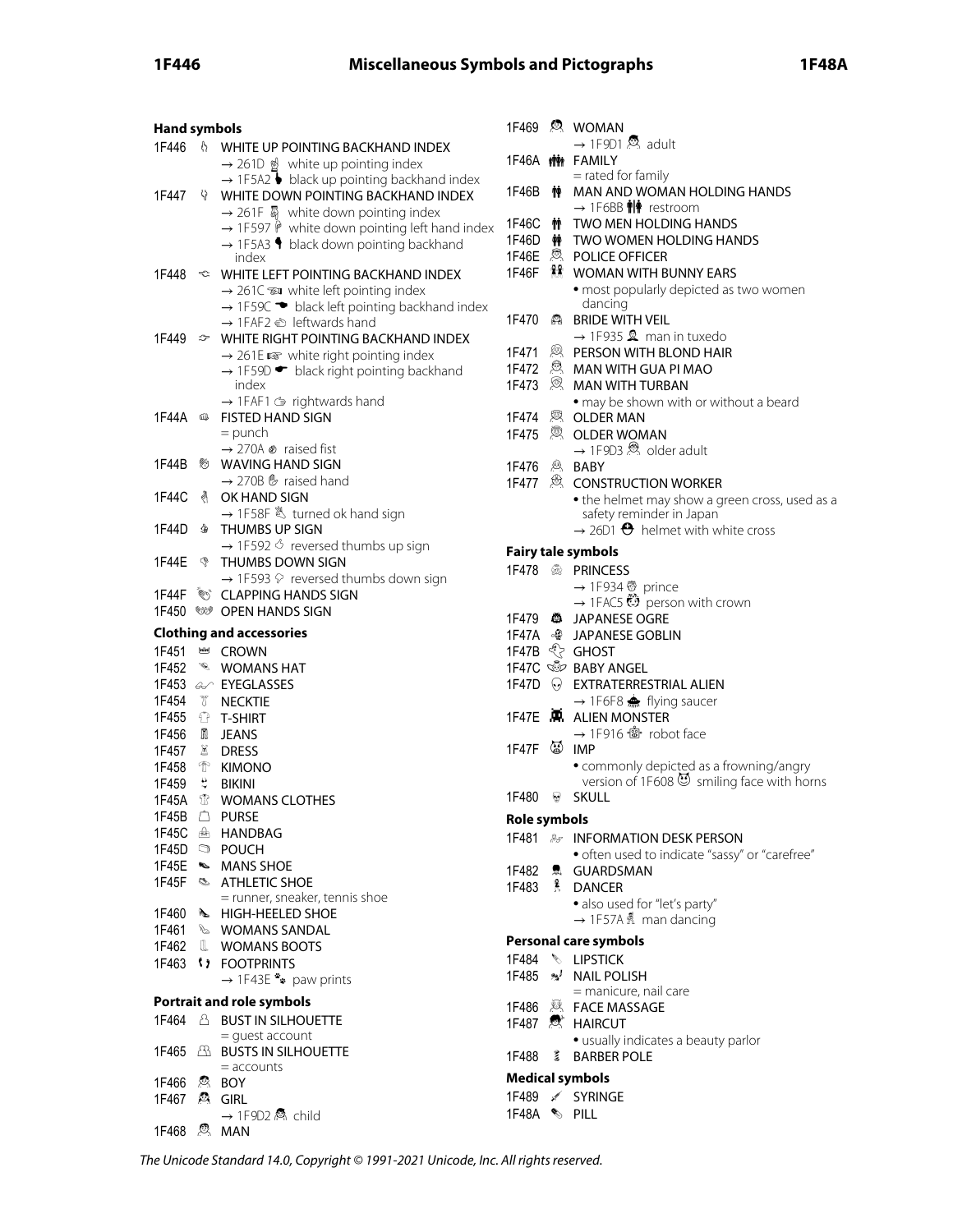|                           | <b>Romance symbols</b>                                                           |                       | 1F4AB <sup>®</sup> DIZZY SYMBOL                                  |
|---------------------------|----------------------------------------------------------------------------------|-----------------------|------------------------------------------------------------------|
|                           | 1F48B <sup>→</sup> KISS MARK                                                     |                       | = circling stars, squeans                                        |
|                           | $=$ lips                                                                         |                       | 1F4AC <sup>D</sup> SPEECH BALLOON                                |
|                           | $\rightarrow$ 1F5E2 $\bullet$ lips                                               |                       | = comic book conversation bubble                                 |
|                           | 1F48C <> LOVE LETTER                                                             |                       | 1F4AD <b>DE THOUGHT BALLOON</b>                                  |
| 1F48D Ö RING              |                                                                                  |                       | $\rightarrow$ 1F5ED $\supseteq$ right thought bubble             |
|                           | $=$ jewelry                                                                      |                       | Japanese school grade symbols                                    |
|                           | 1F48E <sup>®</sup> GEM STONE                                                     |                       | 1F4AE O WHITE FLOWER                                             |
| 1F48F $\circledcirc$ KISS |                                                                                  |                       | $=$ brilliant homework                                           |
|                           | = two people kissing                                                             |                       | $\rightarrow$ 2740 $\&$ white florette                           |
| 1F490                     | <b>®</b> BOUQUET                                                                 |                       | 1F4AF $\mathbb{Z}$ HUNDRED POINTS SYMBOL                         |
|                           | → 1F395 ※ bouquet of flowers                                                     |                       | = perfect score                                                  |
|                           | 1F491 <b>S</b> COUPLE WITH HEART                                                 | <b>Money symbols</b>  |                                                                  |
|                           |                                                                                  |                       | 1F4B0 6 MONEY BAG                                                |
|                           | = wedding chapel                                                                 |                       |                                                                  |
|                           | $\rightarrow$ 26AD $\infty$ marriage symbol                                      |                       | · glyph may show any currency symbol instead<br>of a dollar sign |
| <b>Heart symbols</b>      |                                                                                  |                       | 1F4B1 $\hat{S}$ CURRENCY EXCHANGE                                |
|                           | 1F493 W BEATING HEART                                                            |                       | 1F4B2 \$ HEAVY DOLLAR SIGN                                       |
|                           | 1F494 ♥ BROKEN HEART                                                             |                       | $\rightarrow$ 0024 \$ dollar sign                                |
|                           | 1F495 → TWO HEARTS                                                               |                       | 1F4B3 E CREDIT CARD                                              |
|                           | 1F496 <sup>9</sup> SPARKLING HEART                                               |                       | 1F4B4 E BANKNOTE WITH YEN SIGN                                   |
|                           | 1F497 <sup>♥</sup> GROWING HEART                                                 |                       | 1F4B5 E BANKNOTE WITH DOLLAR SIGN                                |
| 1F498                     | <b>EXAMPLE THE ARROW</b>                                                         |                       | 1F4B6 E BANKNOTE WITH EURO SIGN                                  |
| 1F499 ♥                   | <b>BLUE HEART</b>                                                                |                       | 1F4B7 E BANKNOTE WITH POUND SIGN                                 |
|                           | $\rightarrow$ 2661 $\heartsuit$ white heart suit                                 | 1F4B8                 | <sup><sup>199</sup> MONEY WITH WINGS</sup>                       |
|                           | $\rightarrow$ 2665 $\blacktriangleright$ black heart suit                        |                       | 1F4B9 图 CHART WITH UPWARDS TREND AND YEN SIGN                    |
|                           |                                                                                  |                       |                                                                  |
|                           | → 2764 $\blacktriangleright$ heavy black heart<br>→ 1F90D $\bigcirc$ white heart | <b>Office symbols</b> |                                                                  |
|                           | $\rightarrow$ 1F9E1 $\blacktriangledown$ orange heart                            | 1F4BA d/ SEAT         |                                                                  |
|                           | 1F49A ♥ GREEN HEART                                                              |                       | • intended to denote a reserved or ticketed seat,                |
|                           | 1F49B <sup>V</sup> YELLOW HEART                                                  |                       | as for an airplane, train, or theater                            |
|                           | 1F49C <sup>●</sup> PURPLE HEART                                                  |                       | 1F4BB <sub>모</sub> PERSONAL COMPUTER                             |
|                           | 1F49D F HEART WITH RIBBON                                                        |                       | $\rightarrow$ 1F5B3 $\blacksquare$ old personal computer         |
|                           | 1F49E $\cdot$ REVOLVING HEARTS                                                   |                       | 1F4BC C BRIEFCASE                                                |
|                           | 1F49F 3 HEART DECORATION                                                         |                       | 1F4BD <b>D</b> MINIDISC                                          |
|                           | <b>Comic style symbols</b>                                                       |                       | 1F4BE H FLOPPY DISK                                              |
|                           | 1F4A0 ♦ DIAMOND SHAPE WITH A DOT INSIDE                                          |                       | = flexible disk cartridge, floppy disc, floppy,<br>diskette      |
|                           | = kawaii, cute                                                                   |                       | $\rightarrow$ 1F5AA $\blacksquare$ black hard shell floppy disk  |
|                           | • meaning of cuteness is based on association of                                 |                       | 1F4BF <sup>●</sup> OPTICAL DISC                                  |
|                           | glyph with shape of a flower                                                     |                       | $\rightarrow$ 1F5B8 $\odot$ optical disc icon                    |
|                           | $\rightarrow$ 27D0 $\diamondsuit$ white diamond with centred dot                 | 1F4C0 2 DVD           |                                                                  |
| 1F4A1                     | <b><i>FOF</i></b> ELECTRIC LIGHT BULB                                            |                       | = digital video/versatile disc                                   |
|                           | $=$ idea                                                                         |                       | 1F4C1 Q FILE FOLDER                                              |
|                           | 1F4A2 $\Im$ ANGER SYMBOL                                                         |                       | $\rightarrow$ 1F5C0 $\Box$ folder                                |
| 1F4A3                     | <b>BOMB</b>                                                                      |                       | 1F4C2 \ OPEN FILE FOLDER                                         |
|                           | 1F4A4 zz <sup>z</sup> SLEEPING SYMBOL                                            |                       | $\rightarrow$ 1F5C1 $\boxed{2}$ open folder                      |
|                           | 1F4A5 x COLLISION SYMBOL                                                         |                       | 1F4C3 L PAGE WITH CURL                                           |
|                           | → 1F5F0 < mood bubble                                                            |                       | $\rightarrow$ 1F5CF $\blacksquare$ page                          |
|                           | 1F4A6 & SPLASHING SWEAT SYMBOL                                                   | 1F4C4                 | ■ PAGE FACING UP                                                 |
|                           | $=$ plewds                                                                       |                       | → 1F5CE ■ document                                               |
| 1F4A7                     | <b>S</b> DROPLET                                                                 |                       | 1F4C5 CALENDAR                                                   |
|                           | • represents a drop of sweat or drop of water                                    |                       | $\rightarrow$ 1F5D2 [ spiral note pad                            |
|                           | $\rightarrow$ 1F322 $\bullet$ black droplet                                      |                       |                                                                  |
|                           | $\rightarrow$ 1FA78 $\circled{1}$ drop of blood                                  |                       | → 1F5D3 1 spiral calendar pad                                    |
| 1F4A8                     | $\Rightarrow$ DASH SYMBOL                                                        |                       | 1F4C7 S CARD INDEX                                               |
|                           | = running dash, briffits                                                         |                       | $\rightarrow$ 1F5C2 $\mathbb{C}$ card index dividers             |
|                           | 1F4A9 & PILE OF POO                                                              |                       | 1F4C8 ■ CHART WITH UPWARDS TREND                                 |
|                           | $=$ dog dirt                                                                     |                       | $\rightarrow$ 1F5E0 $\boxtimes$ stock chart                      |
|                           | · may be depicted with or without a friendly face                                |                       | 1F4C9 <b>WE CHART WITH DOWNWARDS TREND</b>                       |
|                           | 1F4AA & FLEXED BICEPS                                                            |                       | 1F4CA <b>LE</b> BAR CHART                                        |
|                           | = strong, muscled                                                                |                       | 1F4CB <sup><math>\hat{\Box}</math></sup> CLIPBOARD               |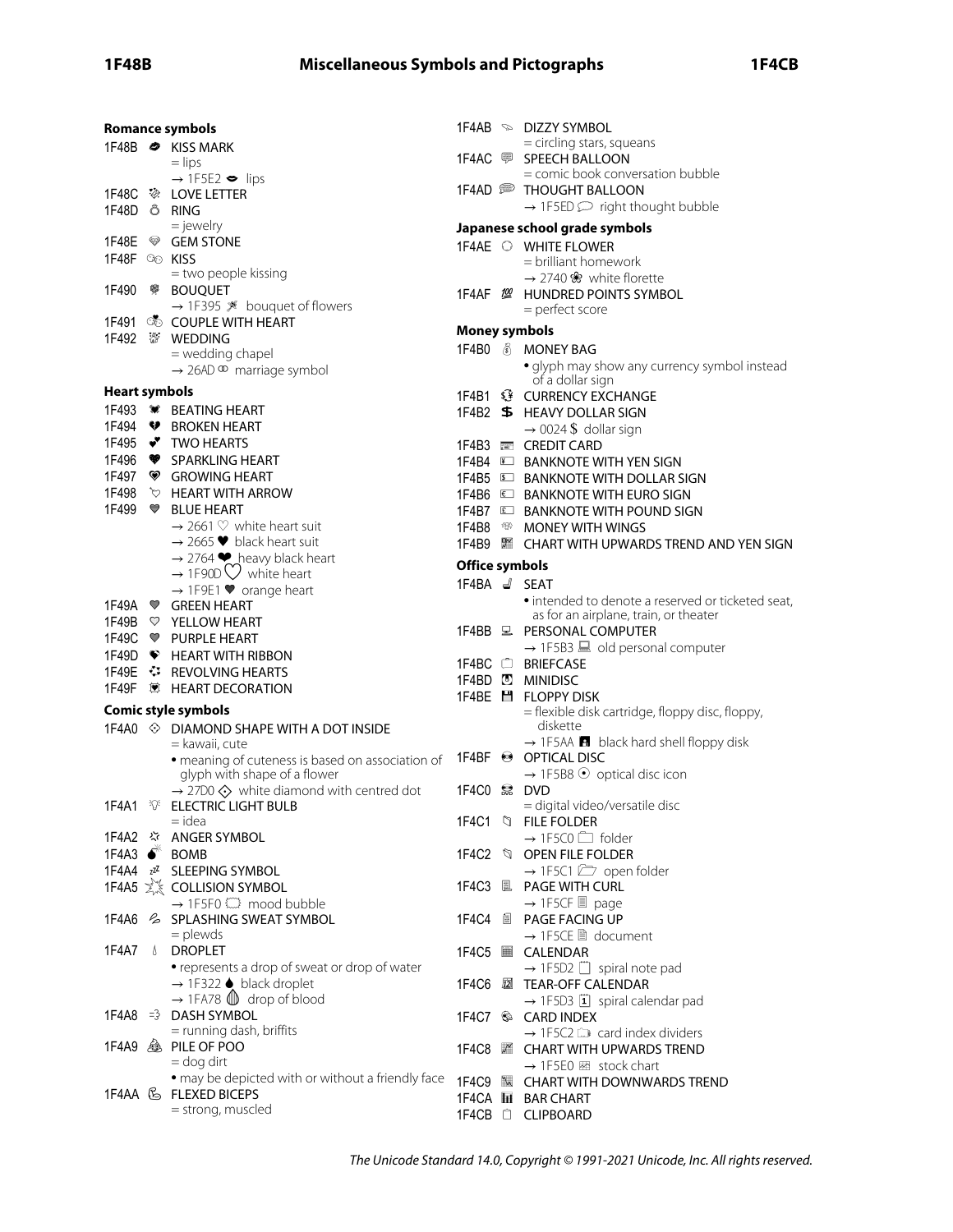# **1F4CC Miscellaneous Symbols and Pictographs 1F50C**

|                      |                                | 1F4CC ® PUSHPIN<br>→ 1F588 * black pushpin                                                     | 1F<br>1F |
|----------------------|--------------------------------|------------------------------------------------------------------------------------------------|----------|
| 1F4CD<br>1F4CE       | $\mathcal{P}$<br>$\mathscr{S}$ | ROUND PUSHPIN<br><b>PAPERCLIP</b>                                                              | 1F       |
|                      |                                | $\rightarrow$ 1F587 $\&$ linked paperclips                                                     |          |
| 1F4CF<br>1F4D0       | $\triangleright$               | <b>STRAIGHT RULER</b><br><b>TRIANGULAR RULER</b>                                               | 1F       |
| 1F4D1<br>1F4D2       | <br>O                          | <b>BOOKMARK TABS</b><br><b>LEDGER</b>                                                          | 1F       |
| 1F4D3                | Ó                              | <b>NOTEBOOK</b>                                                                                | 1F       |
| 1F4D4                | o                              | NOTEBOOK WITH DECORATIVE COVER                                                                 | 1F<br>1F |
| 1F4D5                | 国                              | <b>CLOSED BOOK</b><br>1F4D6 图 OPEN BOOK                                                        |          |
|                      |                                | = read operator's manual                                                                       | Αu       |
|                      |                                | · similar to ISO/IEC 7000-0790 "Read operator's<br>manual"                                     | 1F       |
|                      |                                | $\rightarrow$ 1F56E $\Box$ book                                                                | 1F<br>1F |
| 1F4D8                | $\epsilon$                     | <b>GREEN BOOK</b><br><b>BLUE BOOK</b>                                                          |          |
| 1F4D9                | $\bullet$                      | <b>ORANGE BOOK</b>                                                                             | 1F       |
|                      |                                | 1F4DA 《 BOOKS                                                                                  | 1F<br>1F |
| 1F4DB (3)<br>1F4DC 口 |                                | <b>NAME BADGE</b><br><b>SCROLL</b>                                                             | 1F       |
|                      |                                | <b>Communication symbols</b>                                                                   |          |
| 1F4DD $\mathbb{R}$   |                                | <b>MEMO</b>                                                                                    | 1F       |
| 1F4DE                | $\mathcal{L}$                  | <b>TELEPHONE RECEIVER</b>                                                                      |          |
|                      |                                | · commonly oriented rightwards, so that a face<br>emoticon can be positioned to the right      | Re       |
|                      |                                | $\rightarrow$ 1F57B ( left hand telephone receiver                                             | 1F       |
| 1F4DF                | and .                          | $\rightarrow$ 1F57D ) right hand telephone receiver<br><b>PAGER</b>                            | Us<br>1F |
| 1F4E0                | 画                              | <b>FAX MACHINE</b>                                                                             |          |
|                      |                                | $\rightarrow$ 213B FAx facsimile sign                                                          | 1F       |
|                      |                                | $\rightarrow$ 1F57C $\mathfrak{t}^{\prime}$ telephone receiver with page<br>→ 1F5A8 且 printer  |          |
|                      |                                | $\rightarrow$ 1F5B7 圖 fax icon                                                                 | 1F       |
| 1F4E1                | ں⊠                             | <b>SATELLITE ANTENNA</b><br>= position indicator, news                                         |          |
| 1F4E2                |                                | @20 PUBLIC ADDRESS LOUDSPEAKER                                                                 |          |
| 1F4E3                | $\mathbb{Z}^N$                 | <b>CHEERING MEGAPHONE</b>                                                                      | 1F       |
| 1F4E4                | $\mathbf{r}$                   | <b>OUTBOX TRAY</b>                                                                             |          |
| 1F4E5                |                                | $\omega$ INBOX TRAY                                                                            |          |
| 1F4E6                | ÕĨ                             | PACKAGE<br>→ 1F381 fill wrapped present                                                        | 1F       |
| 1F4E7                | o.                             | <b>E-MAIL SYMBOL</b>                                                                           |          |
|                      |                                | · glyph may show an E instead of an @-sign                                                     | 1F       |
| 1F4E8                |                                | $\rightarrow$ 1F584 $\overline{\otimes}$ envelope with lightning<br><b>■ INCOMING ENVELOPE</b> | 1F       |
|                      |                                | $\rightarrow$ 2709 $\approx$ envelope                                                          |          |
| 1F4E9                | ☆                              | ENVELOPE WITH DOWNWARDS ARROW ABOVE                                                            |          |
|                      |                                | • sending mail<br>→ 1F585 ₹₹7 flying envelope                                                  | 1F       |
| 1F4EA ଢ଼େ            |                                | CLOSED MAILBOX WITH LOWERED FLAG                                                               | 1F       |
|                      |                                | = letter box, mail reception<br>= empty mailbox                                                |          |
| 1F4EB                | ⊕                              | CLOSED MAILBOX WITH RAISED FLAG                                                                |          |
|                      |                                | = mailbox containing mail<br>1F4EC & OPEN MAILBOX WITH RAISED FLAG                             | 1F<br>1F |
|                      |                                | 1F4ED <b>A</b> OPEN MAILBOX WITH LOWERED FLAG                                                  |          |
|                      |                                | 1F4EE <i>1</i> POSTBOX                                                                         | 1F       |
|                      |                                | = mailbox for sending mail                                                                     |          |

|                                  |                        | 1F4EF ↔ POSTAL HORN<br>1F4F0 ■ NEWSPAPER                                                                                                                       |
|----------------------------------|------------------------|----------------------------------------------------------------------------------------------------------------------------------------------------------------|
| 1F4F1                            | 自                      | → 1F5DE · rolled-up newspaper<br><b>MOBILE PHONE</b>                                                                                                           |
| 1F4F2 <del>→</del> a             |                        | → 1F581 id clamshell mobile phone<br>MOBILE PHONE WITH RIGHTWARDS ARROW<br><b>AT LEFT</b>                                                                      |
| 1F4F3<br>1F4F4<br>1F4F5<br>1F4F6 | 90<br>¢                | • making a phone call<br><b>VIBRATION MODE</b><br><b>MOBILE PHONE OFF</b><br><b>S</b> NO MOBILE PHONES<br><b>Til ANTENNA WITH BARS</b><br>= cellular reception |
|                                  |                        | Audio and video symbols                                                                                                                                        |
|                                  |                        | 1F4F7 <b>O</b> CAMERA                                                                                                                                          |
|                                  |                        | 1F4F8 <sup>o</sup> CAMERA WITH FLASH                                                                                                                           |
|                                  |                        | 1F4F9 Her VIDEO CAMERA                                                                                                                                         |
|                                  |                        | = video<br>1F4FA 〇 TELEVISION                                                                                                                                  |
|                                  |                        | 1F4FB <del>o</del> RADIO                                                                                                                                       |
|                                  |                        | 1F4FC = VIDEOCASSETTE                                                                                                                                          |
|                                  |                        | 1F4FD W FILM PROJECTOR                                                                                                                                         |
|                                  |                        | = movies<br>→ 1F3A6 ? cinema                                                                                                                                   |
|                                  |                        | 1F4FE <b>@</b> PORTABLE STEREO                                                                                                                                 |
|                                  |                        | $=$ stereo                                                                                                                                                     |
|                                  |                        | <b>Religious symbol</b>                                                                                                                                        |
|                                  |                        | 1F4FF >> PRAYER BEADS                                                                                                                                          |
|                                  |                        | User interface symbols                                                                                                                                         |
|                                  |                        | 1F500 X TWISTED RIGHTWARDS ARROWS<br>$=$ shuffle                                                                                                               |
| 1F501                            | ¢.                     | <b>CLOCKWISE RIGHTWARDS AND LEFTWARDS</b><br><b>OPEN CIRCLE ARROWS</b>                                                                                         |
|                                  |                        | $=$ repeat<br>$\rightarrow$ 267B $\bullet$ black universal recycling symbol                                                                                    |
| 1F502 <i>ල</i> ට                 |                        | <b>CLOCKWISE RIGHTWARDS AND LEFTWARDS</b><br>OPEN CIRCLE ARROWS WITH CIRCLED ONE                                                                               |
|                                  |                        | <b>OVERLAY</b>                                                                                                                                                 |
|                                  |                        | = repeat one item over                                                                                                                                         |
|                                  |                        | 1F503 <b>Q</b> CLOCKWISE DOWNWARDS AND UPWARDS<br><b>OPEN CIRCLE ARROWS</b><br>= reload                                                                        |
|                                  |                        | → 1F5D8 0 clockwise right and left semicircle                                                                                                                  |
|                                  |                        | arrows                                                                                                                                                         |
| 1F504                            | Û.                     | ANTICLOCKWISE DOWNWARDS AND<br><b>UPWARDS OPEN CIRCLE ARROWS</b>                                                                                               |
| 1F505                            | $\rm O$                | $=$ reload<br>LOW BRIGHTNESS SYMBOL                                                                                                                            |
| 1F506                            | $\phi$                 | <b>HIGH BRIGHTNESS SYMBOL</b>                                                                                                                                  |
|                                  |                        | $\rightarrow$ 2600 $*$ black sun with rays                                                                                                                     |
|                                  |                        | $\rightarrow$ 263C $\circ$ white sun with rays                                                                                                                 |
| 1F507                            |                        | → 26ED $\hat{\mathsf{X}}$ gear without hub<br>SPEAKER WITH CANCELLATION STROKE                                                                                 |
| 1F508                            |                        | <b>SPEAKER</b>                                                                                                                                                 |
|                                  |                        | = left speaker                                                                                                                                                 |
|                                  |                        |                                                                                                                                                                |
|                                  |                        | $\rightarrow$ 1F568 $\blacktriangleright$ right speaker                                                                                                        |
|                                  |                        | → 1F56B < bullhorn                                                                                                                                             |
| 1F509<br>1F50A                   | $\blacklozenge$<br>◀)) | SPEAKER WITH ONE SOUND WAVE<br>SPEAKER WITH THREE SOUND WAVES                                                                                                  |
|                                  |                        | = sound                                                                                                                                                        |
| 1F50B                            | Ū                      | <b>BATTERY</b>                                                                                                                                                 |
| 1F50C                            | ∪∪                     | $\rightarrow$ 1FAAB $\Box$ low battery<br><b>ELECTRIC PLUG</b>                                                                                                 |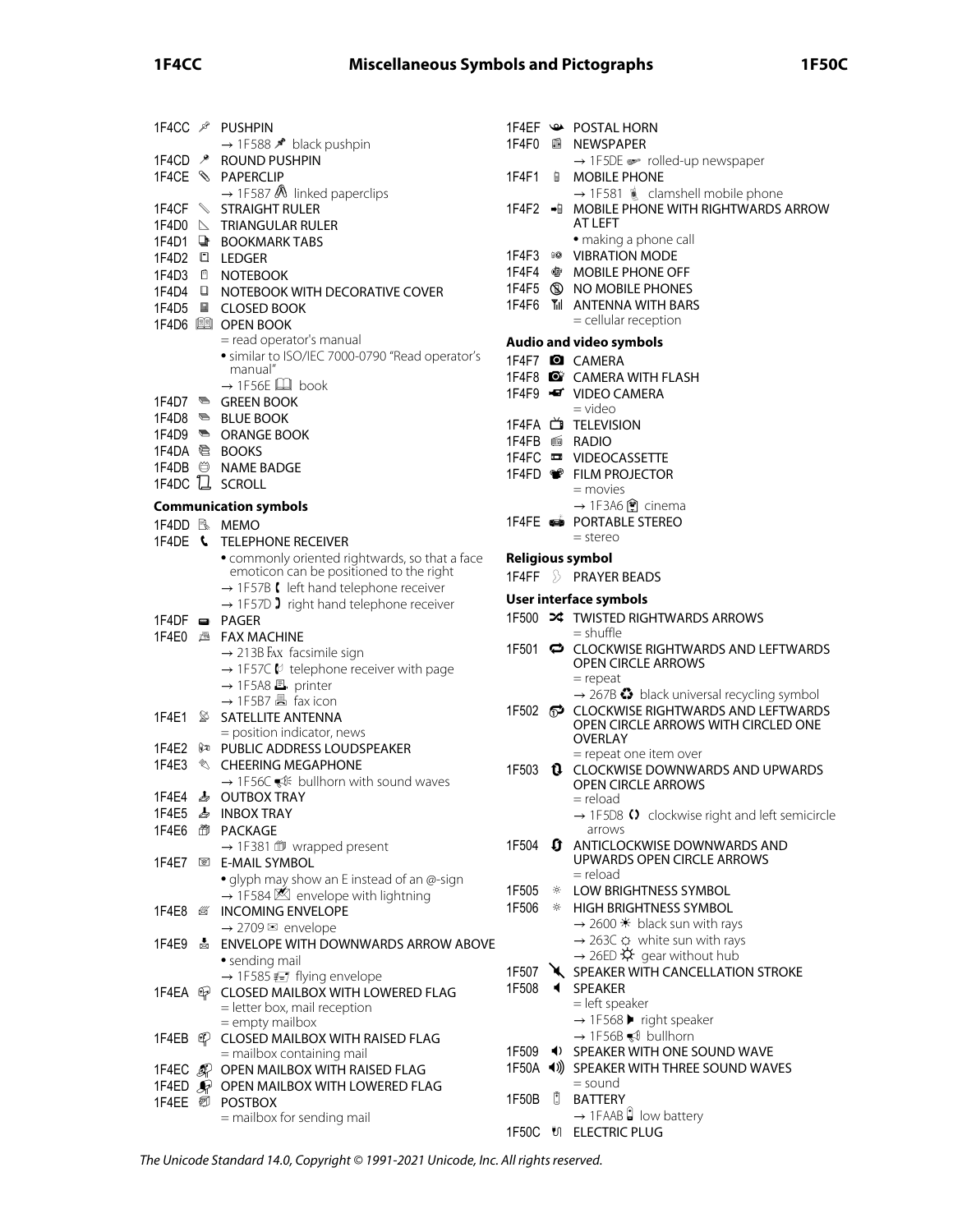| 1F50D               |               | Q LEFT-POINTING MAGNIFYING GLASS<br>= search                                     | 1F52D<br>1F52E | ◒                       | TELESCOPE<br><b>CRYSTAL BALL</b>                                              |
|---------------------|---------------|----------------------------------------------------------------------------------|----------------|-------------------------|-------------------------------------------------------------------------------|
|                     |               | $\rightarrow$ 1F56C $\ll$ bullhorn with sound waves                              |                |                         | Miscellaneous symbols                                                         |
| 1F50E               |               | P RIGHT-POINTING MAGNIFYING GLASS                                                | 1F52F          |                         | <b>SIX POINTED STAR WI</b>                                                    |
| 1F50F               |               | = get more details<br>f LOCK WITH INK PEN                                        |                |                         | → 2721 � star of davi                                                         |
|                     |               | $=$ privacy                                                                      | 1F530          | $\circ$                 | JAPANESE SYMBOL F                                                             |
| 1F510               |               | <b>AT CLOSED LOCK WITH KEY</b>                                                   | 1F531          |                         | <b><i>W</i></b> TRIDENT EMBLEM                                                |
|                     |               | $=$ secure                                                                       |                |                         | <b>Geometric shapes</b>                                                       |
| 1F511               | $\bullet$     | <b>KEY</b>                                                                       |                |                         | 1F532 <b>B</b> BLACK SQUARE BUTT                                              |
|                     |               | $\rightarrow$ 26BF $\boxed{?}$ squared key                                       |                |                         | 1F533 C WHITE SQUARE BUTT                                                     |
|                     |               | $\rightarrow$ 1F5DD $\swarrow^8$ old key                                         | 1F534          | $\bigcirc$              | <b>LARGE RED CIRCLE</b>                                                       |
| 1F512               |               | $A$ LOCK                                                                         |                |                         | $\rightarrow$ 23FA $\bullet$ black circle                                     |
|                     |               | = padlock in locked position                                                     |                |                         | $\rightarrow$ 25CF black circle                                               |
|                     |               | 1F513 <b>a</b> OPEN LOCK<br>1F514 $\triangle$ BELL                               |                |                         | $\rightarrow$ 25EF $\bigcirc$ large circle                                    |
|                     |               | → OFC4 & tibetan symbol dril bu                                                  |                |                         | $\rightarrow$ 2B24 black large                                                |
|                     |               | $\rightarrow$ 2407 <sup><sup>B</sup>EL</sup> symbol for bell                     |                |                         | $\rightarrow$ 2B55 $\bigcirc$ heavy larg                                      |
|                     |               | $\rightarrow$ 1F56D $\ominus$ ringing bell                                       |                |                         | $\rightarrow$ 1F7E0 large ora                                                 |
| 1F515               |               | $\triangle$ BELL WITH CANCELLATION STROKE                                        | 1F536          |                         | 1F535 ● LARGE BLUE CIRCLE                                                     |
| 1F516               | $\mathbb{L}$  | <b>BOOKMARK</b>                                                                  |                |                         | LARGE ORANGE DIAM<br>$\rightarrow$ 25C6 $\blacklozenge$ black diam            |
|                     |               | · indicates a bookmark, not a price tag                                          | 1F537          |                         | $\triangleq$ LARGE BLUE DIAMON                                                |
|                     |               | $\rightarrow$ 1F3F7 $\text{cm}$ label                                            | 1F538          | ۰                       | <b>SMALL ORANGE DIAN</b>                                                      |
| 1F517               | <b>J</b>      | <b>LINK SYMBOL</b>                                                               |                |                         | → 2B29 • black small o                                                        |
| 1F518               | $\bullet$     | <b>RADIO BUTTON</b>                                                              | 1F539          | ♦                       | <b>SMALL BLUE DIAMON</b>                                                      |
|                     |               | $\rightarrow$ 2299 $\odot$ circled dot operator                                  |                |                         |                                                                               |
|                     |               | $\rightarrow$ 25C9 $\bullet$ fisheye                                             |                |                         | User interface symbols                                                        |
|                     |               | → 25CE © bullseye                                                                |                |                         | 1F53A A UP-POINTING RED TRI<br>$\rightarrow$ 25B2 $\blacktriangle$ black up-p |
|                     |               | <b>Words with arrows</b>                                                         | 1F53B          |                         | ▼ DOWN-POINTING RED                                                           |
| 1F519               |               | <b>ARKING BACK WITH LEFTWARDS ARROW ABOVE</b>                                    |                |                         | $\rightarrow$ 25BC $\blacktriangledown$ black down                            |
|                     |               | → 2397 回 previous page                                                           | 1F53C          | $\triangle$             | <b>UP-POINTING SMALL</b>                                                      |
| 1F51A               | END           | <b>END WITH LEFTWARDS ARROW ABOVE</b>                                            |                |                         | = play arrow up                                                               |
| 1F51B               | $\frac{1}{2}$ | ON WITH EXCLAMATION MARK WITH LEFT                                               |                |                         |                                                                               |
|                     |               |                                                                                  |                |                         | → 25B4 • black up-po                                                          |
|                     |               | <b>RIGHT ARROW ABOVE</b>                                                         | 1F53D          | $\overline{\mathbf{v}}$ | DOWN-POINTING SM.                                                             |
|                     |               | 1F51C <b>MEDICI COON WITH RIGHTWARDS ARROW ABOVE</b>                             |                |                         | = play arrow down                                                             |
| 1F51D + + 5         |               | TOP WITH UPWARDS ARROW ABOVE                                                     |                |                         | → 25BE ▼ black down-                                                          |
|                     |               | = top of page                                                                    |                |                         | <b>Shadowed geometric shapes</b>                                              |
|                     |               | <b>Enclosed alphanumeric symbols</b>                                             |                |                         | 1F53E O LOWER RIGHT SHADO                                                     |
|                     |               | 1F51E ® NO ONE UNDER EIGHTEEN SYMBOL                                             |                |                         | $=$ circle shadow down                                                        |
|                     |               | 1F51F [10] KEYCAP TEN                                                            |                |                         | $\rightarrow$ 274D $\bigcirc$ shadowed                                        |
|                     |               | $\rightarrow$ 20E3 $\boxed{\circ}$ combining enclosing keycap                    |                |                         | 1F53F O UPPER RIGHT SHADO                                                     |
|                     |               | User interface input status symbols                                              |                |                         | <b>Religious symbols</b>                                                      |
| 1F520               |               | % INPUT SYMBOL FOR LATIN CAPITAL LETTERS                                         |                |                         | 1F540 $\oplus$ CIRCLED CROSS POM                                              |
| 1F521               |               | % INPUT SYMBOL FOR LATIN SMALL LETTERS                                           |                |                         | • Orthodox typicon syr                                                        |
| 1F522               |               | <b>WE INPUT SYMBOL FOR NUMBERS</b>                                               | 1F541          |                         | <b>₺</b> CROSS POMMEE WITH                                                    |
| 1F523<br>1F524      |               | <b>图 INPUT SYMBOL FOR SYMBOLS</b><br><sup>4</sup> INPUT SYMBOL FOR LATIN LETTERS |                |                         | · Orthodox typicon syr                                                        |
|                     |               | $=$ English input (ABC)                                                          |                |                         | 1F542 $+$ CROSS POMMEE                                                        |
|                     |               |                                                                                  |                |                         | · Orthodox typicon syr                                                        |
| <b>Tool symbols</b> |               |                                                                                  | 1F543          | ⊛                       | $\rightarrow$ 2722 + four teardr                                              |
|                     |               | 1F525 + FIRE                                                                     |                |                         | NOTCHED LEFT SEMIO                                                            |
| 1F526               |               | <b>&amp; ELECTRIC TORCH</b><br>$=$ flashlight                                    | 1F544          | 3                       | • Orthodox typicon syr<br>NOTCHED RIGHT SEM                                   |
|                     |               | 1F527 \ WRENCH                                                                   |                |                         | <b>DOTS</b>                                                                   |
|                     |               | 1F528 <b>K</b> HAMMER                                                            |                |                         | • Orthodox typicon syr                                                        |
| 1F529               |               | i <sup>®</sup> NUT AND BOLT                                                      | 1F545          |                         | M SYMBOL FOR MARKS                                                            |
|                     |               | $1F52A \sim HOCHO$                                                               |                |                         | · Orthodox typicon syr                                                        |
|                     |               | = Japanese kitchen knife                                                         | 1F546          | 유.                      | <b>WHITE LATIN CROSS</b>                                                      |
|                     |               | → 1F5E1 X dagger knife                                                           |                |                         | $=$ cross outline                                                             |
| 1F52B               |               | <b>T</b> PISTOL                                                                  |                |                         | → 271E t shadowed                                                             |
| 1F52C               |               | = handgun, revolver<br>≰ MICROSCOPE                                              | 1F547<br>1F548 | ᡨ                       | <b>T</b> HEAVY LATIN CROSS<br><b>CELTIC CROSS</b>                             |

| 1F52E                        |                                          | <b>W</b> CRYSTAL BALL                                                                               |  |  |  |  |  |
|------------------------------|------------------------------------------|-----------------------------------------------------------------------------------------------------|--|--|--|--|--|
| <b>Miscellaneous symbols</b> |                                          |                                                                                                     |  |  |  |  |  |
| 1F52F                        |                                          | <b>SIX POINTED STAR WITH MIDDLE DOT</b><br>$\rightarrow$ 2721 $\hat{\mathbf{\times}}$ star of david |  |  |  |  |  |
| 1F530<br>1F531               | V<br>rie.                                | JAPANESE SYMBOL FOR BEGINNER<br><b>TRIDENT EMBLEM</b>                                               |  |  |  |  |  |
|                              |                                          | <b>Geometric shapes</b>                                                                             |  |  |  |  |  |
| 1F532                        | 0                                        | <b>BLACK SQUARE BUTTON</b>                                                                          |  |  |  |  |  |
| 1F533                        |                                          | <b>E WHITE SQUARE BUTTON</b>                                                                        |  |  |  |  |  |
| 1F534                        |                                          | <b>LARGE RED CIRCLE</b>                                                                             |  |  |  |  |  |
|                              |                                          | → 23FA ● black circle for record                                                                    |  |  |  |  |  |
|                              |                                          | $\rightarrow$ 25CF $\bullet$ black circle                                                           |  |  |  |  |  |
|                              |                                          | $\rightarrow$ 25EF $\bigcirc$ large circle                                                          |  |  |  |  |  |
|                              |                                          | $\rightarrow$ 2B24 black large circle                                                               |  |  |  |  |  |
|                              |                                          | $\rightarrow$ 2B55 $\bigcirc$ heavy large circle<br>$\rightarrow$ 1F7E0 large orange circle         |  |  |  |  |  |
|                              |                                          | 1F535 ● LARGE BLUE CIRCLE                                                                           |  |  |  |  |  |
| 1F536                        |                                          | ♦ LARGE ORANGE DIAMOND                                                                              |  |  |  |  |  |
|                              |                                          | $\rightarrow$ 25C6 $\blacklozenge$ black diamond                                                    |  |  |  |  |  |
| 1F537                        |                                          | $\triangleq$ LARGE BLUE DIAMOND                                                                     |  |  |  |  |  |
| 1F538                        | $\bullet$                                | <b>SMALL ORANGE DIAMOND</b>                                                                         |  |  |  |  |  |
|                              |                                          | $\rightarrow$ 2B29 $\bullet$ black small diamond                                                    |  |  |  |  |  |
| 1F539                        | ♦                                        | <b>SMALL BLUE DIAMOND</b>                                                                           |  |  |  |  |  |
|                              |                                          | User interface symbols                                                                              |  |  |  |  |  |
|                              |                                          | 1F53A A UP-POINTING RED TRIANGLE                                                                    |  |  |  |  |  |
|                              |                                          | $\rightarrow$ 25B2 $\blacktriangle$ black up-pointing triangle<br>DOWN-POINTING RED TRIANGLE        |  |  |  |  |  |
| 1F53B                        | $\color{red}~\color{blue}~\color{black}$ | $\rightarrow$ 25BC $\blacktriangledown$ black down-pointing triangle                                |  |  |  |  |  |
| 1F53C                        | $\triangle$                              | UP-POINTING SMALL RED TRIANGLE                                                                      |  |  |  |  |  |
|                              |                                          | = play arrow up                                                                                     |  |  |  |  |  |
|                              |                                          | → 25B4 • black up-pointing small triangle                                                           |  |  |  |  |  |
| 1F53D                        | $\overline{\mathbf{v}}$                  | DOWN-POINTING SMALL RED TRIANGLE                                                                    |  |  |  |  |  |
|                              |                                          | = play arrow down                                                                                   |  |  |  |  |  |
|                              |                                          | → 25BE • black down-pointing small triangle                                                         |  |  |  |  |  |
|                              |                                          | <b>Shadowed geometric shapes</b>                                                                    |  |  |  |  |  |
|                              |                                          | 1F53E O LOWER RIGHT SHADOWED WHITE CIRCLE<br>= circle shadow down                                   |  |  |  |  |  |
|                              |                                          | $\rightarrow$ 274D $\bigcirc$ shadowed white circle                                                 |  |  |  |  |  |
|                              |                                          | 1F53F O UPPER RIGHT SHADOWED WHITE CIRCLE                                                           |  |  |  |  |  |
|                              |                                          | <b>Religious symbols</b>                                                                            |  |  |  |  |  |
|                              |                                          | 1F540 <b>+ CIRCLED CROSS POMMEE</b>                                                                 |  |  |  |  |  |
|                              |                                          | · Orthodox typicon symbol for great feast service                                                   |  |  |  |  |  |
| 1F541                        | ⊕                                        | CROSS POMMEE WITH HALF-CIRCLE BELOW                                                                 |  |  |  |  |  |
|                              |                                          | · Orthodox typicon symbol for vigil service                                                         |  |  |  |  |  |
| 1F542                        | ÷.                                       | <b>CROSS POMMEE</b>                                                                                 |  |  |  |  |  |
|                              |                                          | · Orthodox typicon symbol for Polyeleos                                                             |  |  |  |  |  |
| 1F543                        |                                          | → 2722 + four teardrop-spoked asterisk<br>NOTCHED LEFT SEMICIRCLE WITH THREE DOTS                   |  |  |  |  |  |
|                              | ⊛                                        | · Orthodox typicon symbol for lower rank feast                                                      |  |  |  |  |  |
| 1F544                        | €                                        | NOTCHED RIGHT SEMICIRCLE WITH THREE                                                                 |  |  |  |  |  |
|                              |                                          | <b>DOTS</b>                                                                                         |  |  |  |  |  |
|                              |                                          | · Orthodox typicon symbol for lower rank feast                                                      |  |  |  |  |  |
| 1F545                        | Ŵ                                        | <b>SYMBOL FOR MARKS CHAPTER</b>                                                                     |  |  |  |  |  |
| 1F546                        | 유.                                       | · Orthodox typicon symbol for difficult sections<br><b>WHITE LATIN CROSS</b>                        |  |  |  |  |  |
|                              |                                          | = cross outline                                                                                     |  |  |  |  |  |
|                              |                                          | → 271E $\hat{\mathbf{r}}$ shadowed white latin cross                                                |  |  |  |  |  |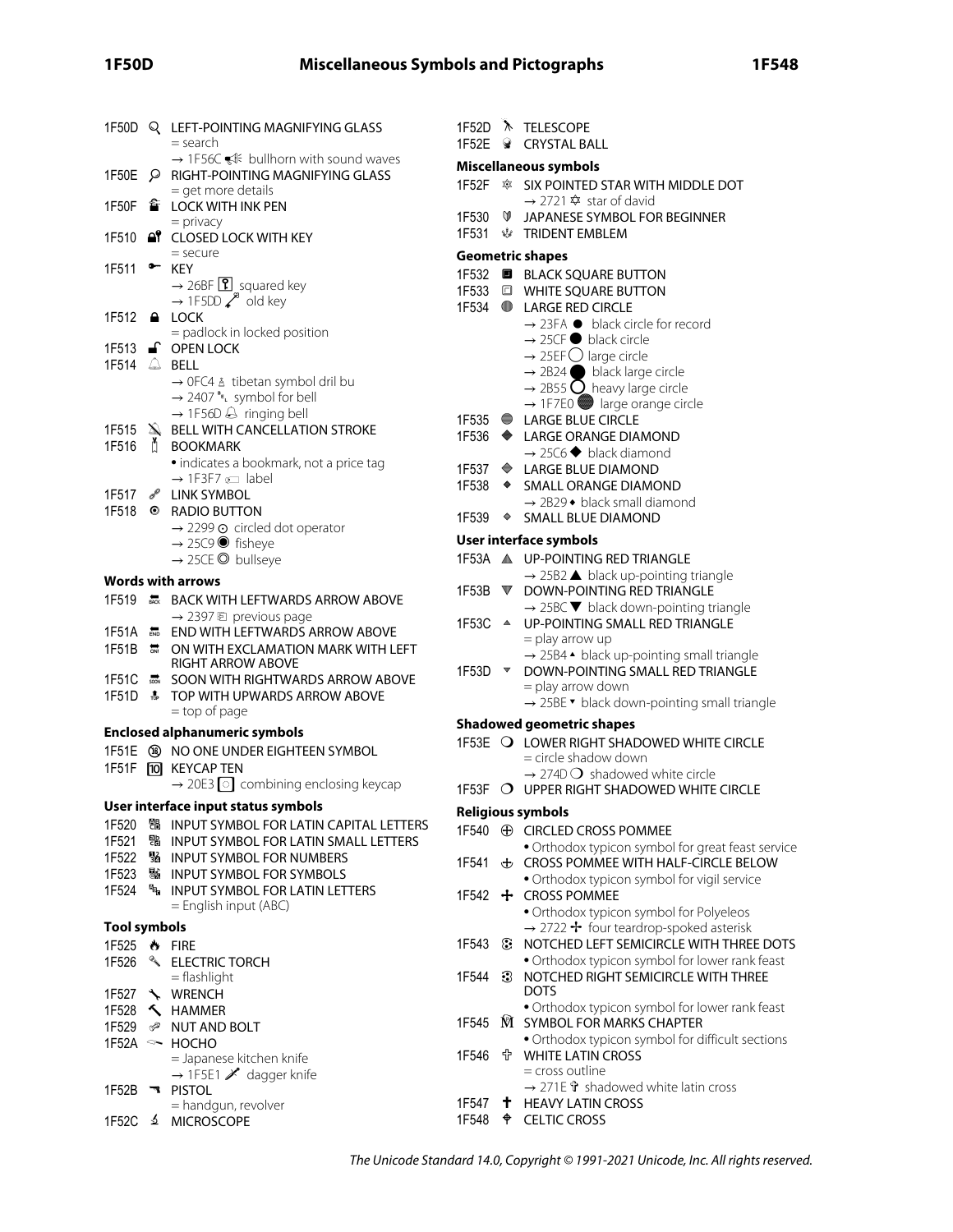# **1F549 Miscellaneous Symbols and Pictographs 1F589**

| 1F549          | ŠŌ                                          | OM SYMBOL<br>generic symbol independent of Devanagari<br>font                          |
|----------------|---------------------------------------------|----------------------------------------------------------------------------------------|
|                |                                             | → 0950 ॐ devanagari om<br>DOVE OF PEACE<br>$=$ peace                                   |
| 1F54B          | 2                                           | <b>KAABA</b>                                                                           |
| 1F54C          |                                             | <b>E</b> MOSQUE                                                                        |
| 1F54D          | $\begin{bmatrix} 0 \\ 0 \\ 1 \end{bmatrix}$ | SYNAGOGUE                                                                              |
| 1F54E          |                                             | <b>WENORAH WITH NINE BRANCHES</b><br>= hanukiah                                        |
|                |                                             | Miscellaneous symbol                                                                   |
|                |                                             | 1F54F P BOWL OF HYGIEIA<br>$\rightarrow$ 2695 $\frac{4}{3}$ staff of aesculapius       |
|                |                                             | <b>Clock face symbols</b>                                                              |
|                |                                             | 1F550 <sup>(2)</sup> CLOCK FACE ONE OCLOCK<br>$\rightarrow$ 231A $\odot$ watch         |
|                |                                             | $\rightarrow$ 23F0 $\circledD$ alarm clock                                             |
| 1F551          | O                                           | <b>CLOCK FACE TWO OCLOCK</b>                                                           |
| 1F552          | $\bigcirc$                                  | <b>CLOCK FACE THREE OCLOCK</b>                                                         |
| 1F553          | $\circledS$                                 | <b>CLOCK FACE FOUR OCLOCK</b>                                                          |
| 1F554          | $\circledcirc$                              | <b>CLOCK FACE FIVE OCLOCK</b>                                                          |
| 1F555          | $\mathbb O$                                 | <b>CLOCK FACE SIX OCLOCK</b>                                                           |
| 1F556          | $\circledcirc$                              | <b>CLOCK FACE SEVEN OCLOCK</b>                                                         |
| 1F557          | $_{\odot}$                                  | <b>CLOCK FACE EIGHT OCLOCK</b>                                                         |
| 1F558          | $\bigodot$                                  | <b>CLOCK FACE NINE OCLOCK</b>                                                          |
| 1F559          | $\odot$                                     | <b>CLOCK FACE TEN OCLOCK</b>                                                           |
| 1F55A          | $\circledcirc$                              | <b>CLOCK FACE ELEVEN OCLOCK</b>                                                        |
| 1F55B          | $\circledcirc$                              | <b>CLOCK FACE TWELVE OCLOCK</b>                                                        |
| 1F55C          | $\odot$                                     | <b>CLOCK FACE ONE-THIRTY</b>                                                           |
| 1F55D          | $_{\bigodot}$                               | <b>CLOCK FACE TWO-THIRTY</b>                                                           |
| 1F55E<br>1F55F | $_{\odot}$<br>$_{\odot}$                    | <b>CLOCK FACE THREE-THIRTY</b><br><b>CLOCK FACE FOUR-THIRTY</b>                        |
| 1F560          | $\mathbb O$                                 | <b>CLOCK FACE FIVE-THIRTY</b>                                                          |
| 1F561          | $_{\odot}$                                  | <b>CLOCK FACE SIX-THIRTY</b>                                                           |
| 1F562          | ⊙                                           | <b>CLOCK FACE SEVEN-THIRTY</b>                                                         |
| 1F563          | ⊙                                           | <b>CLOCK FACE EIGHT-THIRTY</b>                                                         |
| 1F564          | $\odot$                                     | <b>CLOCK FACE NINE-THIRTY</b>                                                          |
| 1F565          | $\odot$                                     | <b>CLOCK FACE TEN-THIRTY</b>                                                           |
| 1F566          | $\odot$                                     | <b>CLOCK FACE ELEVEN-THIRTY</b>                                                        |
| 1F567          | $^\copyright$                               | <b>CLOCK FACE TWELVE-THIRTY</b>                                                        |
|                |                                             | <b>Communication symbols</b>                                                           |
|                |                                             | 1F568 ▶ RIGHT SPEAKER                                                                  |
|                |                                             | $\rightarrow$ 1F508 $\blacklozenge$ speaker                                            |
|                |                                             | 1F569 (C) RIGHT SPEAKER WITH ONE SOUND WAVE                                            |
| 1F56A          |                                             | ((€ RIGHT SPEAKER WITH THREE SOUND WAVES                                               |
| 1F56B          |                                             | ₹ BULLHORN                                                                             |
|                |                                             | = sound off                                                                            |
|                |                                             | $\rightarrow$ 1F508 $\blacklozenge$ speaker                                            |
|                |                                             | 1F56C WE BULLHORN WITH SOUND WAVES                                                     |
|                |                                             | = sound on                                                                             |
|                |                                             | → 1F4E3 & cheering megaphone<br>$\rightarrow$ 1F50A (1) speaker with three sound waves |
|                |                                             |                                                                                        |
|                |                                             | Miscellaneous symbols                                                                  |
|                |                                             | 1F56D A RINGING BELL                                                                   |
|                |                                             | $\rightarrow$ 1F514 $\triangle$ bell<br>1F56E LU BOOK                                  |
|                |                                             | → 1F4D6 2 open book                                                                    |
| 1F56F          |                                             | <sub>8</sub> CANDLE                                                                    |
|                |                                             |                                                                                        |

|                |              | 1F570 A MANTELPIECE CLOCK<br>$=$ clock                                                                                |
|----------------|--------------|-----------------------------------------------------------------------------------------------------------------------|
| 1F571          |              | $\rightarrow$ 23F0 $\overline{O}$ alarm clock<br><b>意 BLACK SKULL AND CROSSBONES</b><br>→ 2620 & skull and crossbones |
| 1F572<br>1F573 | $\bullet$    | <b>ID NO PIRACY</b><br><b>HOLE</b>                                                                                    |
| 1F574          | Ŷ.           | = portable hole<br>MAN IN BUSINESS SUIT LEVITATING<br>$=$ jump                                                        |
|                |              | 1F575 <b>EX</b> SLEUTH OR SPY<br>$=$ investigate                                                                      |
| 1F576 ••       |              | <b>DARK SUNGLASSES</b><br>$=$ cool                                                                                    |
| Animal symbols |              |                                                                                                                       |
|                |              | 1F577 * SPIDER                                                                                                        |
|                |              | 1F578 SPIDER WEB                                                                                                      |
| Game symbol    |              |                                                                                                                       |
|                |              | 1F579 SUDYSTICK                                                                                                       |
| Role symbol    |              |                                                                                                                       |
|                |              | 1F57A & MAN DANCING                                                                                                   |
|                |              | • forms a gender pair with 1F483<br>$\rightarrow$ 1F483 $\,$ dancer                                                   |
|                |              | <b>Communication symbols</b>                                                                                          |
| 1F57B          | t            | LEFT HAND TELEPHONE RECEIVER                                                                                          |
|                |              | $\rightarrow$ 1F4DE $\bullet$ telephone receiver                                                                      |
|                |              | 1F57C & TELEPHONE RECEIVER WITH PAGE<br>$=$ fax<br>$\rightarrow$ 1F4E0 $\pm$ fax machine                              |
| 1F57D )        |              | RIGHT HAND TELEPHONE RECEIVER                                                                                         |
|                |              | = telephone handset                                                                                                   |
|                |              | WHITE TOUCHTONE TELEPHONE                                                                                             |
|                |              | $\rightarrow$ 260F $\circledR$ white telephone                                                                        |
| 1F57F          | $\mathbf{a}$ | <b>BLACK TOUCHTONE TELEPHONE</b>                                                                                      |
|                |              | $\rightarrow$ 260E $\bullet$ black telephone                                                                          |
| 1F580          | ☎            | TELEPHONE ON TOP OF MODEM<br>= modem                                                                                  |
| 1F581          | 蒽            | <b>CLAMSHELL MOBILE PHONE</b><br>= cellular phone                                                                     |
|                |              | $\rightarrow$ 1F4F1 a mobile phone                                                                                    |
|                |              | 1F582 ⊠ BACK OF ENVELOPE                                                                                              |
|                |              | • contrasts with 2709 $\mathbb{Z}$ , which shows a seal                                                               |
|                |              | → 2709 <<br>envelope                                                                                                  |
|                |              | 1F583 <b>E</b> STAMPED ENVELOPE                                                                                       |
|                |              | $=$ mail                                                                                                              |
|                |              | 1F584 Z ENVELOPE WITH LIGHTNING<br>= e-mail                                                                           |
|                |              | → 1F4E7 @ e-mail symbol                                                                                               |
|                |              | 1F585 ₹₹7 FLYING ENVELOPE                                                                                             |
|                |              | = send message                                                                                                        |
|                |              | → 1F4E9<br>a envelope with downwards arrow<br>above                                                                   |
|                |              | 1F586 <sup>1</sup> PEN OVER STAMPED ENVELOPE                                                                          |
|                |              | 1F587 A LINKED PAPERCLIPS                                                                                             |
|                |              | $=$ links                                                                                                             |
|                |              | $\rightarrow$ 1F4CE $\Diamond$ paperclip                                                                              |
| 1F588          | ∕°           | <b>BLACK PUSHPIN</b>                                                                                                  |
|                |              | $=$ marker                                                                                                            |
|                |              | → 1F4CC & pushpin                                                                                                     |
| 1F589          | P            | LOWER LEFT PENCIL                                                                                                     |

= pencil

 $\rightarrow$  270E  $\textcircled{\tiny{\text{F}}}$  lower right pencil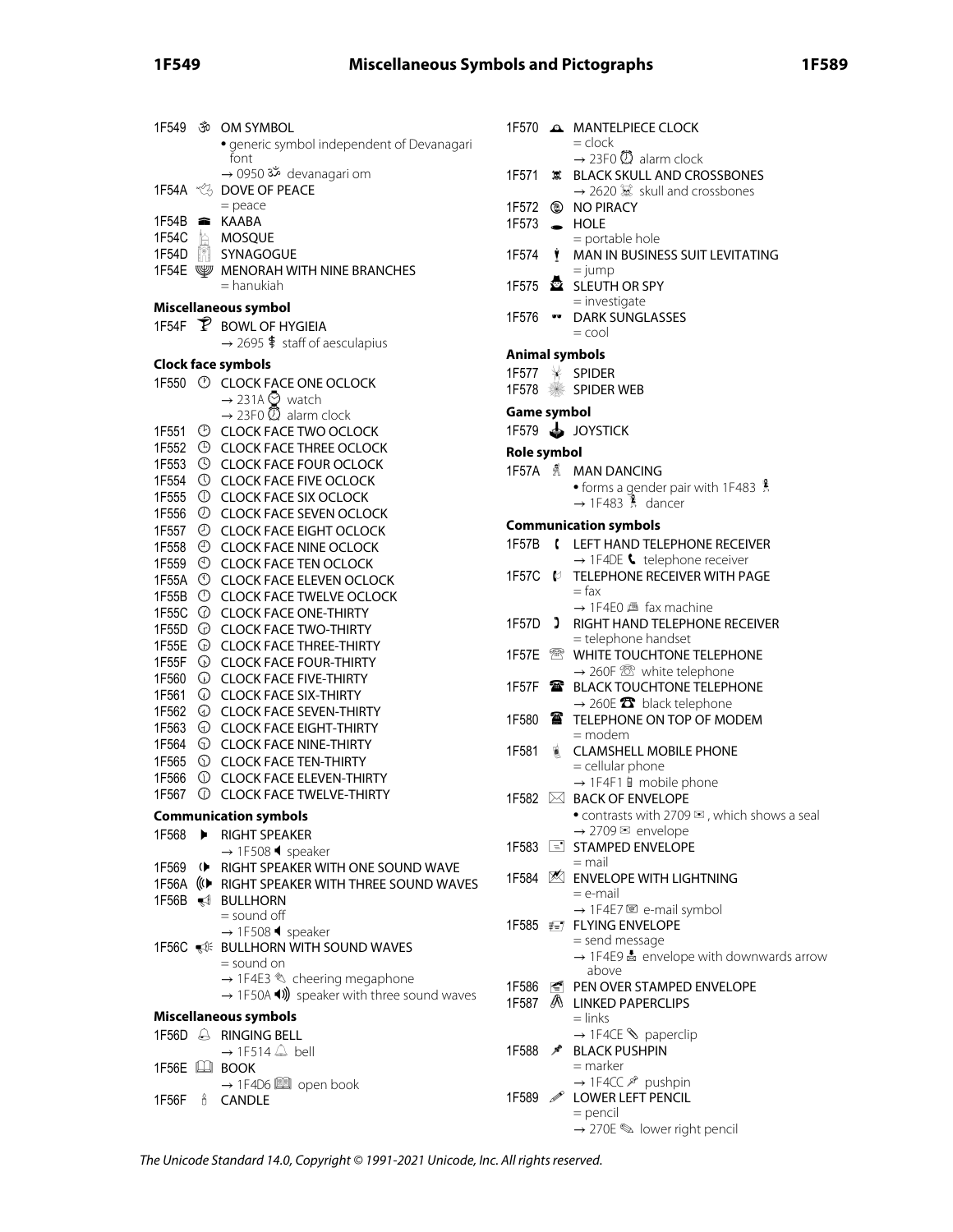|                     |        | 1F58A 2 LOWER LEFT BALLPOINT PEN                                                              |                | <b>Computer symbols</b>                                                    |
|---------------------|--------|-----------------------------------------------------------------------------------------------|----------------|----------------------------------------------------------------------------|
|                     |        | = ballpoint pen                                                                               |                | 1F5A5 <b>DESKTOP COMPUTER</b>                                              |
| 1F58B $\mathscr{P}$ |        | LOWER LEFT FOUNTAIN PEN<br>$=$ fountain pen                                                   |                | = tower computer                                                           |
|                     |        | $\rightarrow$ 2711 $\infty$ white nib                                                         |                | 1F5A6 and KEYBOARD AND MOUSE                                               |
|                     |        | 1F58C / LOWER LEFT PAINTBRUSH                                                                 |                | → 2328 ■ keyboard<br>1F5A7 B THREE NETWORKED COMPUTERS                     |
|                     |        | = brush                                                                                       |                | = computer network                                                         |
|                     |        | 1F58D & LOWER LEFT CRAYON                                                                     |                | 1F5A8 且 PRINTER                                                            |
|                     |        | $=$ crayon                                                                                    |                | $\rightarrow$ 1F4E0 $\mathbb{B}$ fax machine                               |
| Hand symbols        |        |                                                                                               |                | 1F5A9 <b>a</b> POCKET CALCULATOR                                           |
|                     |        | 1F58E & LEFT WRITING HAND                                                                     |                | $=$ calculator                                                             |
|                     |        | $\rightarrow$ 270D $\spadesuit$ writing hand                                                  |                | 1F5AA <b>E</b> BLACK HARD SHELL FLOPPY DISK<br>= disk                      |
| 1F58F               |        | URNED OK HAND SIGN                                                                            |                | $\rightarrow$ 1F4BE $\blacksquare$ floppy disk                             |
| 1F590               | 鴨      | → 1F44C & ok hand sign<br>RAISED HAND WITH FINGERS SPLAYED                                    |                | 1F5AB <b>E</b> WHITE HARD SHELL FLOPPY DISK                                |
|                     |        | $=$ halt                                                                                      |                | 1F5AC <b>EF</b> SOFT SHELL FLOPPY DISK                                     |
|                     |        | $\rightarrow$ 270B $\mathfrak{G}$ raised hand                                                 |                | 1F5AD <b>DE TAPE CARTRIDGE</b>                                             |
| 1F591               |        | <sup>₩</sup> REVERSED RAISED HAND WITH FINGERS                                                |                | 1F5AE in WIRED KEYBOARD                                                    |
|                     |        | SPLAYED                                                                                       |                | = keyboard                                                                 |
| 1F592               | Ô.     | REVERSED THUMBS UP SIGN                                                                       |                | → 2328   keyboard                                                          |
|                     |        | → 1F44D ♦ thumbs up sign                                                                      |                | 1F5AF <sup>1</sup> ONE BUTTON MOUSE<br>1F5B0 <sup>1</sup> TWO BUTTON MOUSE |
| 1F593               | Q      | REVERSED THUMBS DOWN SIGN                                                                     |                | 1F5B1 <sup>n</sup> THREE BUTTON MOUSE                                      |
| 1F594               | W,     | $\rightarrow$ 1F44E $\textdegree$ thumbs down sign<br>REVERSED VICTORY HAND                   |                | 1F5B2 1 <sup>®</sup> TRACKBALL                                             |
|                     |        | → 270C & victory hand                                                                         |                | $=$ ballpoint                                                              |
| 1F595               | Ő.     | REVERSED HAND WITH MIDDLE FINGER                                                              |                | 1F5B3 A OLD PERSONAL COMPUTER                                              |
|                     |        | <b>EXTENDED</b>                                                                               |                | = personal computer                                                        |
| 1F596               | ۴Ļ     | RAISED HAND WITH PART BETWEEN MIDDLE                                                          |                | $\rightarrow$ 1F4BB $\Xi$ personal computer                                |
|                     |        | AND RING FINGERS<br>$=$ Vulcan salute                                                         |                | $1F5B4 \equiv$ HARD DISK<br>1F5B5 □ SCREEN                                 |
| 1F597               | φ      | WHITE DOWN POINTING LEFT HAND INDEX                                                           |                | $=$ monitor                                                                |
|                     |        | $\rightarrow$ 261F $\overline{\mathbb{Q}}$ white down pointing index                          |                | $\rightarrow$ 20E2 $\odot$ combining enclosing screen                      |
|                     |        | → 1F447 V white down pointing backhand                                                        |                | 1F5B6 A PRINTER ICON                                                       |
|                     |        | index                                                                                         |                | → 1F5A8 ■ printer                                                          |
| 1F598               |        | $\approx$ SIDEWAYS WHITE LEFT POINTING INDEX                                                  |                |                                                                            |
| 1F599               |        | $\rightarrow$ 261C $\approx$ white left pointing index<br>SIDEWAYS WHITE RIGHT POINTING INDEX |                | $\rightarrow$ 1F4E0 $\mathbb{B}$ fax machine                               |
|                     |        | $\rightarrow$ 261E $\approx$ white right pointing index                                       |                | 1F5B8 © OPTICAL DISC ICON<br>= compact disc                                |
|                     |        | 1F59A SIDEWAYS BLACK LEFT POINTING INDEX                                                      |                | $\rightarrow$ 1F4BF $\odot$ optical disc                                   |
| 1F59B               | ਵ_     | SIDEWAYS BLACK RIGHT POINTING INDEX                                                           | Office symbols |                                                                            |
|                     |        | 1F59C → BLACK LEFT POINTING BACKHAND INDEX                                                    |                | 1F5B9 目 DOCUMENT WITH TEXT                                                 |
|                     |        | $\rightarrow$ 1F448 $\approx$ white left pointing backhand index                              |                | 1F5BA ■ DOCUMENT WITH TEXT AND PICTURE                                     |
|                     |        | 1F59D <b>CE</b> BLACK RIGHT POINTING BACKHAND INDEX                                           |                | 1F5BB R DOCUMENT WITH PICTURE                                              |
|                     |        | $\rightarrow$ 1F449 $\approx$ white right pointing backhand<br>index                          |                | = graphic document                                                         |
| 1F59E               | $\ell$ | SIDEWAYS WHITE UP POINTING INDEX                                                              |                | 1F5BC R FRAME WITH PICTURE                                                 |
|                     |        | $\rightarrow$ 261D $\mathcal{D}$ white up pointing index                                      |                | $=$ art                                                                    |
| 1F59F               |        | SIDEWAYS WHITE DOWN POINTING INDEX                                                            |                | 1F5BD <b>亚</b> FRAME WITH TILES<br>$=$ frames                              |
|                     |        | $\rightarrow$ 261F $\overline{\mathbb{Q}}$ white down pointing index                          |                | 1F5BE $\overline{\boxtimes}$ FRAME WITH AN X                               |
| 1F5A0               |        | SIDEWAYS BLACK UP POINTING INDEX                                                              |                | = no frames, no picture                                                    |
| 1F5A1               |        | SIDEWAYS BLACK DOWN POINTING INDEX                                                            |                | User interface symbols                                                     |
| 1F5A2               |        | BLACK UP POINTING BACKHAND INDEX                                                              |                | 1F5BF <b>N</b> BLACK FOLDER                                                |
| 1F5A3               | ,      | → 1F446 h white up pointing backhand index<br>BLACK DOWN POINTING BACKHAND INDEX              |                | 1F5C0 <sup>1</sup> FOLDER                                                  |
|                     |        | → 1F447 V white down pointing backhand                                                        |                | $=$ directory                                                              |
|                     |        | index                                                                                         |                | $\rightarrow$ 1F4C1 \ file folder                                          |
| Heart symbol        |        |                                                                                               |                | $\rightarrow$ 1FBB9 $\bigcap$ left half folder                             |
|                     |        | 1F5A4 <b>W</b> BLACK HEART                                                                    |                | 1F5C1 <b>D</b> OPEN FOLDER                                                 |
|                     |        | · unequivocally represented as black in all                                                   |                | → 1F4C2 \ open file folder<br>1F5C2 CD CARD INDEX DIVIDERS                 |
|                     |        | variants                                                                                      |                | $=$ index                                                                  |
|                     |        | $\rightarrow$ 2665 $\blacktriangleright$ black heart suit                                     |                | $\rightarrow$ 1F4C7 $\hat{\mathcal{S}}$ card index                         |
|                     |        | $\rightarrow$ 1F90D $\bigcirc$ white heart                                                    |                |                                                                            |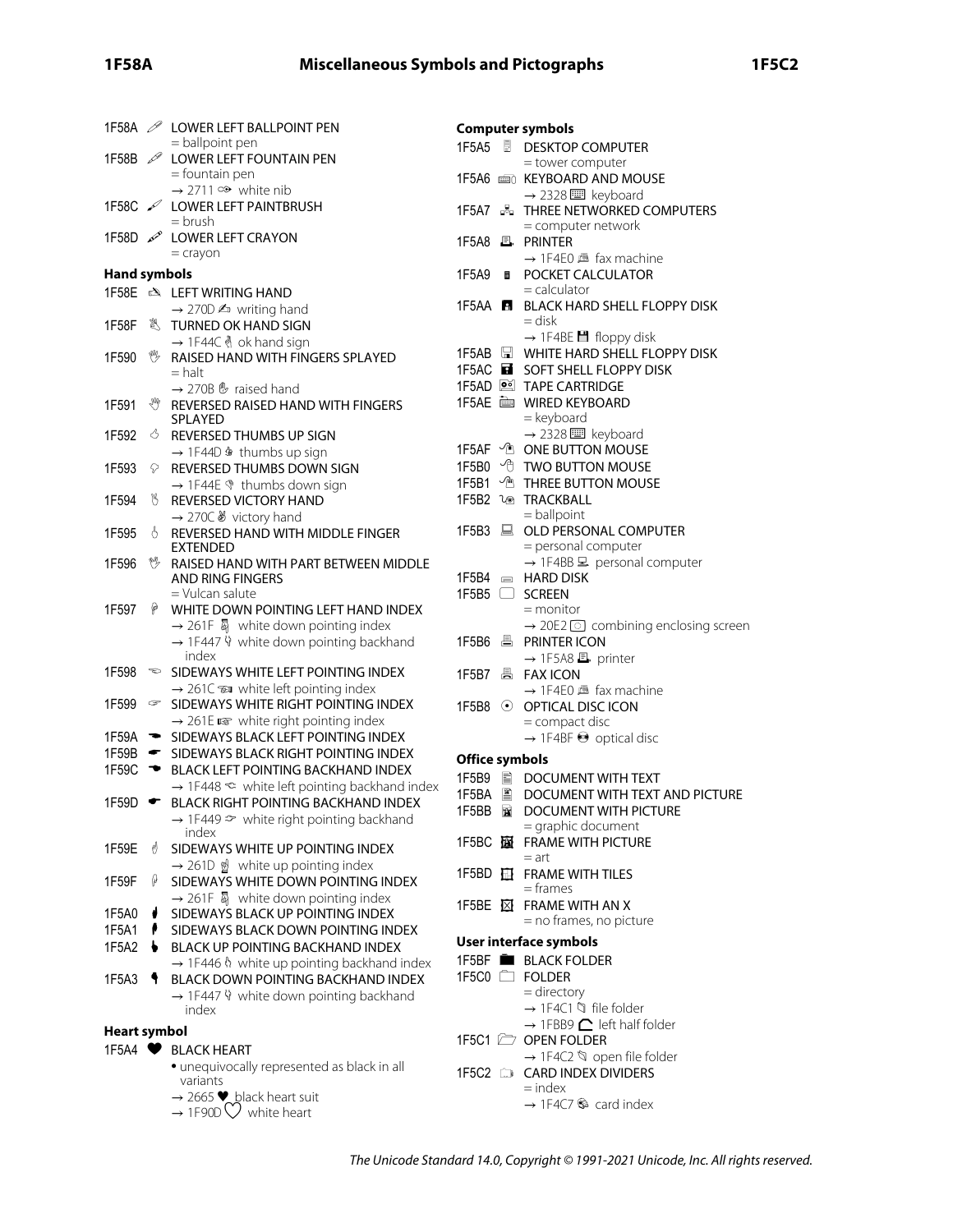# **1F5C3 Miscellaneous Symbols and Pictographs 1F5FE**

|                         |             | 1F5C3 <del>⑤</del> CARD FILE BOX<br>$=$ archive                                                |
|-------------------------|-------------|------------------------------------------------------------------------------------------------|
|                         |             | <b>FILE CABINET</b>                                                                            |
|                         |             | 1F5C5 B EMPTY NOTE                                                                             |
| 1F5C6 O                 |             | <b>EMPTY NOTE PAGE</b>                                                                         |
| 1F5C7 <sub>1</sub>      |             | <b>EMPTY NOTE PAD</b>                                                                          |
| 1F5C8 <b>AD</b>         |             | NOTE                                                                                           |
| 1F5C9 <b>国</b>          |             | <b>NOTE PAGE</b>                                                                               |
| 1F5CA f                 |             | NOTE PAD                                                                                       |
| 1F5CB D                 |             | <b>EMPTY DOCUMENT</b>                                                                          |
| 1F5CC □                 |             | <b>EMPTY PAGE</b>                                                                              |
| 1F5CD 门                 |             | <b>EMPTY PAGES</b>                                                                             |
| 1F5CE A                 |             | DOCUMENT                                                                                       |
|                         |             | → 1F4C4 a page facing up                                                                       |
| 1F5CF 圓                 |             | PAGE                                                                                           |
|                         |             | $\rightarrow$ 1F4C3 $\Box$ page with curl                                                      |
| 1F5D0                   | 創           | PAGES                                                                                          |
| 1F5D1                   | $\mathbb H$ | WASTEBASKET                                                                                    |
|                         |             | = trashcan                                                                                     |
|                         |             | 1F5D2 [ SPIRAL NOTE PAD                                                                        |
|                         |             | = note, empty calendar                                                                         |
|                         |             | $\rightarrow$ 1F4C5 $\blacksquare$ calendar                                                    |
| $1F5D3$ $\vert 1 \vert$ |             | SPIRAL CALENDAR PAD                                                                            |
|                         |             | = calendar, day 1                                                                              |
|                         |             | → 1F4C6 2 tear-off calendar                                                                    |
|                         |             | 1F5D4 <b>DESKTOP WINDOW</b>                                                                    |
|                         |             | 1F5D5 _ MINIMIZE                                                                               |
|                         |             | 1F5D6 □ MAXIMIZE                                                                               |
|                         |             | 1F5D7 日 OVERLAP                                                                                |
|                         |             | = overlapping offset windows                                                                   |
| 1F5D8 ()                |             | <b>CLOCKWISE RIGHT AND LEFT SEMICIRCLE</b>                                                     |
|                         |             | <b>ARROWS</b>                                                                                  |
|                         |             | = refresh                                                                                      |
|                         |             | $\rightarrow$ 1F503 $\bullet$ clockwise downwards and upwards                                  |
| 1F5D9 $\times$          |             | open circle arrows                                                                             |
|                         |             | <b>CANCELLATION X</b><br>= close                                                               |
|                         |             | $\rightarrow$ 274C $\times$ cross mark                                                         |
|                         |             | 1F5DA AA INCREASE FONT SIZE SYMBOL                                                             |
|                         |             | 1F5DB A DECREASE FONT SIZE SYMBOL                                                              |
| 1F5DC                   | É           | <b>COMPRESSION</b>                                                                             |
|                         |             | • symbol depicts a hand press with a box inside                                                |
| 1F5DD $\swarrow^8$      |             | <b>OLD KEY</b>                                                                                 |
|                         |             | = encryption                                                                                   |
|                         |             | $\rightarrow$ 1F511 • key                                                                      |
|                         |             | Miscellaneous symbols                                                                          |
|                         |             |                                                                                                |
|                         |             | 1F5DE > ROLLED-UP NEWSPAPER<br>$=$ news                                                        |
|                         |             | → 1F4F0 ■ newspaper                                                                            |
| 1F5DF                   |             | <b>SEPAGE WITH CIRCLED TEXT</b>                                                                |
|                         |             | $=$ classified                                                                                 |
| 1F5E0                   |             | <b>EXECUTE STOCK CHART</b>                                                                     |
|                         |             | $=$ finance                                                                                    |
|                         |             | $\rightarrow$ 1F4C8 $\mathbb{M}$ chart with upwards trend                                      |
| <b>Rating symbols</b>   |             |                                                                                                |
|                         |             |                                                                                                |
|                         |             | The following symbols are used for ratings. This set also<br>includes 1F46A for family rating. |
|                         |             | 1F5E1 X DAGGER KNIFE                                                                           |
|                         |             | = rated for violence                                                                           |
|                         |             | = hate                                                                                         |
|                         |             | $\rightarrow$ 1F52A $\sim$ hocho                                                               |
|                         |             |                                                                                                |

| 1F5E2 $\bullet$ LIPS  |              | = rated for sex                                                                                               |
|-----------------------|--------------|---------------------------------------------------------------------------------------------------------------|
|                       |              | = kiss<br>$\rightarrow$ 1F48B $\bullet$ kiss mark<br>$\rightarrow$ 1FAE6 $\textcircled{\tiny{\#}}$ biting lip |
|                       |              | 1F5E3 : SPEAKING HEAD IN SILHOUETTE                                                                           |
|                       |              | = rated for strong language                                                                                   |
| <b>Sound symbols</b>  |              |                                                                                                               |
| 1F5E4                 |              | WEITHREE RAYS ABOVE                                                                                           |
| 1F5E5                 |              | <b>THREE RAYS BELOW</b>                                                                                       |
|                       |              | 1F5E6 $\Rightarrow$ THREE RAYS LEFT                                                                           |
|                       |              | $\rightarrow$ 269E $\geq$ three lines converging right                                                        |
| $1F5E7 \leq$          |              | THREE RAYS RIGHT                                                                                              |
|                       |              | $\rightarrow$ 269F $\leq$ three lines converging left                                                         |
| <b>Bubble symbols</b> |              |                                                                                                               |
|                       |              |                                                                                                               |
|                       |              |                                                                                                               |
|                       |              | 1F5EA <sup>2</sup> TWO SPEECH BUBBLES                                                                         |
|                       |              | $=$ chat<br>1F5EB <b>S</b> THREE SPEECH BUBBLES                                                               |
|                       |              | $=$ conference                                                                                                |
|                       |              |                                                                                                               |
|                       |              | 1F5ED C RIGHT THOUGHT BUBBLE                                                                                  |
|                       |              | $\rightarrow$ 1F4AD $\implies$ thought balloon                                                                |
|                       |              |                                                                                                               |
|                       |              | $=$ shout left                                                                                                |
|                       |              | 1F5EF <b>WEBSING RIGHT ANGER BUBBLE</b><br>$=$ shout right                                                    |
|                       |              | 1F5F0 <b>CO</b> MOOD BUBBLE                                                                                   |
|                       |              | $=$ new                                                                                                       |
|                       |              | $\rightarrow$ 1F4A5 $\sum_{k=1}^{N}$ collision symbol                                                         |
|                       |              | 1F5F1 <b>WE LIGHTNING MOOD BUBBLE</b>                                                                         |
|                       |              | $=$ updated                                                                                                   |
|                       |              | 1F5F2 / LIGHTNING MOOD<br>= lightning bolt                                                                    |
|                       |              | $\rightarrow$ 26A1 $\leq$ high voltage sign                                                                   |
| <b>Ballot symbols</b> |              |                                                                                                               |
|                       |              | 1F5F3 <b>SALLOT BOX WITH BALLOT</b>                                                                           |
|                       |              | $=$ vote                                                                                                      |
|                       |              | $\rightarrow$ 2612 $\times$ ballot box with x                                                                 |
| 1F5F4 ×               |              | <b>BALLOT SCRIPT X</b>                                                                                        |
|                       |              | $=$ x mark                                                                                                    |
|                       |              | $\rightarrow$ 2717 <b>X</b> ballot x                                                                          |
| 1F5F5 [ <u>×</u> ]    |              | <b>BALLOT BOX WITH SCRIPT X</b><br>$\rightarrow$ 2612 $\times$ ballot box with x                              |
| 1F5F6                 | ×            | <b>BALLOT BOLD SCRIPT X</b>                                                                                   |
|                       |              | $\rightarrow$ 2718 <b>X</b> heavy ballot x                                                                    |
| 1F5F7                 | ⊠            | <b>BALLOT BOX WITH BOLD SCRIPT X</b>                                                                          |
| 1F5F8                 | $\checkmark$ | <b>LIGHT CHECK MARK</b>                                                                                       |
|                       |              | $=$ check                                                                                                     |
|                       |              | $\rightarrow$ 2713 $\checkmark$ check mark                                                                    |
| 1F5F9                 | ☑            | <b>BALLOT BOX WITH BOLD CHECK</b>                                                                             |
|                       |              | $\rightarrow$ 2611 $\boxtimes$ ballot box with check                                                          |
| Map symbol            |              |                                                                                                               |
|                       |              |                                                                                                               |
|                       |              | <b>Cultural symbols</b>                                                                                       |
|                       |              | 1F5FB ≙ MOUNT FUJI                                                                                            |
|                       |              | 1F5FC A TOKYO TOWER                                                                                           |
|                       |              | 1F5FD % STATUE OF LIBERTY                                                                                     |
|                       |              | 1F5FE / SILHOUETTE OF JAPAN                                                                                   |